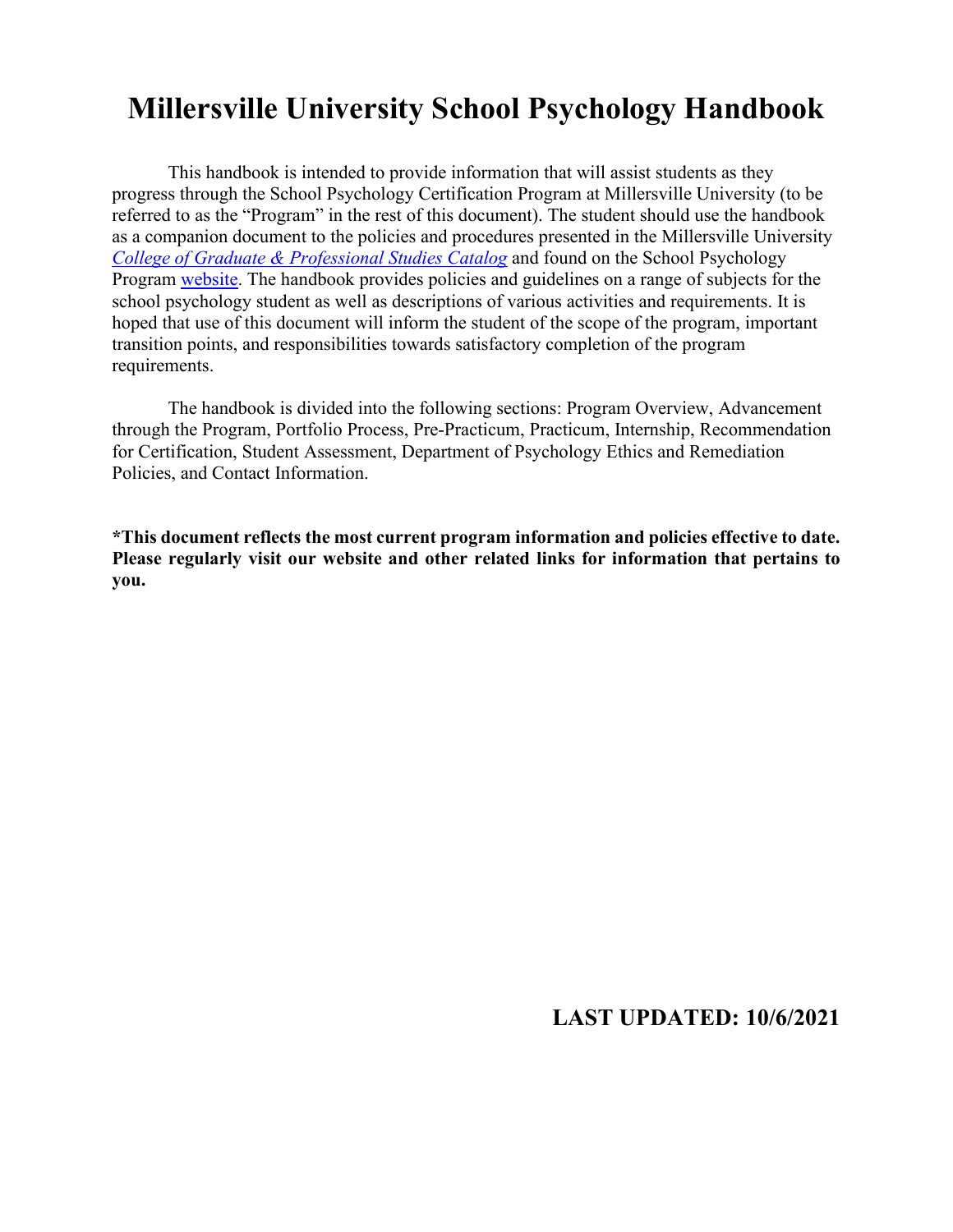# **Table of Contents**

| C. | Outcomes, Competencies and Courses with NASP Domains5 |  |
|----|-------------------------------------------------------|--|
| D. |                                                       |  |
| Е. |                                                       |  |
| F. |                                                       |  |
|    |                                                       |  |
|    |                                                       |  |
|    |                                                       |  |
|    |                                                       |  |
|    | 3. Ongoing School Psychology Program-wide Meetings19  |  |
|    |                                                       |  |
|    |                                                       |  |
|    |                                                       |  |
|    |                                                       |  |
|    |                                                       |  |
|    |                                                       |  |
|    |                                                       |  |
|    |                                                       |  |
|    |                                                       |  |
|    |                                                       |  |
|    |                                                       |  |
|    |                                                       |  |
|    |                                                       |  |
|    |                                                       |  |
|    |                                                       |  |
|    |                                                       |  |
|    |                                                       |  |
|    |                                                       |  |
|    |                                                       |  |
|    |                                                       |  |
|    |                                                       |  |
|    |                                                       |  |
|    |                                                       |  |
|    |                                                       |  |
|    |                                                       |  |
|    |                                                       |  |
|    |                                                       |  |
|    |                                                       |  |
|    |                                                       |  |

|--|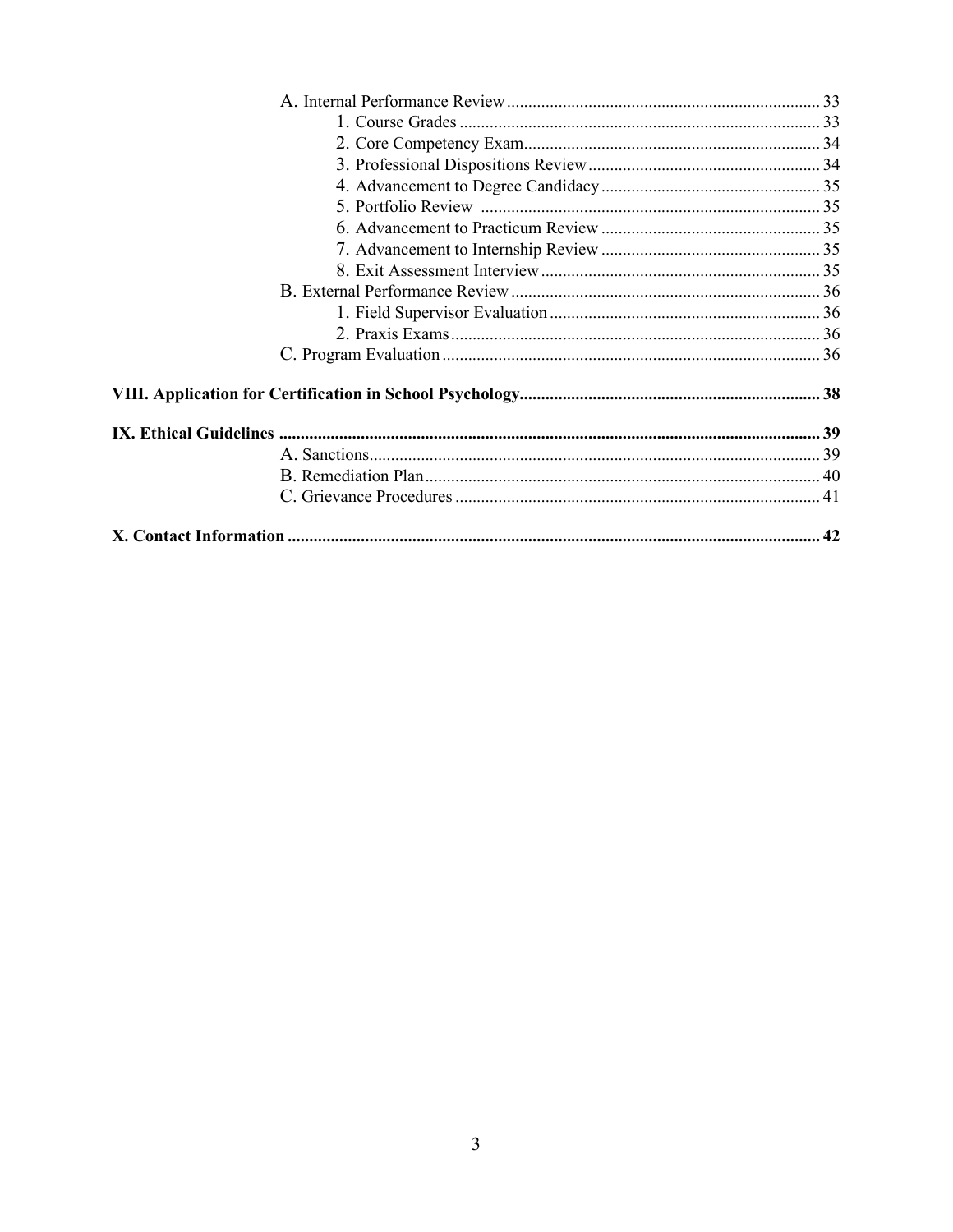## **Program Overview**

The purpose of this overview is to describe the School Psychology Educational Specialist program, to present student outcomes and to identify associated competencies students are expected to acquire through the successful completion of the Program requirements. The specific program curriculum and curricular plans are also included.

#### **Mission Statement**

The purpose of the Millersville University School Psychology Certification Program is to prepare highly effective school psychologists who as data-based decision makers and problem solvers support the educational success of all children.

## **Program Philosophy**

The Millersville University School Psychology Educational Specialist Program ascribes to a practical ecological model and asserts that students are best served when various support systems, e.g., school, family and community, are considered. Candidates learn the importance of partnering with stakeholders in data-based decision-making and problem solving. Close supervision of our candidates in authentic course activities and field experiences is critical in fostering skill development in the development and evaluation of academic and behavioral interventions. The Program prepares candidates to consider the impact of racial, ethnic, socioeconomic, cultural, disability and other demographic factors on educational success. Candidates are prepared to be life-long learners and critical consumers in the ever-evolving fields of education and applied psychology.

## **Program Description**

The Program has received Full Approval status by the National Association of School Psychologists (NASP). It is a 64-semester hour, post-baccalaureate course of study leading to Certification in School Psychology in the Commonwealth of Pennsylvania. Students are provided with a competency-based program which moves sequentially from a strong knowledge base to acquisition of applied skills, and then, to the supervised practicum and internship experiences. Upon successful completion of a specified 30-semester hours of coursework (see *Program Curriculum*) a Master of Science in Psychology is awarded. Following successful completion of the remaining 34 semester hours that includes a practicum and a 1200 hours, fullyear internship, candidates are recommended to the Pennsylvania Department of Education (PDE) for certification as *Educational Specialist I School Psychologist*.

Students may transfer into the program after earning a master's degree in Psychology or a related field elsewhere. The Program attempts to accommodate working adults who may desire to complete the bulk of their program on a part-time, evening basis with the exception of several summer courses and the practicum and internship experiences (see Re-specialization, p. 19).

The Program is one of three graduate programs in the Department of Psychology at Millersville University. The other programs are the Clinical Psychology and School Counseling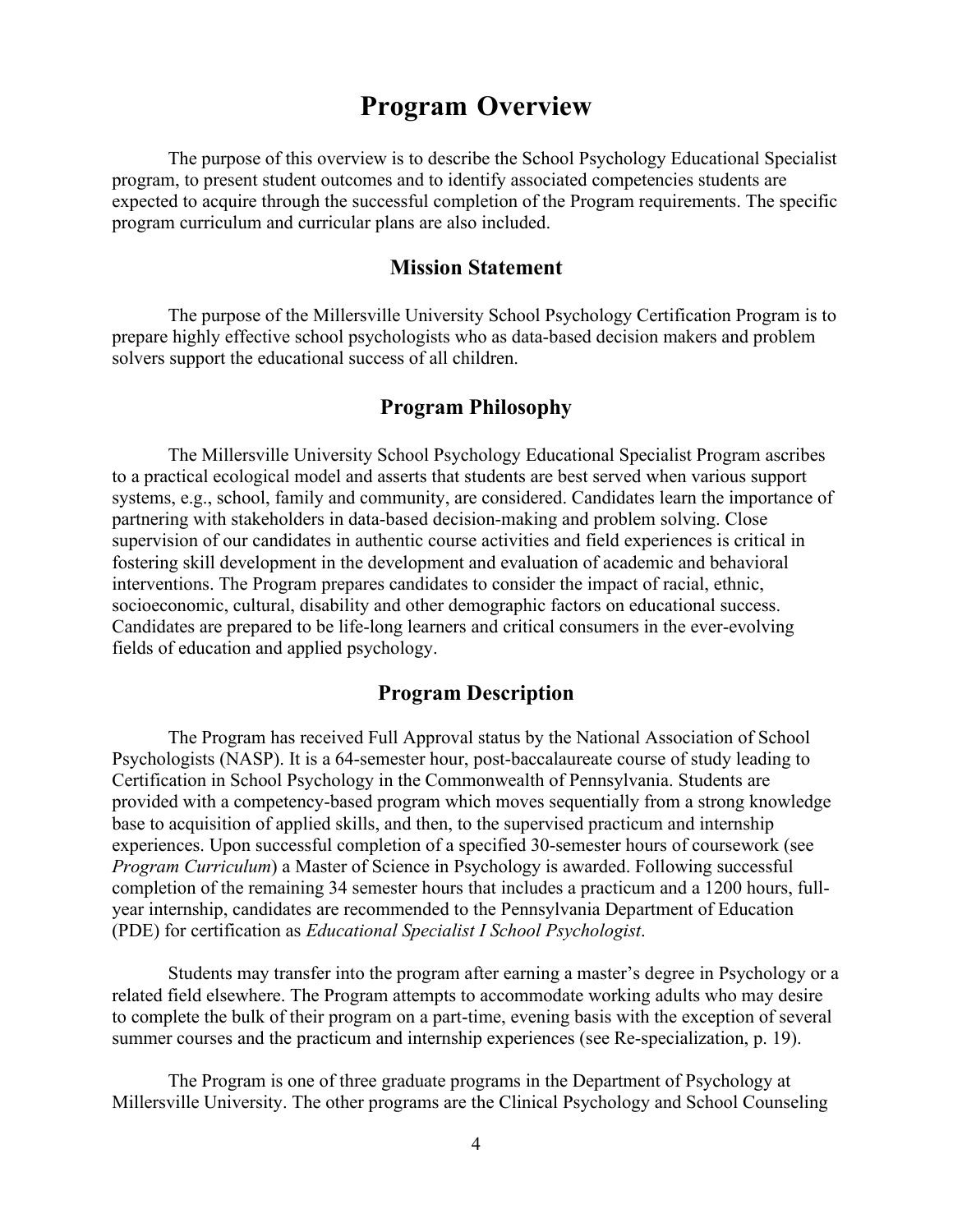Programs. The Department of Psychology is housed within the College of Education and Human Services.

The program faculty members are committed to preparing students to serve a diverse community of learners and systems. The curricular experiences meet and exceed the requirements of the Pennsylvania School Code Chapter 49-2 Accommodations & Adaptations for Diverse Learners and English Language Learners as specified in the School Psychology Guidelines developed by PDE in collaboration with school psychology training programs in Pennsylvania.

## **Student Learning Outcomes, Competencies and Courses with NASP Domains**

The Program has 10 student learning outcomes that are derived from the NASP domains. Over the course of the Program, through coursework, field experiences and on-going supervision, students meet these outcomes and the corresponding competencies. Students engage in Portfolio tasks (see *Portfolio Process*) that require them to associate the outcomes and competencies with various course requirements and activities.

The expectation is that students will achieve sufficient mastery of the outcomes and competencies to enter the field as competent, yet novice, school psychologists. Students should have the expectation that ongoing professional development is necessary to continue to develop their skills.

The Millersville University School Psychology Program follows NASP Standards for Training and Field Experience. Table 1.1 illustrates the connection between the Program's Objectives, the NASP 2020 Domains, and student learning outcomes. Table 1.2 illustrates the connection between the Program courses and NASP 2020 domains, and Table 1.3 shows the connection between the NASP 2020 Domains and the student learning outcomes.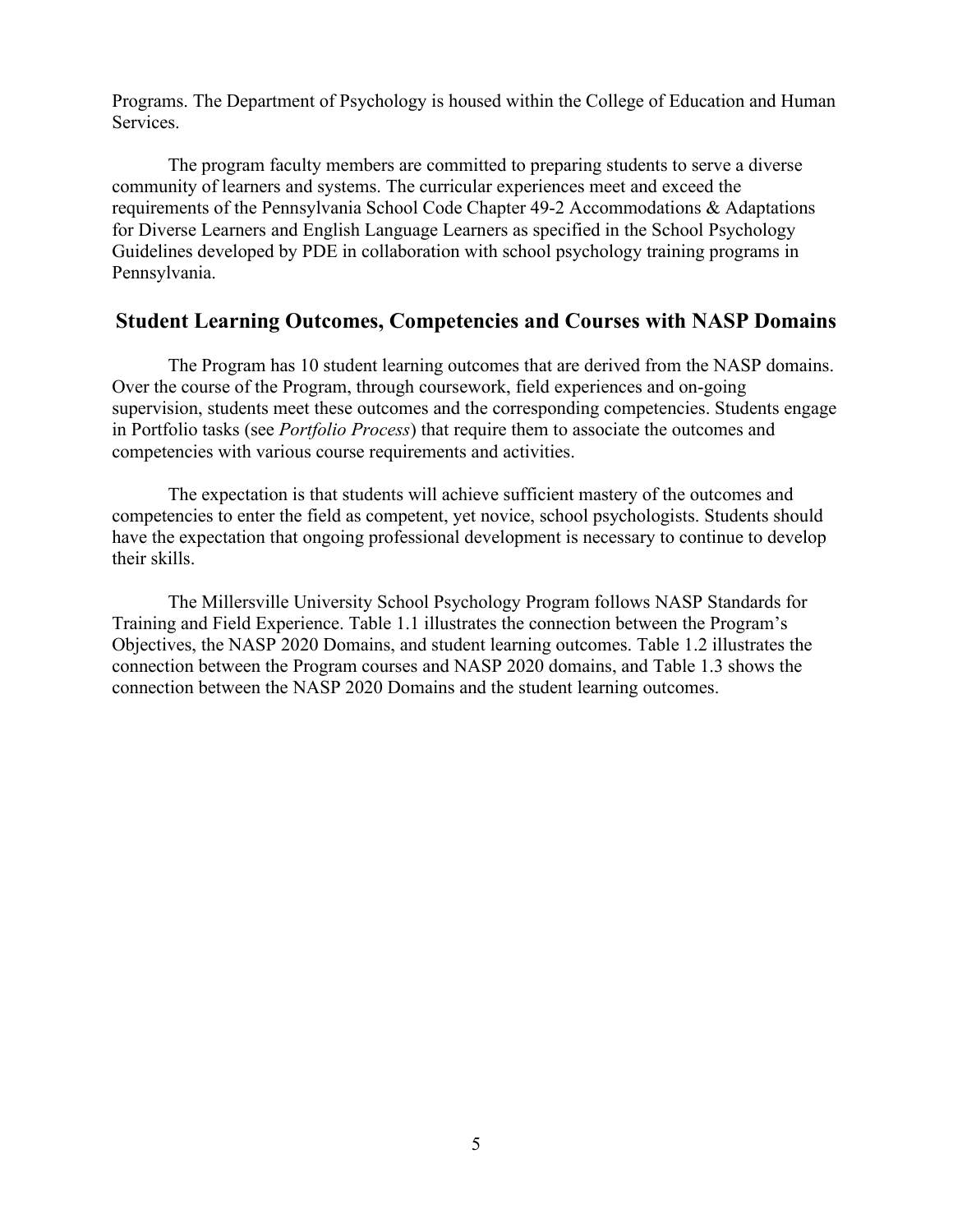### **Table 1.1 Millersville University School Psychology Student Learning Outcomes and Competencies Linked to NASP 2020 Domains**

| Domain 1:<br>Data-Based<br>Decision Making                      | <b>Student Learning Outcome 1:</b><br>Candidates will engage in accurate<br>data-based decision making.                                                             | Demonstrates knowledge of a variety of<br>1.<br>models and methods of assessment and data<br>collection.<br>Appropriately selects assessment methods<br>2.<br>based on individual cases.<br>Accurately administers and scores<br>3.<br>traditional norm-referenced tests. (See<br>Appendix A).<br>Uses obtained data to recommend evidence-<br>4.<br>based and practical interventions for the<br>individual (or program) that are based on<br>strengths and needs identified through the<br>assessment process. |
|-----------------------------------------------------------------|---------------------------------------------------------------------------------------------------------------------------------------------------------------------|------------------------------------------------------------------------------------------------------------------------------------------------------------------------------------------------------------------------------------------------------------------------------------------------------------------------------------------------------------------------------------------------------------------------------------------------------------------------------------------------------------------|
| Domain 2:<br>Consultation and<br>Collaboration                  | <b>Student Learning Outcome 2:</b><br>Candidates will engage in effective<br>consultation and collaboration with<br>our educational partners.                       | Demonstrates knowledge of varied models<br>1.<br>and strategies of consultation.<br>Engages in consultative problem solving<br>2.<br>(i.e., problem identification, problem<br>analysis, plan implementation, plan<br>evaluation) with teachers and other school<br>personnel in planning strategies to facilitate<br>the learning of individual students and/or<br>classes of students.<br>Demonstrates ability to effectively<br>3.<br>communicate in collaborative relationships<br>with families.            |
| Domain 3:<br>Academic<br>Interventions and<br>Supports          | <b>Student Learning Outcome 3:</b><br>Candidates create and implement<br>effective interventions and<br>instructional support to develop<br>academic skills.        | Identifies appropriate evidence-based<br>1.<br>curricula across tier I, tier II, and tier III.<br>Recognizes the impact of biological,<br>2.<br>cultural, and social influences on students'<br>academic and developmental progress<br>Recommends instructional strategies and<br>3.<br>academic interventions that are evidence<br>based and developmentally appropriate.                                                                                                                                       |
| Domain 4:<br>Mental and<br>Behavioral<br><b>Health Services</b> | <b>Student Learning Outcome 4:</b><br>Candidates create and implement<br>effective interventions and mental<br>health service to develop social and<br>life skills. | Recognizes the impact of biological,<br>1.<br>cultural, and social influences on students'<br>behavior and mental health.<br>Identifies appropriate evidence-based<br>2.<br>strategies to promote social-emotional<br>functioning across tier I, tier II, and tier III.                                                                                                                                                                                                                                          |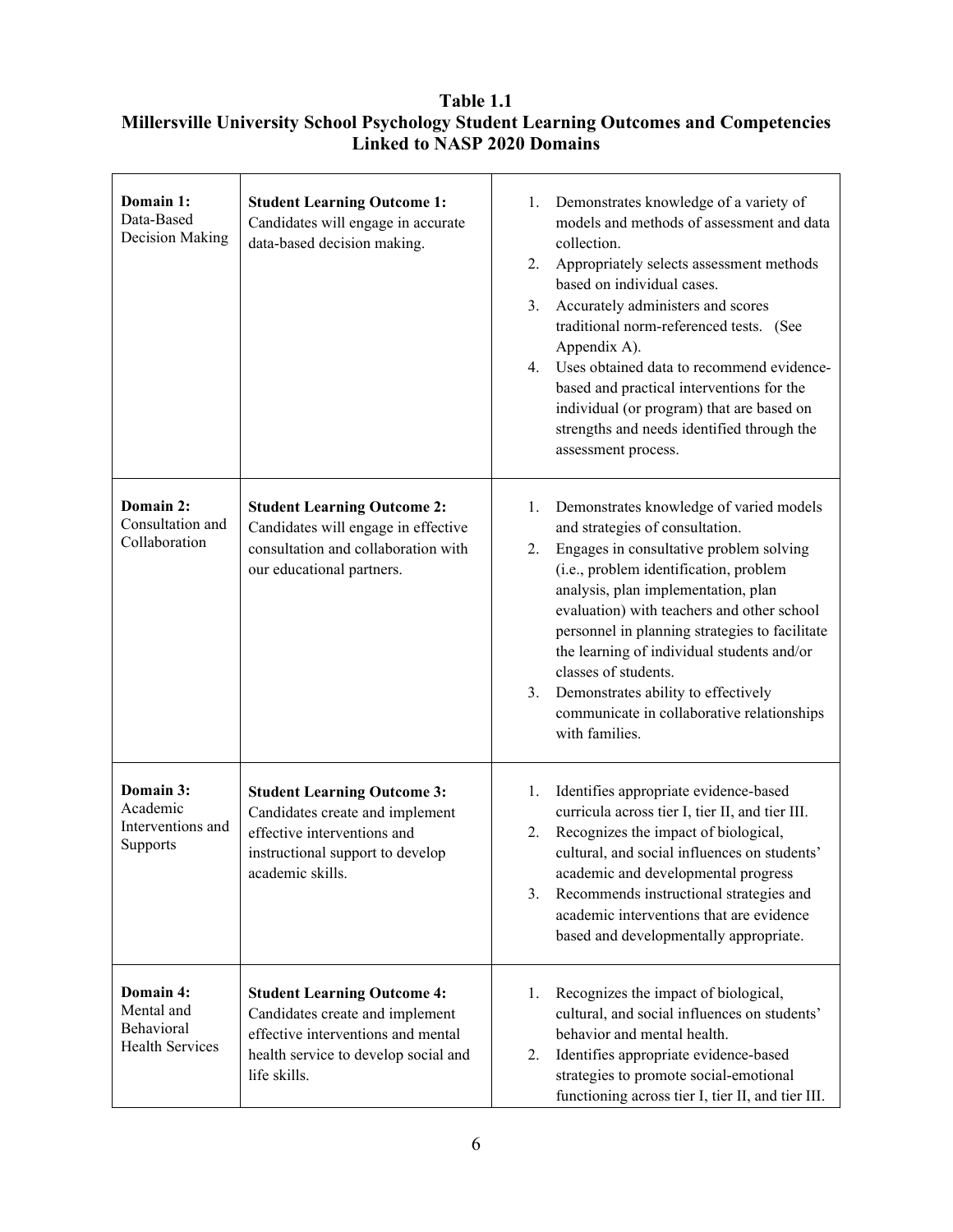|                                                                       |                                                                                                                                            | Recommends behavioral and social-<br>3.<br>emotional interventions that are evidenced<br>based and promote mental health and<br>learning.<br>Recognizes the interplay between<br>4.<br>behavioral and emotional function and<br>student learning.                                                                                                                                                                                                                                                                                                                                                                                                |
|-----------------------------------------------------------------------|--------------------------------------------------------------------------------------------------------------------------------------------|--------------------------------------------------------------------------------------------------------------------------------------------------------------------------------------------------------------------------------------------------------------------------------------------------------------------------------------------------------------------------------------------------------------------------------------------------------------------------------------------------------------------------------------------------------------------------------------------------------------------------------------------------|
| Domain 5:<br>School-Wide<br>Practices to<br>Promote<br>Learning       | <b>Student Learning Outcome 5:</b><br>Candidates engage in school-wide<br>practices (primary intervention) to<br>promote learning.         | Demonstrates knowledge of school<br>1.<br>organization and administrative structure<br>and follows organizational protocol.<br>Uses appropriate technology resources<br>2.<br>(AIMSweb, DIBELS, SWIS) to assist in<br>assessment and other decision making<br>processes.<br>3. Utilizes the variety of programs, services,<br>and related resources available within the<br>greater school system to promote learning<br>and mental health.                                                                                                                                                                                                      |
| Domain 6:<br>Services to<br>Promote Safe and<br>Supportive<br>Schools | <b>Student Learning Outcome 6:</b><br>Candidates engage in the<br>development and implementation of<br>preventive and responsive services. | Recognizes and considers the impact of<br>1.<br>protective and risk factors found within the<br>school, community, family and child, that<br>impact learning and mental health.<br>Recognizes and implements evidence-based<br>2.<br>interventions to promote wellness and<br>appropriate student behavior.<br>Identifies the core elements of academic<br>3.<br>and behavioral multi-tiered models and<br>practices to promote wellness and prevent<br>problem behaviors.<br>4. Knows evidence-based strategies and<br>district protocols for responding to crisis<br>(e.g., suicide, death, natural disaster,<br>violence, sexual harassment). |
| Domain 7:<br>Family, School,<br>and Community<br>Collaboration        | <b>Student Learning Outcome 7:</b><br>Candidates promote effective family-<br>school collaboration.                                        | Establishes rapport and effectively<br>1.<br>communicates with families of diverse<br>backgrounds (culture, language, SES).<br>Is sensitive to home variables and integrates<br>2.<br>evidence-based strategies for the home that<br>support child functioning.<br>Promotes and seeks collaboration and<br>3.<br>participation between the home and the<br>school.<br>Demonstrates knowledge of research<br>4.<br>related to family variables and subsequent                                                                                                                                                                                     |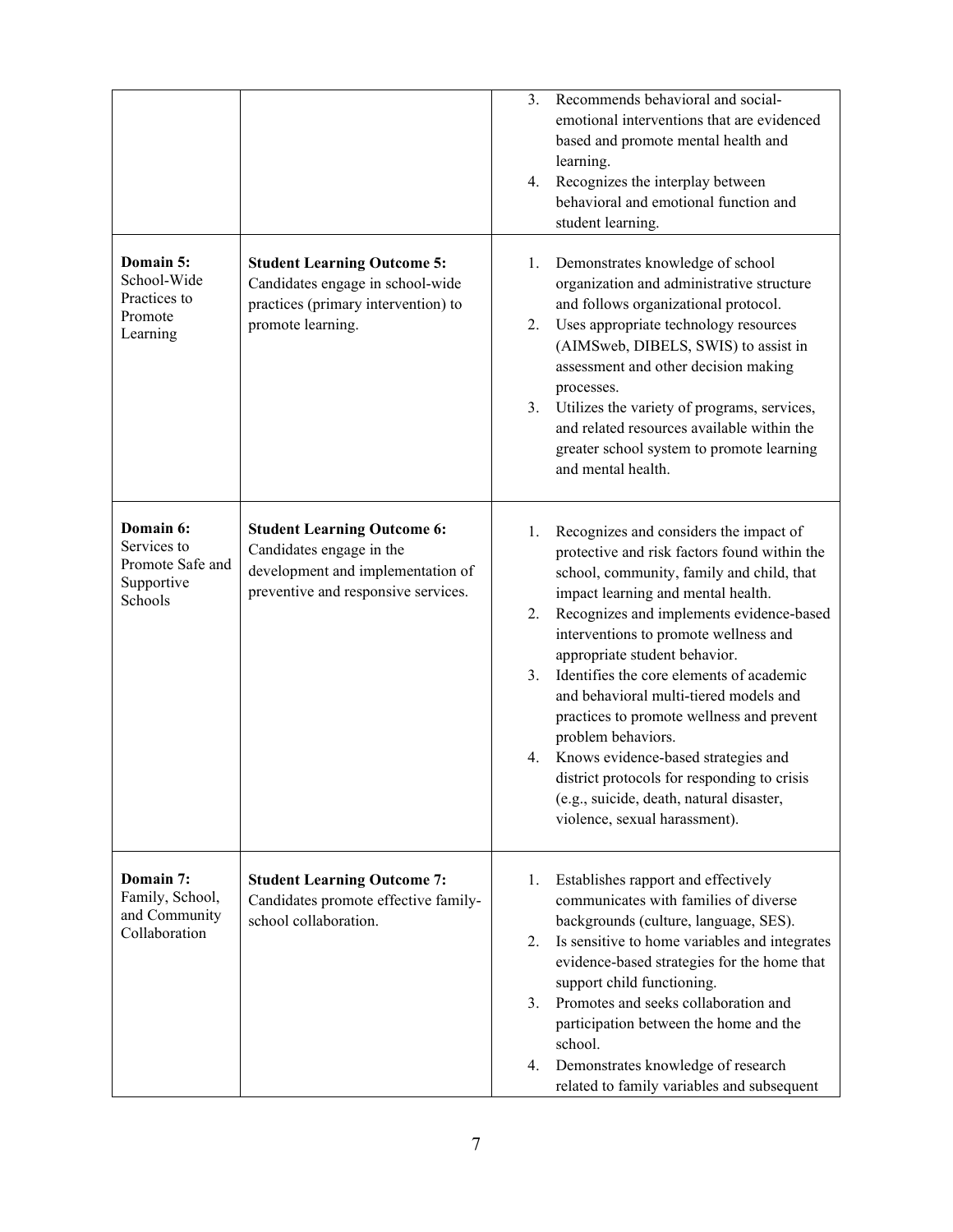|                                                                   |                                                                                                                       | influence on children's learning and mental<br>health.                                                                                                                                                                                                                                                                                                                                                                                                                                                                                                                                                                                                      |
|-------------------------------------------------------------------|-----------------------------------------------------------------------------------------------------------------------|-------------------------------------------------------------------------------------------------------------------------------------------------------------------------------------------------------------------------------------------------------------------------------------------------------------------------------------------------------------------------------------------------------------------------------------------------------------------------------------------------------------------------------------------------------------------------------------------------------------------------------------------------------------|
| Domain 8:<br>Equitable<br>Practices for<br>Diverse<br>Populations | <b>Student Learning Outcome 8:</b><br>Candidates consider the impacts of<br>diversity in development and<br>learning. | Recognizes individual differences, abilities,<br>1.<br>disabilities and other diverse student<br>characteristics and their impact on student<br>success.<br>2.<br>Demonstrates knowledge of research<br>related to diversity factors for children,<br>families, and schools.<br>Applies evidence-based strategies to<br>3.<br>enhance services and address potential<br>influences related to diversity.<br>4. Establishes rapport and demonstrates<br>cultural competence in their interactions<br>with parents, children, and youth of diverse<br>backgrounds (i.e., modifies behavior and/or<br>comments to facilitate communication).                   |
| Domain 9:<br>Research and<br>Evidence-Based<br>Practice           | <b>Student Learning Outcome 9:</b><br>Candidates engage in school-related<br>research and program evaluation.         | Provides support for classroom teachers in<br>1.<br>collecting and analyzing progress<br>monitoring data.<br>Collaborates with others to collect, analyze,<br>2.<br>and interpret systems-level program<br>evaluation data in applied settings.<br>Evaluates a cumulative body of research<br>3.<br>and applies it to practice for effective<br>service delivery.<br>Incorporates techniques for data collection,<br>4.<br>analyses, and accountability in evaluation<br>of services at the individual, group, and<br>systems levels.<br>Uses technology to gather, evaluate, and<br>5.<br>enhance progress monitoring and<br>communication of information. |
| Domain 10:<br>Legal, Ethical,<br>and Professional<br>Practice     | <b>Student Learning Outcome 10:</b><br>Candidates engage in legal, ethical,<br>and professional practice.             | Practice is ways that are consistent with<br>1.<br>existing ethical and professional codes of<br>conduct.<br>Adheres to legislation and regulations<br>2.<br>relevant to general and special education.<br>Actively seeks out mentoring and<br>3.<br>supervision to inform effective practice.                                                                                                                                                                                                                                                                                                                                                              |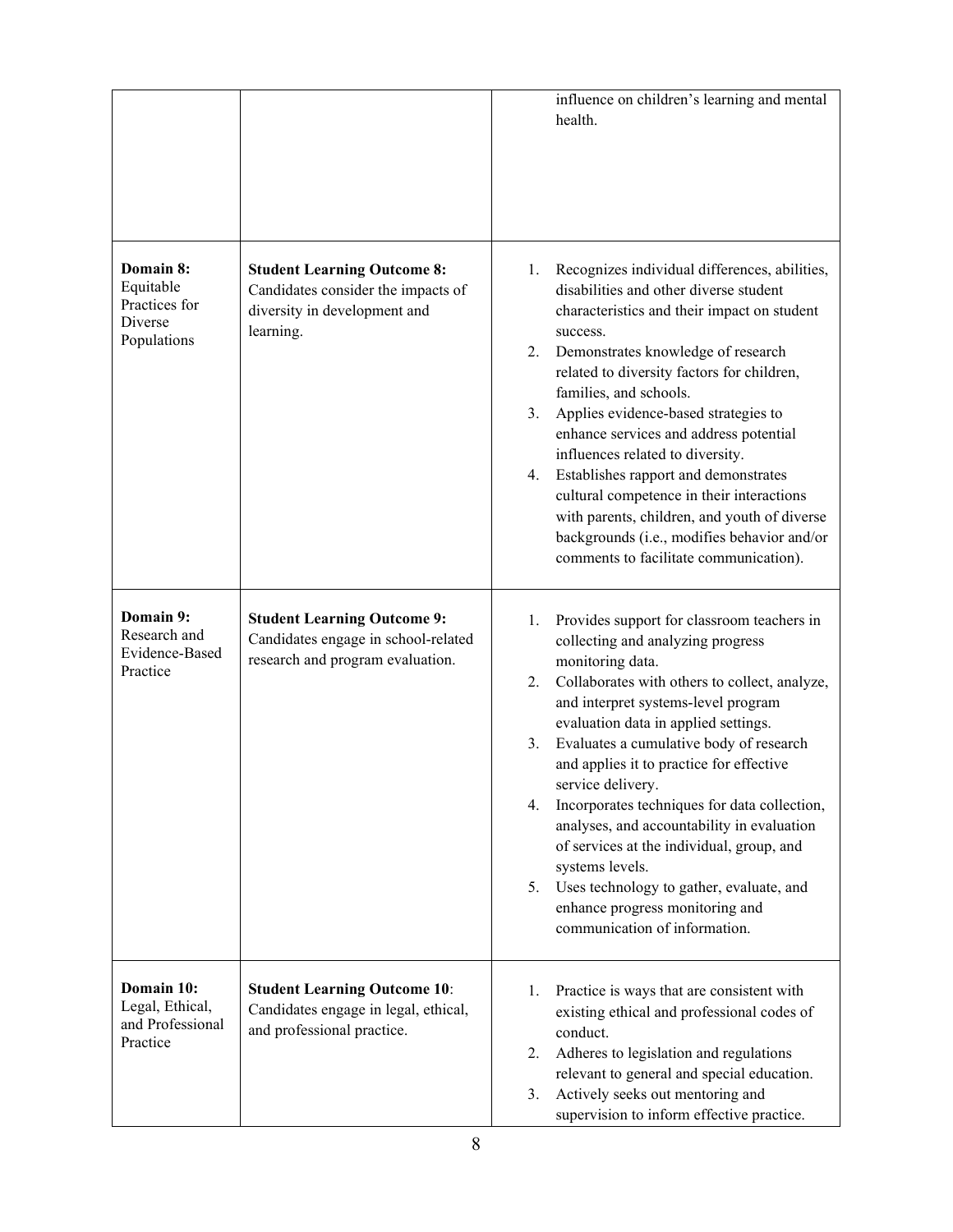|  | 4. Formulates a personal plan for professional |
|--|------------------------------------------------|
|  | growth and participates in activities          |
|  | throughout the year.                           |
|  | Demonstrates sound and professional            |
|  | judgment.                                      |
|  |                                                |
|  |                                                |
|  |                                                |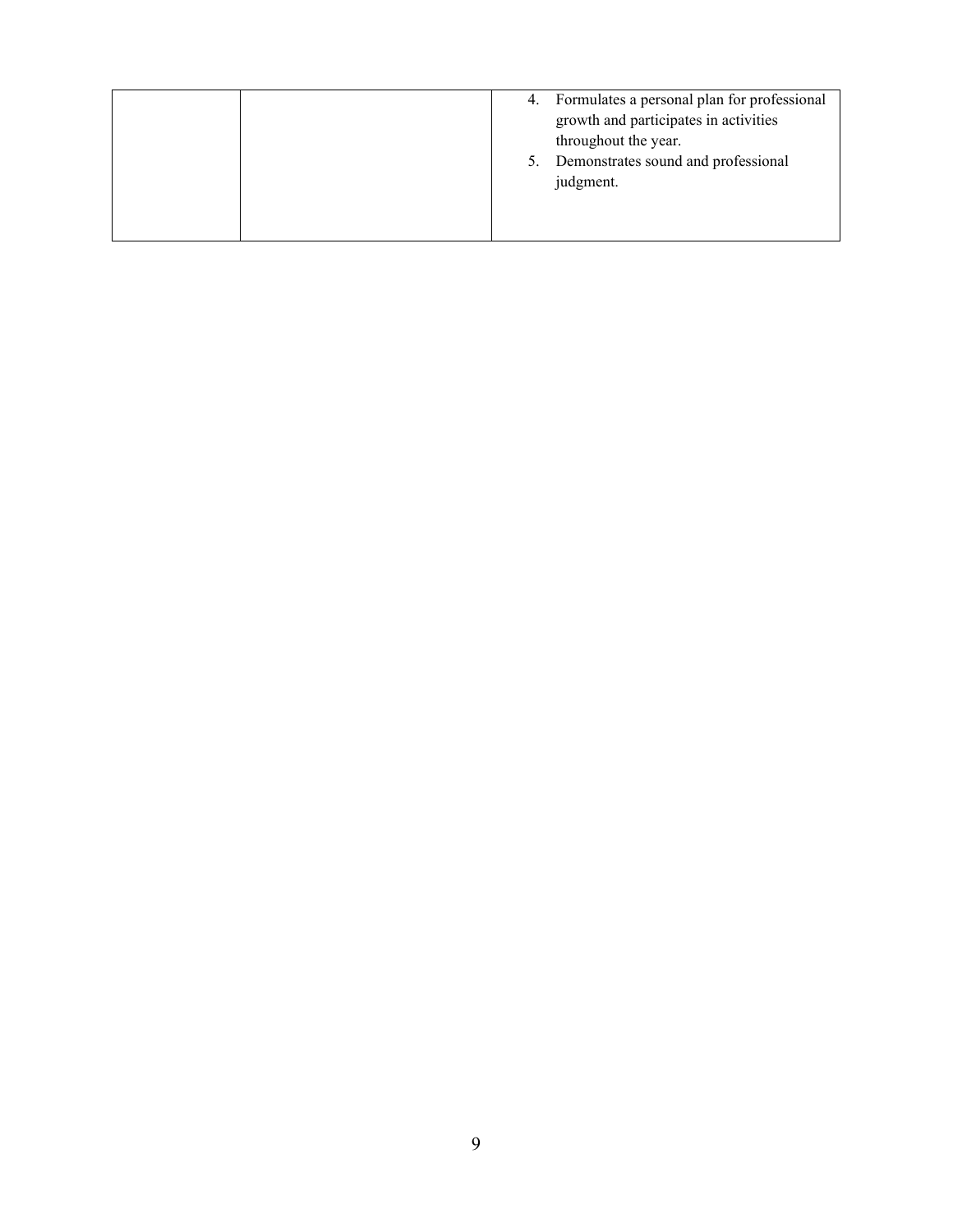| <b>NASP 2020 Domains</b>                   | <b>Courses</b>                                                                                       |
|--------------------------------------------|------------------------------------------------------------------------------------------------------|
| Domain 1: Data-Based Decision Making       | PSYC 540: Applied Behavior Analysis in an MTSS Framework                                             |
|                                            | PSYC 671: Cognitive, Achievement, and Adaptive Assessment                                            |
|                                            | PSYC 672: Academic Assessment and Intervention in an MTSS                                            |
|                                            | PSYC 675: Behavioral Assessment of Children and Youth                                                |
|                                            | PSYC 685: Practicum                                                                                  |
|                                            | PSYC 686: Internship                                                                                 |
| Domain 2: Consultation and Collaboration   | PSYC 600: Seminar in School Psychology                                                               |
|                                            | PSYC 540: Applied Behavior Analysis in an MTSS Framework                                             |
|                                            | PSYC 646: Consultation                                                                               |
|                                            | PSYC 685: Practicum                                                                                  |
|                                            | PSYC 686: Internship                                                                                 |
| Domain 3: Academic Interventions and       | PSYC 530: Child Development                                                                          |
| Supports                                   | PSYC 540: Applied Behavior Analysis in an MTSS Framework                                             |
|                                            | PSYC 646: Consultation                                                                               |
|                                            | PSYC 672: Academic Assessment and Intervention in an MTSS                                            |
|                                            | PSYC 674: Assessment of English Language Learners<br>PSYC 685: Practicum                             |
|                                            | PSYC 686: Internship                                                                                 |
|                                            | RDED 621: Foundations of Reading and Writing                                                         |
|                                            | EDUC 671: Curriculum Development                                                                     |
| Domain 4: Mental and Behavioral Health     | PSYC 530: Child Development                                                                          |
| Services                                   | PSYC 540: Applied Behavior Analysis in an MTSS Framework                                             |
|                                            | PSYC 631: Psychotherapy and Intervention                                                             |
|                                            | PSYC 634: Child Psychopathology                                                                      |
|                                            | PSYC 675: Behavioral Assessment of Children and Youth                                                |
|                                            | PSYC 685: Practicum                                                                                  |
|                                            | PSYC 686: Internship                                                                                 |
| Domain 5: School-Wide Practices to Promote | PSYC 600: Seminar in School Psychology                                                               |
| Learning                                   | PSYC 685: Practicum                                                                                  |
|                                            | PSYC 686: Internship                                                                                 |
|                                            | EDUC 671: Curriculum Development                                                                     |
|                                            | RDED 621: Foundations of Reading and Writing                                                         |
|                                            | RDED 623: Diagnosis of Reading Disabilities (under review)                                           |
|                                            | SPED 600: Orientation to Special Education                                                           |
|                                            | SPED 601: Psychological Aspects of Students with Disabilities                                        |
| Domain 6: Services to Promote Safe and     | PSYC 530: Child Development                                                                          |
| Supportive Schools                         | PSYC 540: Applied Behavior Analysis in an MTSS Framework<br>PSYC 631: Psychotherapy and Intervention |
|                                            | PSYC 634: Child Psychopathology                                                                      |
|                                            | PSYC 675: Behavioral Assessment of Children and Youth                                                |
|                                            | PSYC 685: Practicum                                                                                  |
|                                            | PSYC 686: Internship                                                                                 |
| Domain 7: Family, School, and Community    | PSYC 530: Child Development                                                                          |
| Collaboration                              | PSYC 646: Consultation                                                                               |
|                                            | PSYC 672: Academic Assessment and Intervention in an MTSS                                            |
|                                            | PSYC 674: Assessment of English Language Learners                                                    |
|                                            | PSYC 685: Practicum                                                                                  |
|                                            | PSYC 686: Internship                                                                                 |
| Domain 8: Equitable Practices for Diverse  | PSYC 600: Seminar in School Psychology                                                               |
| Populations                                | PSYC 536: Applications of Biopsychology                                                              |
|                                            | PSYC 547: Social Psychology                                                                          |
|                                            | PSYC 674: Assessment of English Language Learners                                                    |
|                                            | PSYC 685: Practicum                                                                                  |

### **Table 1.2 NASP 2020 Domains Linked to Courses**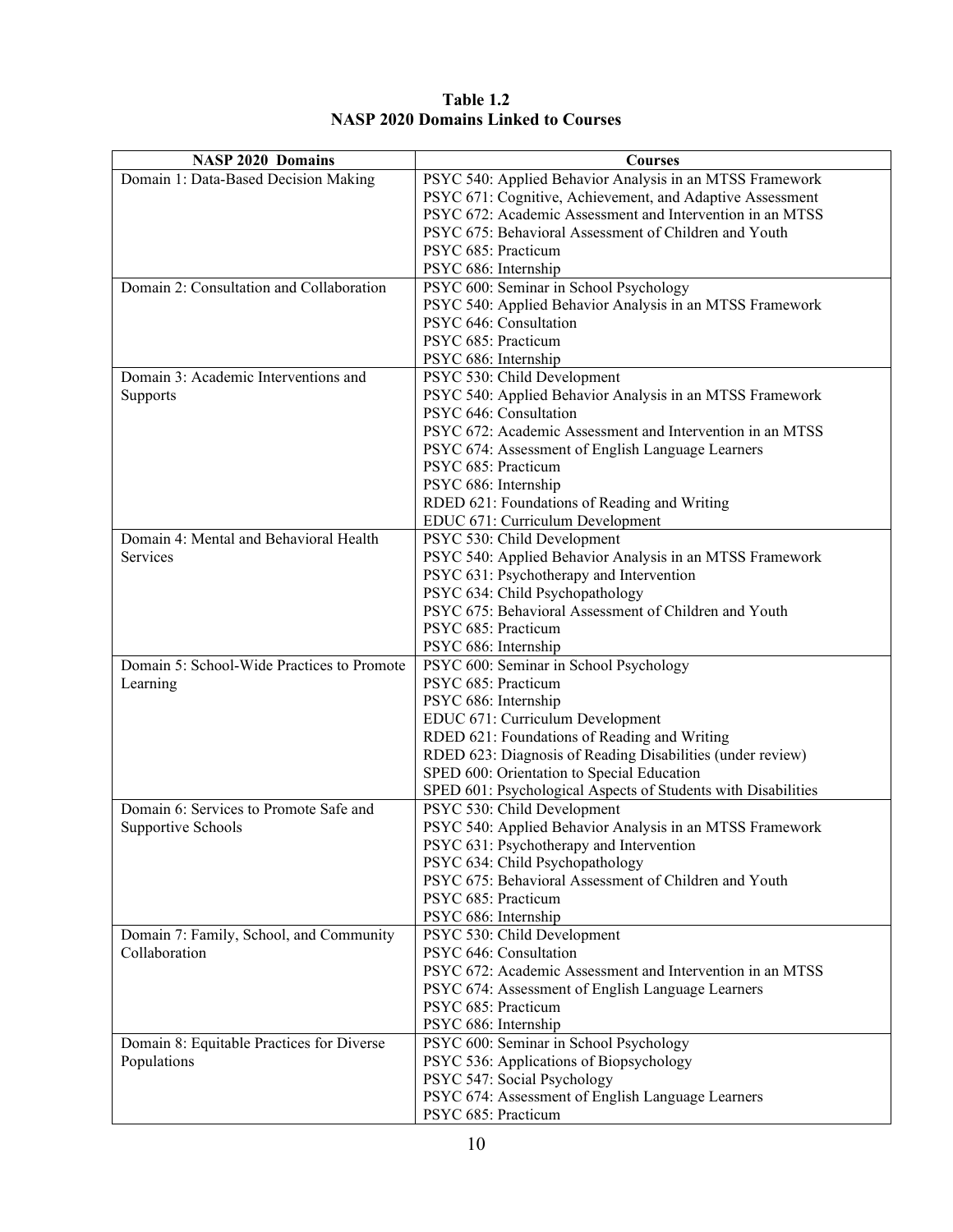| <b>NASP 2020 Domains</b>                    | Courses                                                       |  |  |
|---------------------------------------------|---------------------------------------------------------------|--|--|
|                                             | PSYC 686: Internship                                          |  |  |
|                                             | SPED 600: Orientation to Special Education                    |  |  |
|                                             | SPED 601: Psychological Aspects of Students with Disabilities |  |  |
| Domain 9: Research and Evidence Based       | PSYC 540: Applied Behavior Analysis in an MTSS Framework      |  |  |
| Practice                                    | PSYC 612: Research Design and Statistics                      |  |  |
|                                             | PSYC 685: Practicum                                           |  |  |
|                                             | PSYC 686: Internship                                          |  |  |
| Domain 10: Legal, Ethical, and Professional | PSYC 600: School Psychology Seminar                           |  |  |
| Practice                                    | PSYC 685: Practicum                                           |  |  |
|                                             | PSYC 686: Internship                                          |  |  |
|                                             | SPED 600: Orientation to Special Education                    |  |  |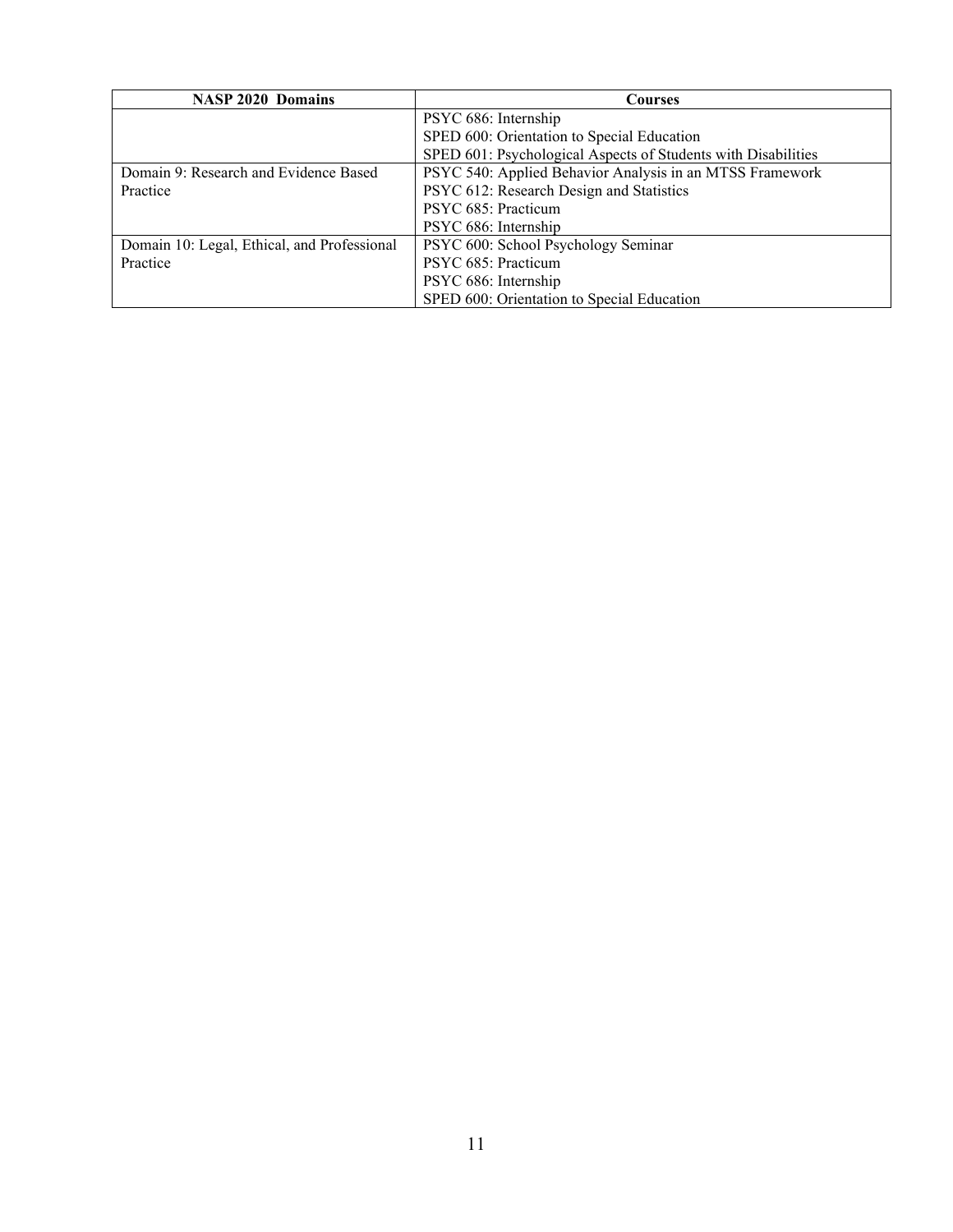## **Conceptual Framework**

The Program is a part of the Professional Education Unit (PEU) at Millersville University whose members include all faculty preparing professional educators, as well as graduate and undergraduate students seeking certification in the professional education areas. A [conceptual](https://www.millersville.edu/education/files/conceptual-framework-2013.pdf)  [framework](https://www.millersville.edu/education/files/conceptual-framework-2013.pdf) has been adopted by the PEU that has as its vision that all participants will create learning communities of inquiry and action, focus on students and demonstrate exemplary professional practices. Students in the Program are expected to articulate this framework and recognize its relationship to their coursework, activities and development as school psychologists. Table 1.4 links the Program Objectives with the conceptual framework outcomes. Reference to the conceptual framework is made in the Program syllabi.

## **Table 1.3 Student Learning Outcomes by Conceptual Framework Outcomes Matrix**

|                                                                                                                                                                  | <b>Conceptual Framework Outcomes</b> |                            |                          |                           |                                   |                                          |                                     |
|------------------------------------------------------------------------------------------------------------------------------------------------------------------|--------------------------------------|----------------------------|--------------------------|---------------------------|-----------------------------------|------------------------------------------|-------------------------------------|
| <b>Student Learning Outcomes</b>                                                                                                                                 | Knowledge<br>of Content              | Application<br>To Practice | Pedagogical<br>Knowledge | Understanding<br>Students | Assessment of Student<br>Learning | Professional<br>Personal<br>Dispositions | Learning<br>Communities<br>Inquiry/ |
| <b>Student Learning Outcome 1:</b><br>Candidates will engage in accurate data-<br>based decision making.                                                         | X                                    |                            |                          | X                         | X                                 |                                          |                                     |
| <b>Student Learning Outcome 2:</b><br>Candidates will engage in effective<br>consultation and collaboration with our<br>educational partners.                    |                                      |                            |                          | X                         |                                   |                                          | X                                   |
| <b>Student Learning Outcome 3:</b><br>Candidates create and implement<br>effective interventions and instructional<br>support to develop academic skills.        | X                                    |                            | X                        | X                         | X                                 |                                          |                                     |
| <b>Student Learning Outcome 4:</b><br>Candidates create and implement<br>effective interventions and mental health<br>service to develop social and life skills. | $\boldsymbol{\mathrm{X}}$            |                            | X                        | $\boldsymbol{\mathrm{X}}$ | X                                 |                                          |                                     |
| <b>Student Learning Outcome 5:</b><br>Candidates engage in school-wide<br>practices (primary intervention) to<br>promote learning.                               | X                                    |                            |                          | X                         |                                   |                                          | X                                   |
| <b>Student Learning Outcome 6:</b><br>Candidates engage in the development<br>and implementation of preventive and<br>responsive services.                       | X                                    |                            |                          | X                         |                                   |                                          | X                                   |
| <b>Student Learning Outcome 7:</b><br>Candidates promote effective family-<br>school collaboration.                                                              |                                      | X                          |                          | X                         |                                   |                                          |                                     |
| <b>Student Learning Outcome 8:</b><br>Candidates consider the impacts of<br>diversity in development and learning.                                               |                                      |                            |                          | X                         |                                   |                                          |                                     |
| <b>Student Learning Outcome 9:</b><br>Candidates engage in school-related<br>research and program evaluation.                                                    |                                      |                            |                          |                           | $\boldsymbol{\mathrm{X}}$         |                                          |                                     |
| <b>Student Learning Outcome 10:</b><br>Candidates engage in legal, ethical, and<br>professional practice.                                                        |                                      |                            |                          |                           |                                   | X                                        |                                     |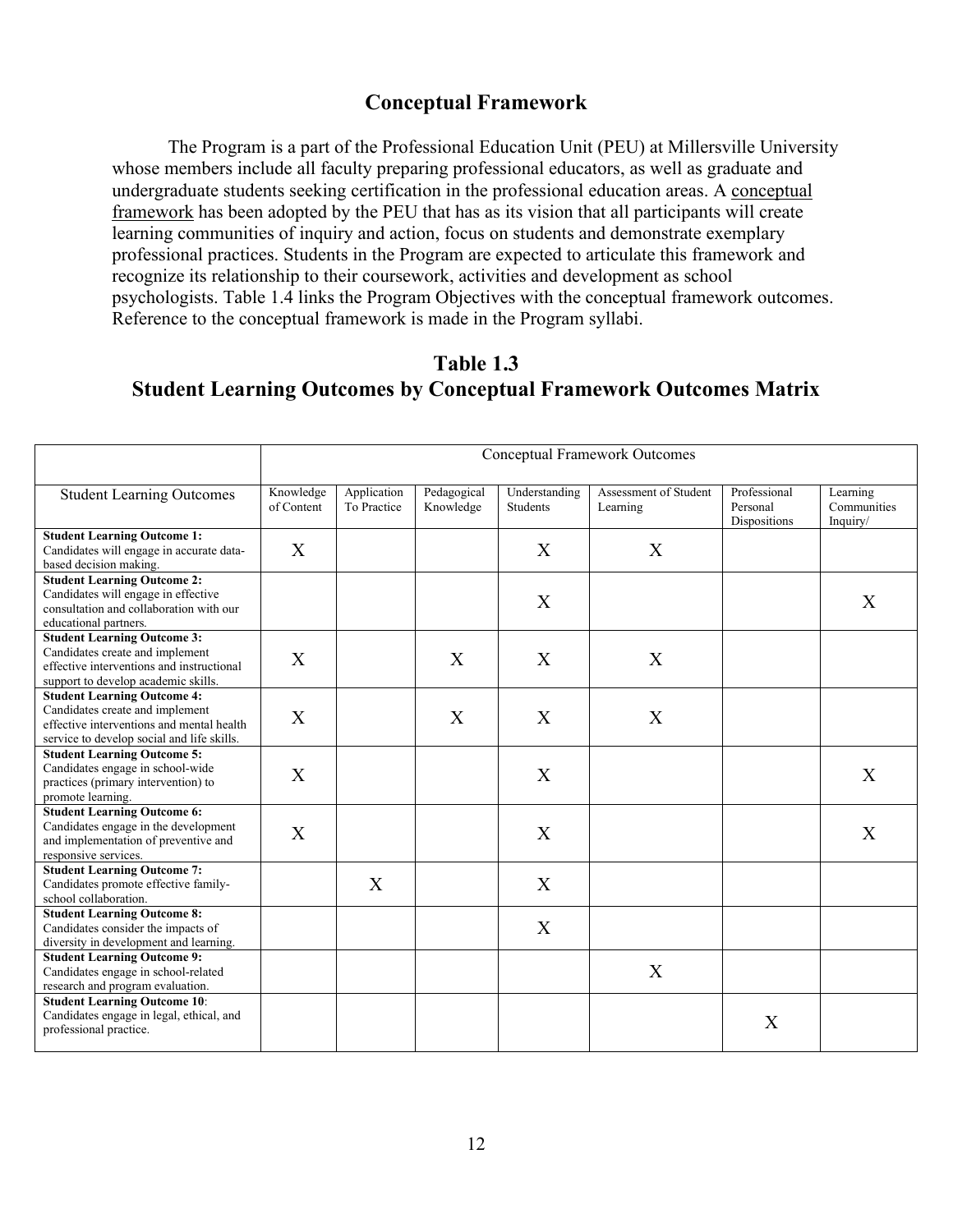## **Program Curriculum**

The 64 semester-hour program is made up of 17 content courses, a three-credit Practicum and nine-credit Internship. Students also participate in non-credit Pre-Practicum activities beginning the first semester. Program coursework begins with introductory courses and builds to the full-year internship where students integrate previously learned competencies and knowledge bases to serve children and youth in the schools. The following list includes the coursework grouped by type but not necessarily in chronological order. Students must complete the Core, PSYC 530, 612, and 600, with a grade of "B-" or better in order take the Core Competency Exam (See *Advancement through the Program: Core Competency Exam*). Courses designated with a  $(*)$  may not be scheduled until the student has passed this exam. Courses designated with (M.S.) must be included in the 30 credit hours that comprise the Master's Degree.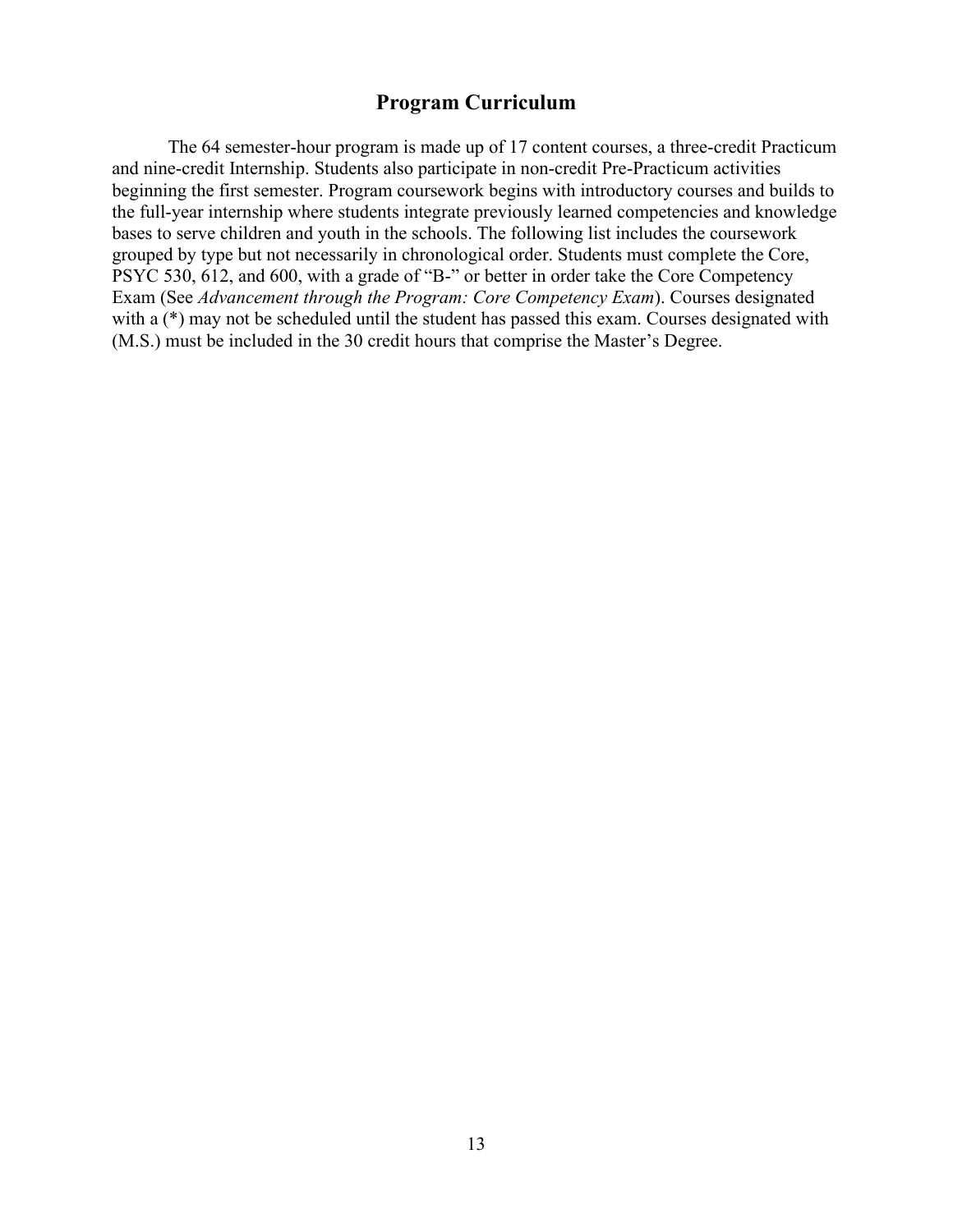## **Course List School Psychology Educational Specialist Degree**

| Core (9 credits)                 |                                                   | Credits                 |      |
|----------------------------------|---------------------------------------------------|-------------------------|------|
| <b>PSYC 530</b>                  | Child Development in the Family System            | $\mathfrak{Z}$          | M.S. |
| <b>PSYC 612</b>                  | <b>Research Design and Statistics</b>             | $\overline{\mathbf{3}}$ | M.S. |
| <b>PSYC 600</b>                  | Seminar in School Psychology                      | $\overline{3}$          | M.S. |
| Skills: Assessment (12 credits)  |                                                   |                         |      |
| PSYC 671*                        | Cognitive, Achievement, and Adaptive Assessment 3 |                         |      |
| PSYC 672*                        | Academic Assessment and Intervention in a MTSS    | 3                       |      |
| <b>PSYC 675*</b>                 | Behavioral Assessment of Children and Youth       | 3                       |      |
| PSYC 674*                        | Assessment of English Language Learners           | 3                       |      |
| Skills: Intervention (9 credits) |                                                   |                         |      |
| <b>PSYC 540</b>                  | Applied Behavior Analysis in a MTSS               | 3                       | M.S. |
| PSYC 634*                        | Child Psychopathology and Intervention            | 4                       |      |
| PSYC 646*                        | Consultation                                      | $\overline{3}$          |      |
| <b>PSYC 631</b>                  | Psychotherapy/Intervention                        | $\overline{3}$          | M.S. |
|                                  | Educational Foundations (3 credits) select one:   |                         |      |
| <b>SPED 600</b>                  | Orientation to Special Education<br><b>or</b>     | 3                       | M.S. |
| <b>SPED 601</b>                  | Psychological Aspects of Student                  |                         |      |
|                                  | with Disabilities                                 | 3                       | M.S. |
| Related Courses (12 credits)     |                                                   |                         |      |
| <b>PSYC 536</b>                  | Applications of Biopsychology                     | $\mathfrak{Z}$          | M.S. |
| <b>PSYC 547</b>                  | <b>Applied Social Psychology</b>                  | $\overline{\mathbf{3}}$ | M.S. |
| <b>RDED 621</b>                  | Foundations of Reading and Writing<br>or          | $\overline{\mathbf{3}}$ | M.S. |
| <b>RDED 623</b>                  | Diagnosis of Reading Disabilities                 | $\overline{3}$          | M.S. |
| <b>EDUC 671</b>                  | <b>Curriculum Development</b>                     | $\overline{3}$          | M.S. |
| Field Experiences (12 credits)   |                                                   |                         |      |
| <b>PSYC 685</b>                  | Practicum in School Psychology                    | 3                       |      |
| <b>PSYC 686</b>                  | Internship in School Psychology                   | 9                       |      |

\* In order to register for these courses, students must successfully pass the core courses with a "B-"or better and pass the CCEs.

The Program is designed to allow students to progress full-time (three courses per semester including summer) or part-time (minimum of two courses per semester recommended). Full-time students can complete the program in three years, inclusive of the full-year internship. Part-time students may take four years to complete the program, depending on their course load each semester. Some courses are offered several times a year (e.g., PSYC 612, PSYC 671, PSYC 631, PSYC 536) while others only once a year. Courses listed in bold are only offered once a year in the semester designated. Using the [Advisor Record](https://www.millersville.edu/psychology/graduate-programs-webpages/school-psychology/advisor-record/advisor-record1.pdf) and schedules (samples listed below), students meet with their advisors at the outset of the Program and develop a plan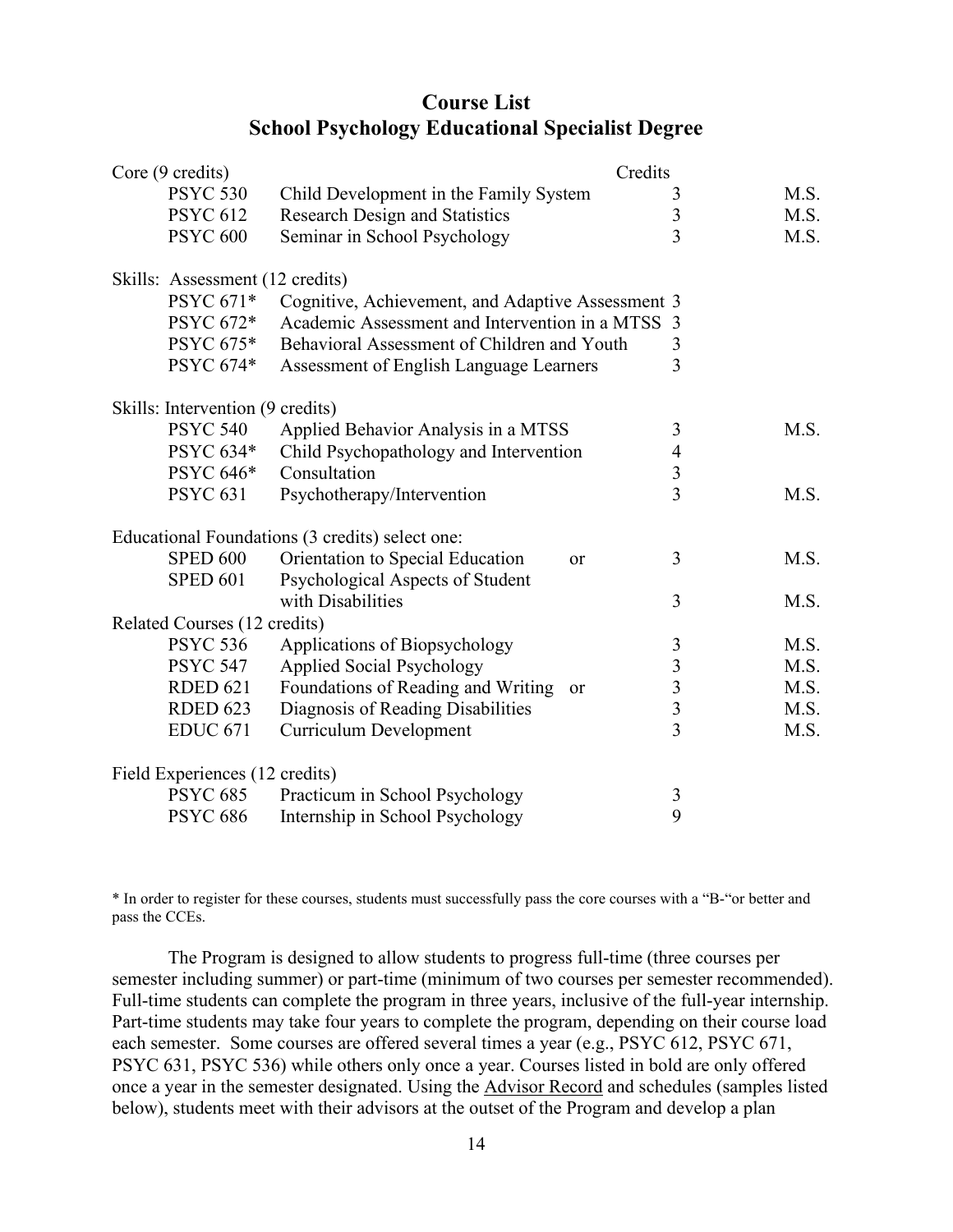(Student Flow Chart) that will allow timely completion. [The Advisor Record and Student Flow](https://www.millersville.edu/psychology/graduate-programs-webpages/school-psychology/advisor-record/advisor-record1.pdf)  [Chart](https://www.millersville.edu/psychology/graduate-programs-webpages/school-psychology/advisor-record/advisor-record1.pdf) are found in the School Psychology Student Portfolio found on the Program website under "Advising Forms"

The schedules listed below are samples of how to complete the Program on a full-time or part-time basis. Flexibility in scheduling the remaining courses depends on course schedules and meeting of prerequisites. The advisor assists the student in making those scheduling decisions.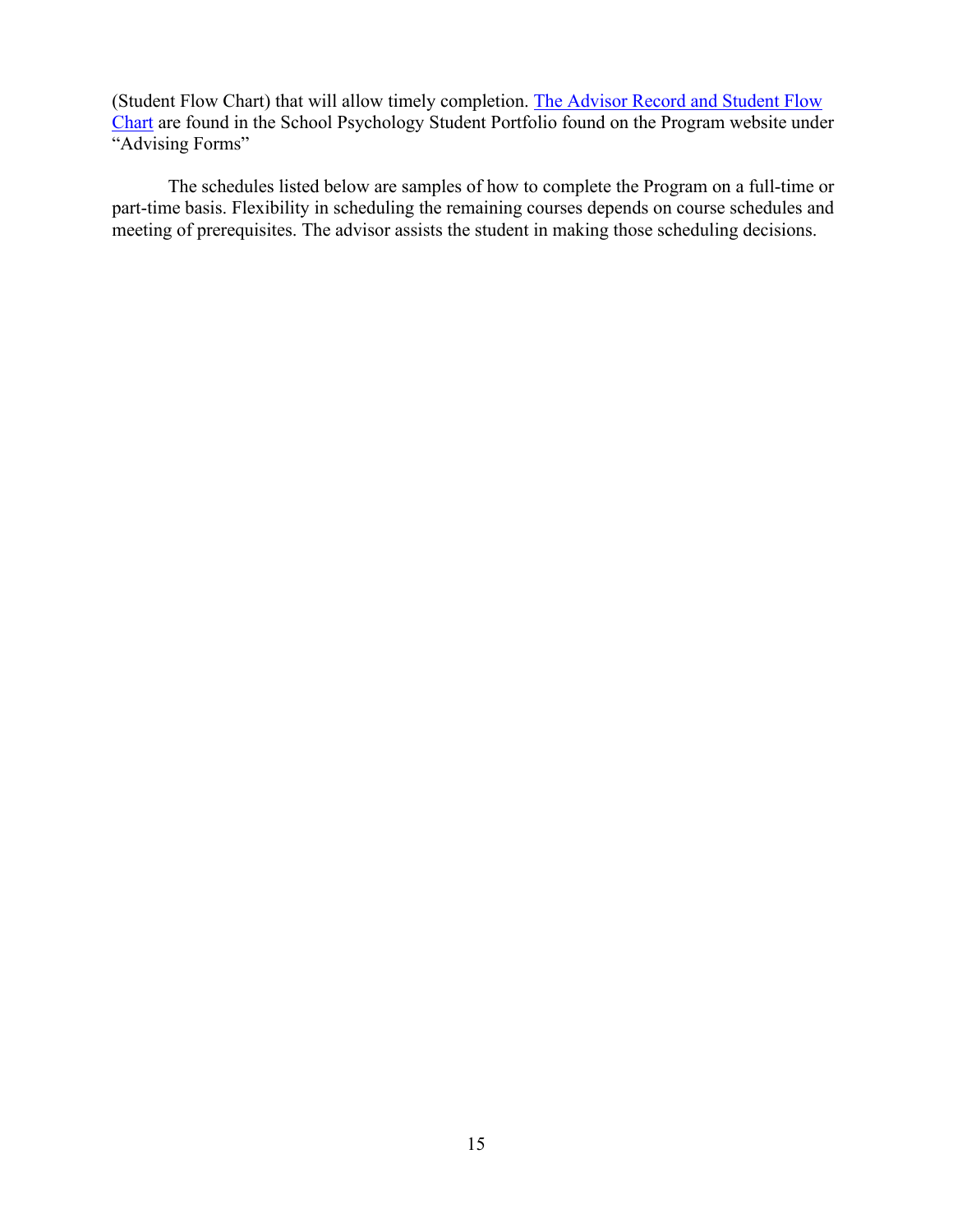## **Sample Full-Time Schedule \* (Three courses per semester)**

|         | Fall            | Spring          | Winter      | Summer          |
|---------|-----------------|-----------------|-------------|-----------------|
| Year 1: | <b>PSYC 530</b> | <b>PSYC 671</b> | <b>SPED</b> | <b>RDED</b>     |
|         |                 |                 | 600/601     | 621/623         |
|         | <b>PSYC 612</b> | <b>PSYC 631</b> |             | <b>EDUC 671</b> |
|         | <b>PSYC 600</b> | <b>PSYC 536</b> |             | <b>PSYC 547</b> |
| Year 2: | Elective        | <b>PSYC 672</b> |             | <b>PSYC 674</b> |
|         | <b>PSYC 540</b> | <b>PSYC 675</b> |             | <b>PSYC 634</b> |
|         | <b>PSYC 646</b> | <b>PSYC 685</b> |             |                 |
| Year 3: | <b>PSYC 686</b> | <b>PSYC 686</b> |             |                 |

| (Two courses per semester) |                 |                 |             |                 |  |  |
|----------------------------|-----------------|-----------------|-------------|-----------------|--|--|
|                            | Fall            | Spring          | Winter      | Summer          |  |  |
| Year 1:                    | <b>PSYC 530</b> | <b>PSYC 612</b> | <b>SPED</b> | <b>RDED</b>     |  |  |
|                            |                 |                 | 600/601     | 621/623         |  |  |
|                            | <b>PSYC 600</b> | <b>PSYC 631</b> |             | <b>EDUC 671</b> |  |  |
| Year 2:                    | <b>PSYC 671</b> | <b>PSYC 672</b> |             | <b>PSYC 547</b> |  |  |
|                            | <b>PSYC 540</b> | <b>PSYC 536</b> |             |                 |  |  |
| Year: 3                    | Elective        | <b>PSYC 675</b> |             | <b>PSYC 634</b> |  |  |
|                            | <b>PSYC 646</b> | <b>PSYC 685</b> |             | <b>PSYC 674</b> |  |  |
| Year 4:                    | <b>PSYC 686</b> | <b>PSYC 686</b> |             |                 |  |  |

# **Sample Part-Time \***

\*Variations of schedules are possible with consultation with advisor

## **Professional Dispositions**

Successful practice as a school psychologist requires not only the demonstration of knowledge and skills, but also values, beliefs and attitudes, i.e., dispositions, which supports effective delivery of services. Through the *Professional Disposition Checklist*, Program faculty members regularly evaluate and provide feedback to students on the following:

1. Follows appropriate channels of communication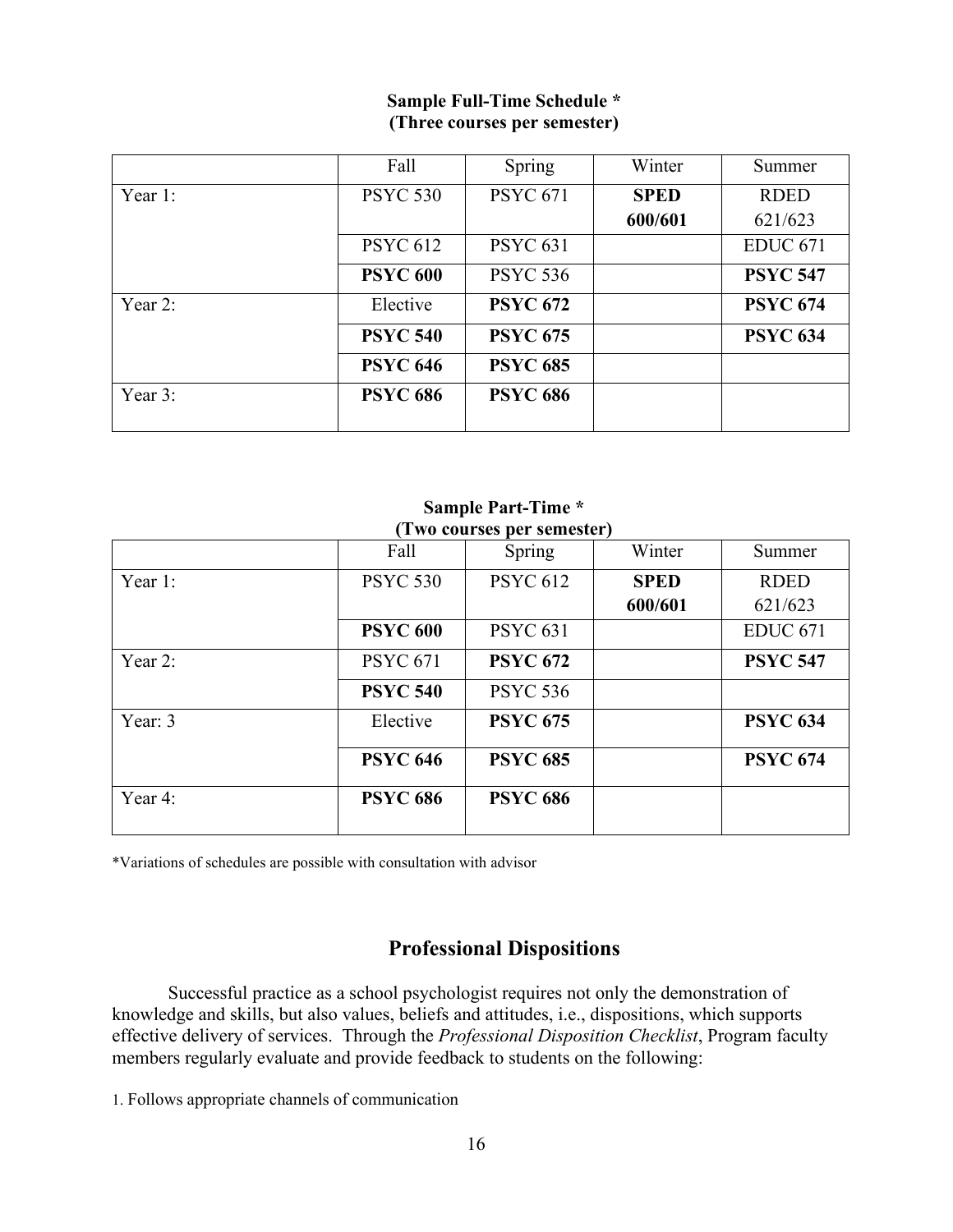- 2. Abides by FERPA (Family Educational Rights and Privacy Act)
- 3. Writes and speaks to easily understood by multiple audiences
- 4. Conveys professional tone
- 5. Listen carefully and actively
- 6. Exhibits enthusiasm about the profession
- 7. Self-regulates and modifies professional behavior based upon feedback
- 8. Shows involvement with professional organizations, publications, and activities
- 9. Participates consistently and appropriately
- 10. Understands and respects diversity
- 11. Respectfully interacts with school students, educational personnel, and families
- 12. Works collaboratively with other colleagues, university, and field supervisors
- 13. Completes high quality products in a timely manner
- 14. Adapts and is flexible to change
- 15. Displays excellent interpersonal skills
- 16. Maintains professional appearance
- 17. Displays initiative and reflective judgment
- 18. Provides leadership and problem solving
- 19. Adheres to Professional Codes of Ethics of MU, NASP, and APA
- 20. Presents data honestly
- 21. Follows organizational protocol

In the following sections, students will be guided through program requirements, timelines, and contact information. The section, *Advancement through the Program*, provides an overview and timeline of the activities and requirements that students need to engage in to make satisfactory progress towards certification. In the section entitled, *Portfolio Process,* students are instructed in development of the portfolio that will help them integrate program experiences. Field experiences are detailed in the *Pre-Practicum, Practicum, and Internship* sections. While enrolled in the Program, students are engaged in formative and summative assessments as described in *Student Assessment.* During the last phase of the program, students apply for certification that is detailed in *Recommendation for Certification.* The handbook continues with information concerning the department's ethics policy and procedures for remediation planning. The handbook concludes with a listing of important contact information.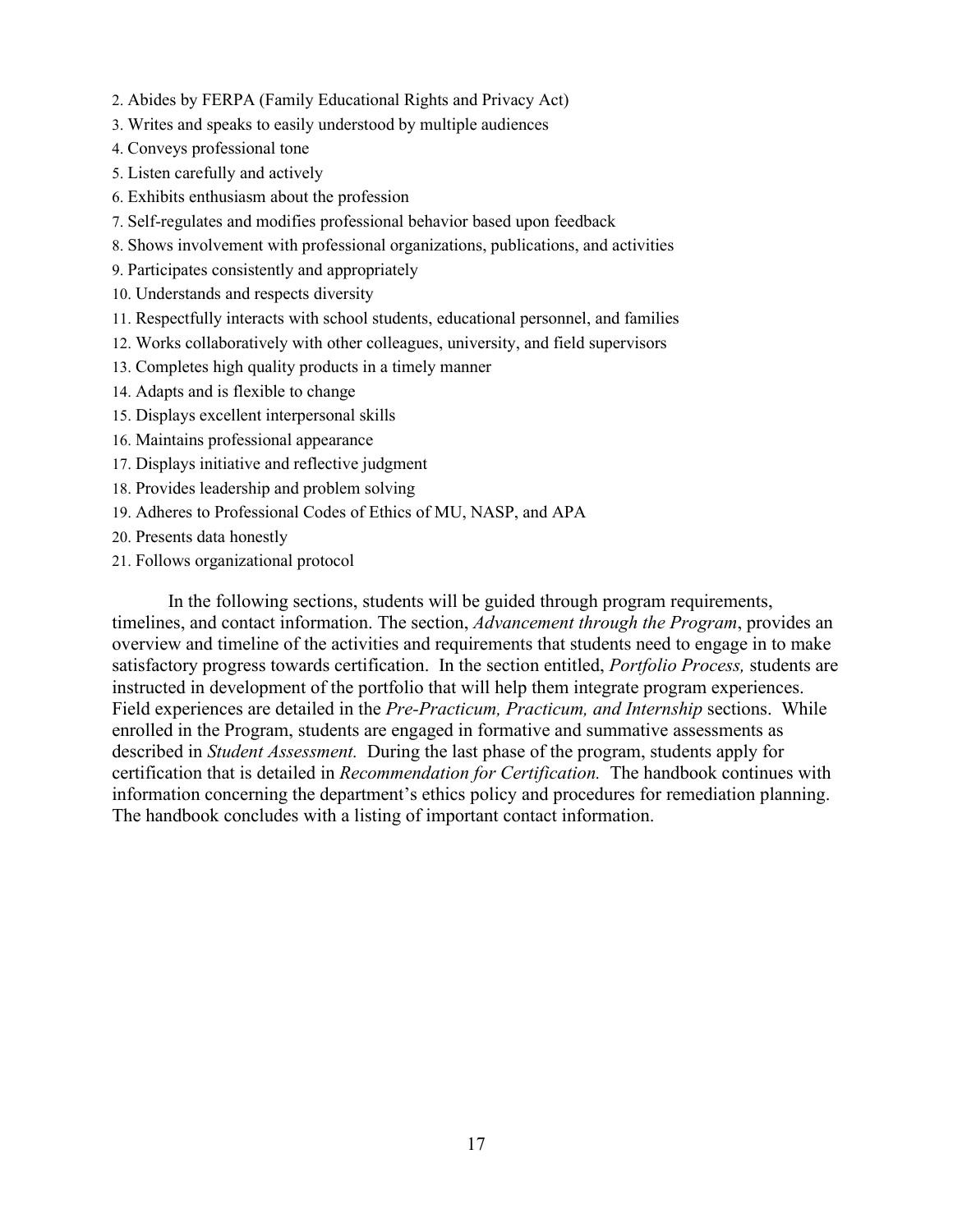## **Advancement through the Program**

Successful navigation towards the goal of certification requires the student to be mindful of course sequence, required activities and other program characteristics designed to provide the students with a carefully designed set of learning experiences. This section of handbook focuses on important activities that students must engage in before embarking on the culminating experience of the full-year internship. It begins with an overview of admission requirements, a discussion of the role of advisement, reviews required meetings, introduces the Portfolio process and reviews other important transition points. Relevant documents for each activity will be highlighted.

### **Admission Requirements**

Entrance into the Program is guided by the policies of the Millersville University's Graduate College and Professional Studies but also includes additional requirements. The [Graduate Catalog](https://www.millersville.edu/admissions/graduate/current-student-resources/graduate-student-catalog.php) governing all the graduate programs at the university states the following:

*Admission to a graduate program is granted without regard to race, color, national origin, gender, ancestry, age, handicap, marital status, lifestyle or religious creed. Admission decisions are based on the applicant's academic abilities and professional disposition reflected in a record sufficiently strong to support confidence that the applicant can participate effectively in the graduate community. (p17).* 

Applicants must also have earned a bachelor's degree from a regionally accredited fouryear college or university and must have achieved at least a 2.75 undergraduate grade point average in all course work attempted. The university also requires official copies of undergraduate and if relevant, graduate transcripts, three letters of recommendations written by professors or others capable of assessing the applicant's potential for success, a written statement of academic and professional goals, and an official score report from the appropriate standardized test.

The Department of Psychology and the Program further expands upon these requirements. Applicants to the Program must have 18 undergraduate semester hours in psychology. Applicants with undergraduate GPAs below 3.00 and no related advanced degree must take the general Graduate Record Examination scoring 148, 147 and 3.5 on the verbal, quantitative, and analytical writing components, respectively. Applicants who earn below the minimum GREs or the undergraduate grade point average are required to write a letter of explanation to the Psychology Department Graduate Program Coordinator. The Program faculty members interview all eligible applicants in both a group and individual format. The interviews are considered an essential component to the decision-making process as it gives the program faculty an opportunity to delve deeper into the information contained in the application packet and to observe skills that are essential for students to successfully complete the Program.

Decisions about admission are made based on how well a candidate meets the admission requirements. The Program does not have a cap for enrollment; however, cohorts average around fifteen to twenty students.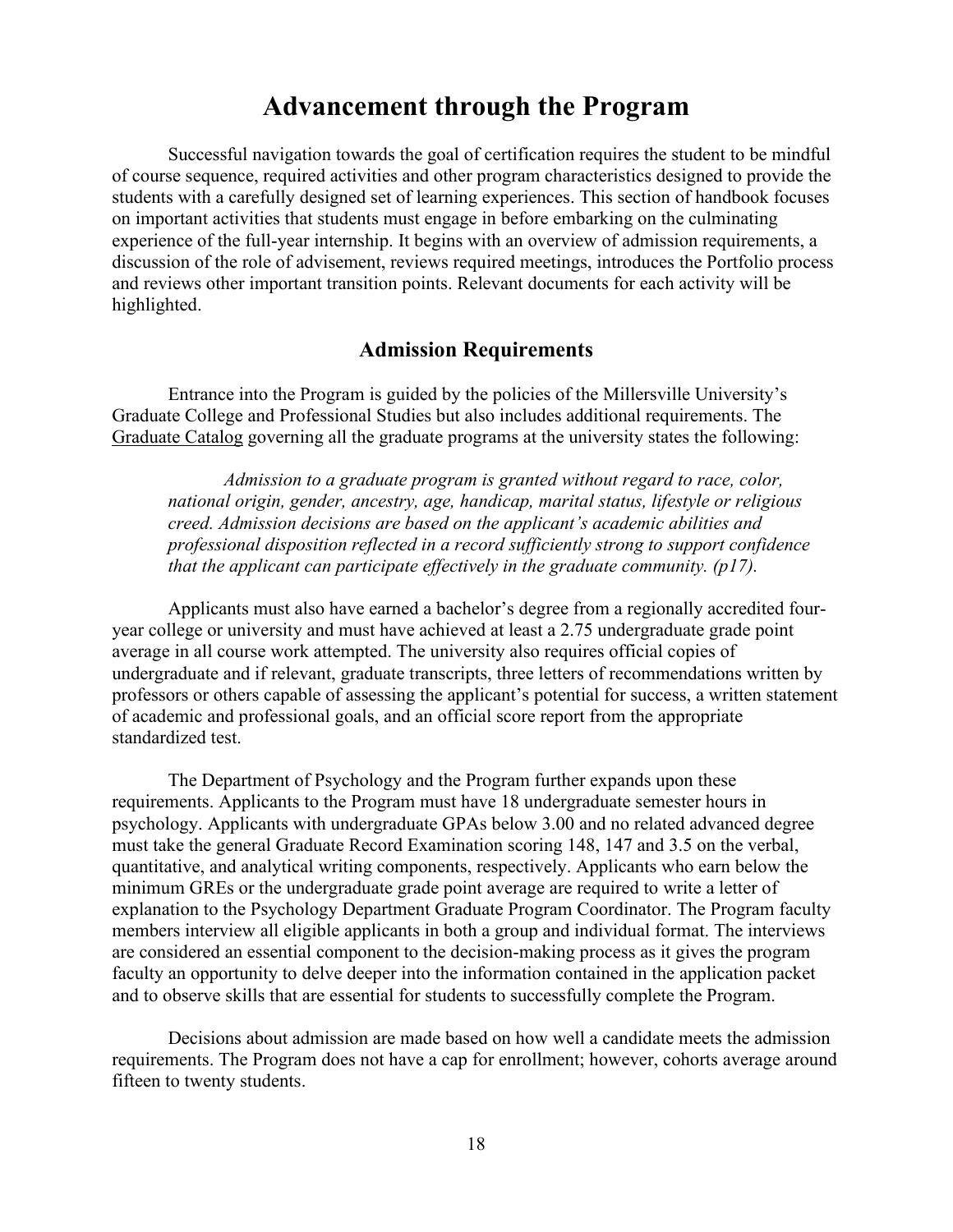## **Advisement**

The advisor/advisee relationship is an important and valuable aspect of graduate training. Course selection, possible deficiencies in preparation, adjustment to graduate life, clinical competency, administrative paperwork and red tape, personal issues that impact progress, etc. are all concerns with which the advisor can be helpful.

Upon notification of admission to the program, the student will be asked to return a form indicating his or her acceptance of our offer of admission. Before registering for courses, the student must contact his or her advisor, the name of whom appears in the letter of acceptance. In consultation with the advisor, the student plans a first semester course schedule and a tentative plan for the entire program. Students may take up to three courses each semester; the three Core courses (see *Course List*) should be scheduled at the beginning of the Program as they lay the foundation for later coursework. One of these courses, PSYC 600, *Seminar in School Psychology*, should be taken during the first Fall semester in which the student is enrolled.

#### **Re-specialization**

Students enter our program with various levels of relevant graduate coursework. Students who have completed previous graduate coursework are encouraged to refer to the *Re-Specialization Documentation Form* (found on the School Psychology website under ["Portfolio"](https://www.millersville.edu/psychology/files/portfolio_09-22-2021.pdf) and make a preliminary match between course work completed and courses in the Program. Upon this preliminary review, the prospective candidate should contact the School Psychology Program Coordinator and present documentation (e.g., syllabi, course projects, texts) of the types of competencies covered in the coursework and a determination will be made whether substitutions can be made. Students should be mindful of the Graduate Studies policy that students must complete a minimum of two-thirds of their graduate degree program at Millersville University in order to meet residency requirements (*[College of Graduate & Professional Studies](https://www.millersville.edu/admissions/graduate/current-student-resources/graduate-student-catalog.php)  [Catalog](https://www.millersville.edu/admissions/graduate/current-student-resources/graduate-student-catalog.php)*, p.19).

#### **New Graduate Student Orientation**

An orientation for new students across all Millersville University graduate programs is held annually the week before school starts. Enrolled students are informed of the meeting by mail or email. Additionally, our student organization, [The Student Affiliates of School](https://getinvolved.millersville.edu/organization/sasp-mu)  Psychology [of Millersville University \(SASP MU\)](https://getinvolved.millersville.edu/organization/sasp-mu) holds a New Student Welcome at the beginning of each semester to orient students to the student organization, to provide initial supports like peer mentoring, and to offer opportunities for cross-cohort relationship building.

#### **Ongoing School Psychology Program-wide Meetings**

Students attend a meeting on the  $6<sup>th</sup>$  Tuesday each semester for cross-cohort collaboration and information-sharing. The agenda for this meeting typically includes: program updates, practicum and internship updates, providing program-feedback, and upcoming professional development opportunities.

#### **Registration**

Students should enroll in classes as determined through consultation with their advisor. Students access the graduate schedule of classes online through the Registrar's Office webpage. Students use MAX, an online registration system, to register for classes. When registering,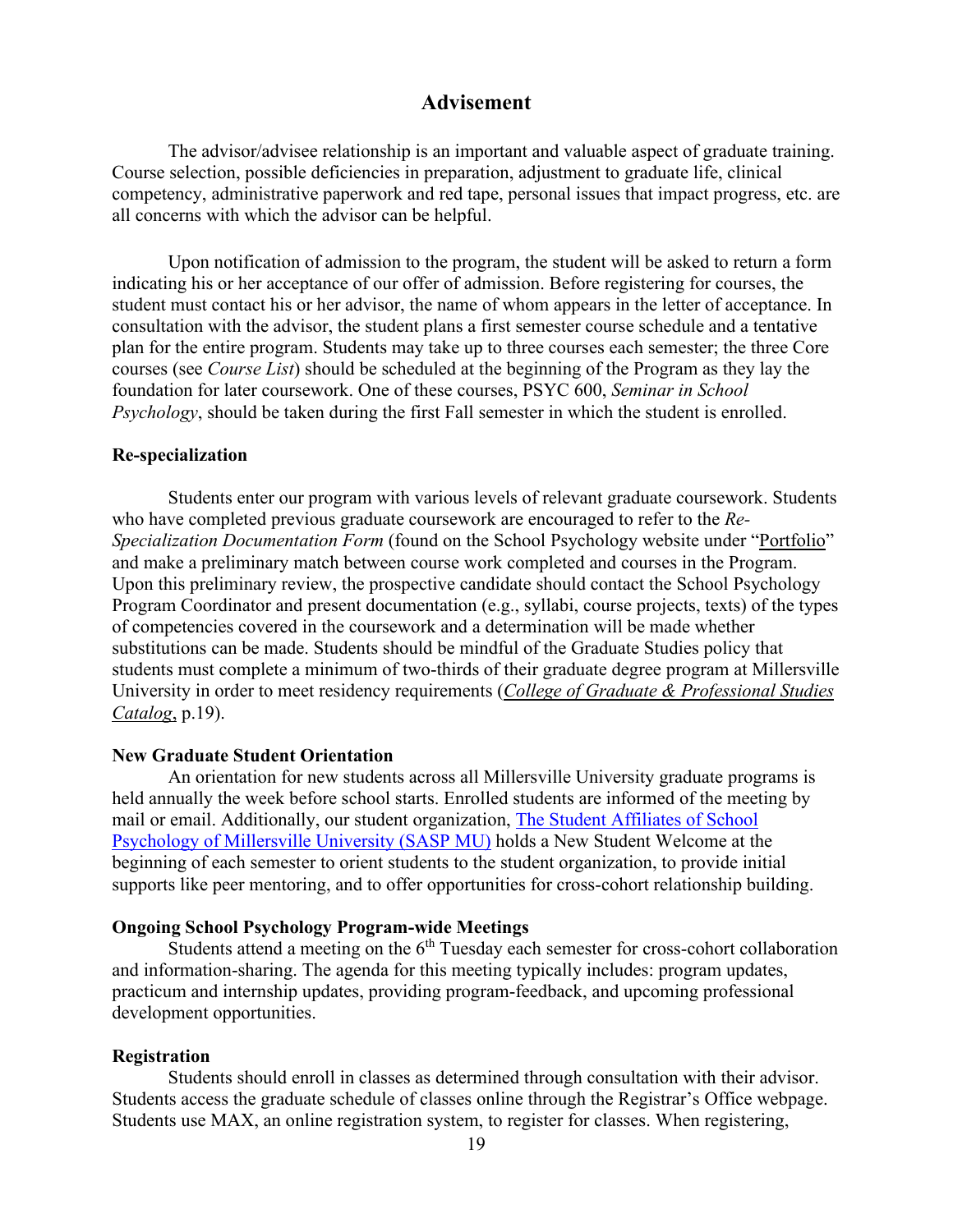students should attend to possible enrollment restrictions as listed in a specific course as found in the schedule of classes and *Graduate Student Catalog*.

#### **ACT 34, ACT 151, FBI Clearances, Tuberculosis (TB) Test**

The federal government requires all individuals who come in contact with agencies that serve children to have both a criminal record check and child abuse history check. Students are required to request an Act 34, *Request for Criminal Record Check* and *Act 151 Child Abuse History Clearance* **yearly**, and **prior to the start of their first semester**. These clearances take three to four weeks once the application is received by the regulating body. (See *Criminal Record Check-Child Abuse History Checklist* handout for contact information.) Students are required to register clearances with the Field Services Office in Stayer Hall. A TB test can be obtained through the University Health Center or the student's private physician. New students are required take a TB test upon entering the program and before the start of the first semester. This test is required yearly before the start of the fall semester. For more information on the clearances required and process for submission, visit the [Field Services Office Clearances website.](https://www.millersville.edu/fieldservices/clearances.php)

#### **Professional Associations**

Important information and services are provided by several school psychology associations at both the national and state level. Students are required to belong to one or more associations. The National Association of School Psychologists (NASP) and the Division of School Psychology in the [American Psychological Association](http://www.apa.org/) (Division 16) are national organizations that provide relevant information and advocate for school psychology at the national level At the state level, important advocacy work and professional development opportunities are provided by the [Pennsylvania Psychological Association](https://www.papsy.org/) and the [Association of](https://www.aspponline.org/)  [School Psychologists of Pennsylvania.](https://www.aspponline.org/) Students are eligible for discounted memberships.

#### **Liability Insurance**

Students are required to obtain liability insurance when they are enrolled in the program, **prior to the start of the first semester**. Insurance is purchased once an academic year and covers the student for that period. For example, insurance purchased in the Fall semester, considered the first semester of the academic year, would cover the student for all skills courses taken that semester, and the subsequent Spring and Summers semesters. Students typically purchase liability insurance through:

American Professional Agency, Inc. 95 Broadway Amityville, NY 11701, (800) 421-6694 <https://www.americanprofessional.com/covered-professions/students/>

#### **Prior to Field Experience**

#### **Portfolio Process**

Progress towards the Educational Specialist Degree in School Psychology involves completing coursework and relevant experiences. To organize the breadth of activities in the context of the goals of the Program and to provide feedback to students and program faculty, students engage in a completion of the School Psychology Student Portfolio through the internship year. The Portfolio is an electronic portfolio hosted on our university's learning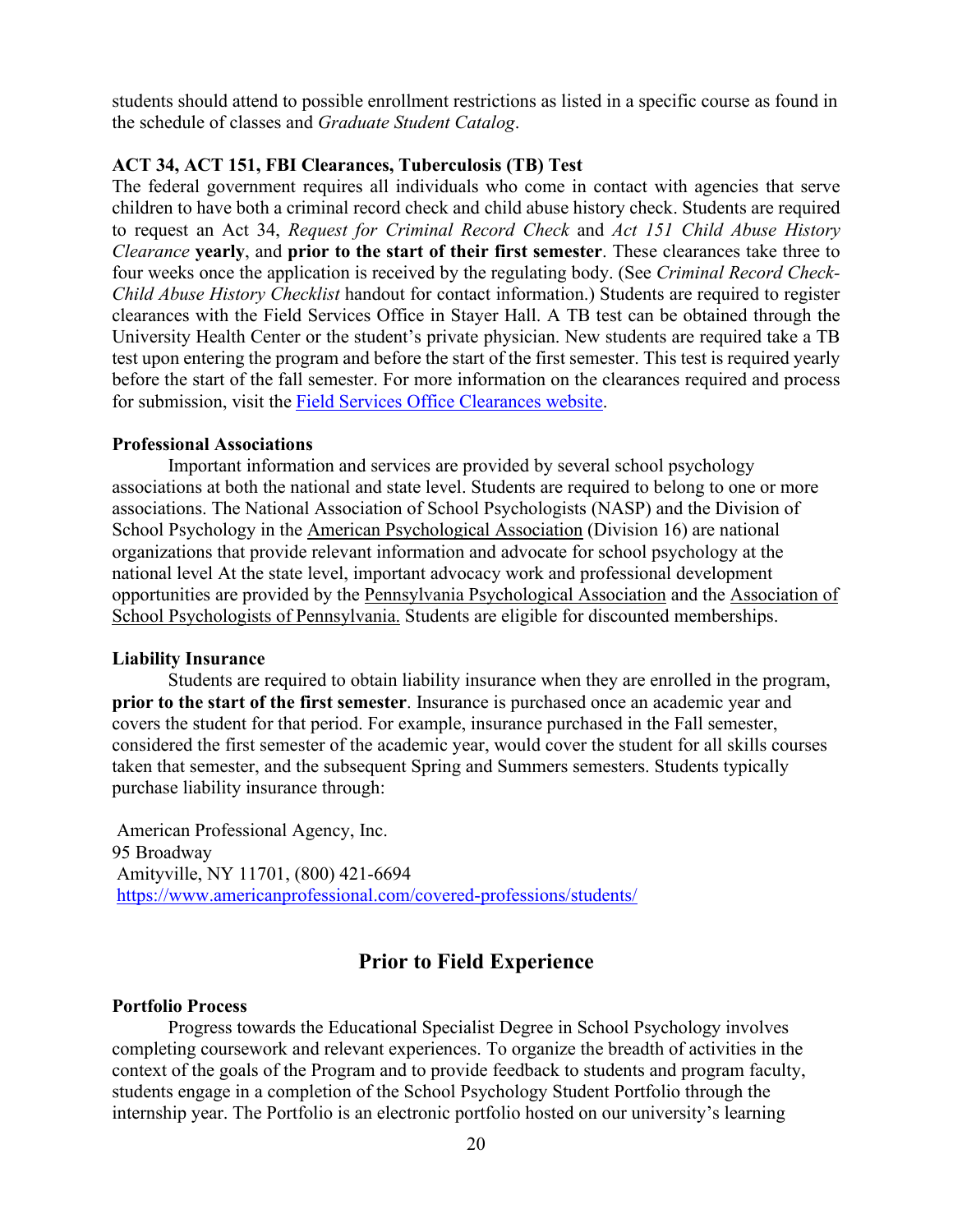management system. Students are directly taught this process during their first semester in PSYC 600, *Seminar in School Psychology.* All students submit their Portfolio documents, before the 5th Tuesday of each semester for advisor review and feedback.

#### **Pre-Practicum Activities**

Beginning with the first semester, students are expected to engage in out-of-classroom activities that are intended to broaden their knowledge of school systems, education personnel, community resources and additional information relevant for work in the schools.

#### **Core Competency Exams**

Students will be required to pass the Core Competency Examination (CCE). Students who have completed graduate coursework at another institution must take the CCE for core courses completed at Millersville University; however, for core courses that were accepted for transfer credit at program admission, the corresponding CCE need not be taken. Passing the exam is required prior to registering for any assessment or selected advanced therapy courses and is a necessary component of advancement to degree candidacy.

1a. Each student must take the relevant CCE at the end of the semester following the successful completion of each appropriate core course, as part of the course final exam. The core courses are PSYC 530 *Child Development Within the Family System*; PSYC 612 *Research Design and Statistical Analysis*; and PSYC 600 *Professional Seminar in School Psychology*.

1b. If a student fails one or more sections of the CCE, they must retake the failed section(s). Normally, this occurs at the end of the following semester (January, May, August); however, students can petition, in consultation with their advisor and the appropriate graduate coordinator, to delay retesting if remedial work is deemed necessary or advisable.

2. If all components of the Core Competency Examination are not passed the second time, the graduate committee will decide on the disposition of the student's case. Students should be aware that one option is dismissal from the program. A third and final attempt may be allowed but only after an appropriate remedial plan has been developed and fully executed. This may involve retaking of the relevant core course.

3. Students are limited to no more than 27 completed credits without passing all the CCEs. Furthermore, certain courses require successful completion of the CCEs. Students who do not pass the CCEs are expected to drop themselves from these courses, even if they are already enrolled

The exams reflect content specific to the course. Students in the School Psychology program who have completed graduate coursework at another institution will take the CCE for Core courses completed at Millersville University. Two hours are given for each CCE multiplechoice exam. This assessment provides feedback to the individual and faculty about the student's core knowledge from the foundation courses. Students may register in advanced courses during the semester in which they are taking their final core course(s). If a failure occurs, the student must dis-enroll from any course that is restricted to students who have passed the CCE.

Students are limited to no more than 27 completed credits without passing all the CCEs. Also, students may not take therapy or assessment courses without passing the CCEs.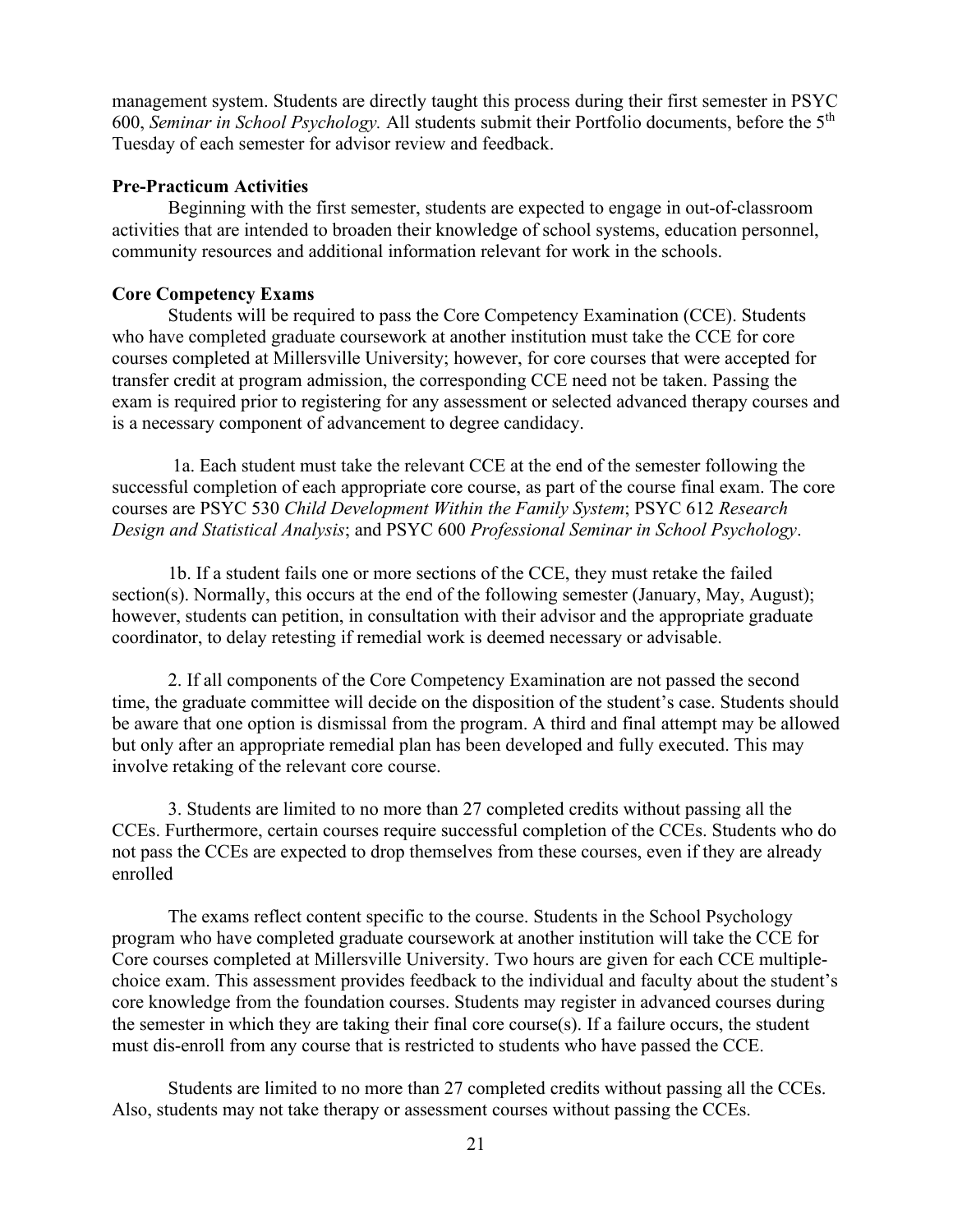In the event of a failure of one or more CCE sections, students must retake the failed section(s) immediately during the next administration of the CCE. For the first retake (second attempt), the student will meet with both faculty member scorers to gather information about deficiencies in the response. The student will compose a letter describing plans for mastering the material and address it to the Program Director. Subsequent failures will be addressed on a case by-case basis. Significant remediation may be required and may include: retaking a course, not registering for a semester to allow for preparation, or sitting in the course. A second retake (third attempt) is not guaranteed, and if taken, will be the student's final opportunity.

#### **Advancement to Degree Candidacy**

Students who enter the program without a Master's Degree in Psychology or a related field must be advanced to degree candidacy after completion of required coursework, passing of the CCE and review by the Department Graduate Committee. Students must meet the following requirements:

- 1. Pass all with a "B-" or better.
- 2. Pass the Core Competency Exams.
- 3. Receive a satisfactory evaluation from the Department Graduate Committee.

The School Psychology Program Coordinator informs the office of the College of Graduate & Professional Studies when students successfully meet these requirements.

#### **Application for the Master of Science Degree**

For students to earn a Master of Science Degree in Psychology, School, they must have been advanced to degree candidacy and have completed 30-semester hours of required Master's level graduate classes. Students complete an Application for Graduation form available [online](https://www.millersville.edu/commencement/files/application-for-graduation.pdf) [from the College of Graduate & Professional Studies,](https://www.millersville.edu/commencement/files/application-for-graduation.pdf) obtain the signatures of their advisor and School Psychology Program Coordinator, and submit the completed form to the Graduate Studies Office. Forms must be submitted by the deadline listed on the Registrar's webpage during the semester in which the degree is to be conferred (e.g., Fall of second year).

## **Field Experiences**

## **Clearances for Field Experiences: Criminal Record Check, Child Abuse History Checklist, Fingerprinting**

Students are required to obtain background and health check clearances immediately upon entrance into the program. The Department of Field Services at Millersville University requires clearances to be on file prior to the start of semesters where any field experience occurs**.**

- **Act 34, Request for Criminal Record Check (Form SP4-164), State Police**
- **Act 151, Child Abuse History Clearance (Form CY-113), PA Department of Public Welfare**
- **FBI Fingerprinting**
- **TB Test**

Criminal records must be clear and clearances must be valid (do not expire) for the entire semester during which there is a field experience. Schools also often require proof of clearances upon entry for the field-experience placement. Clearance deadlines and procedures are fully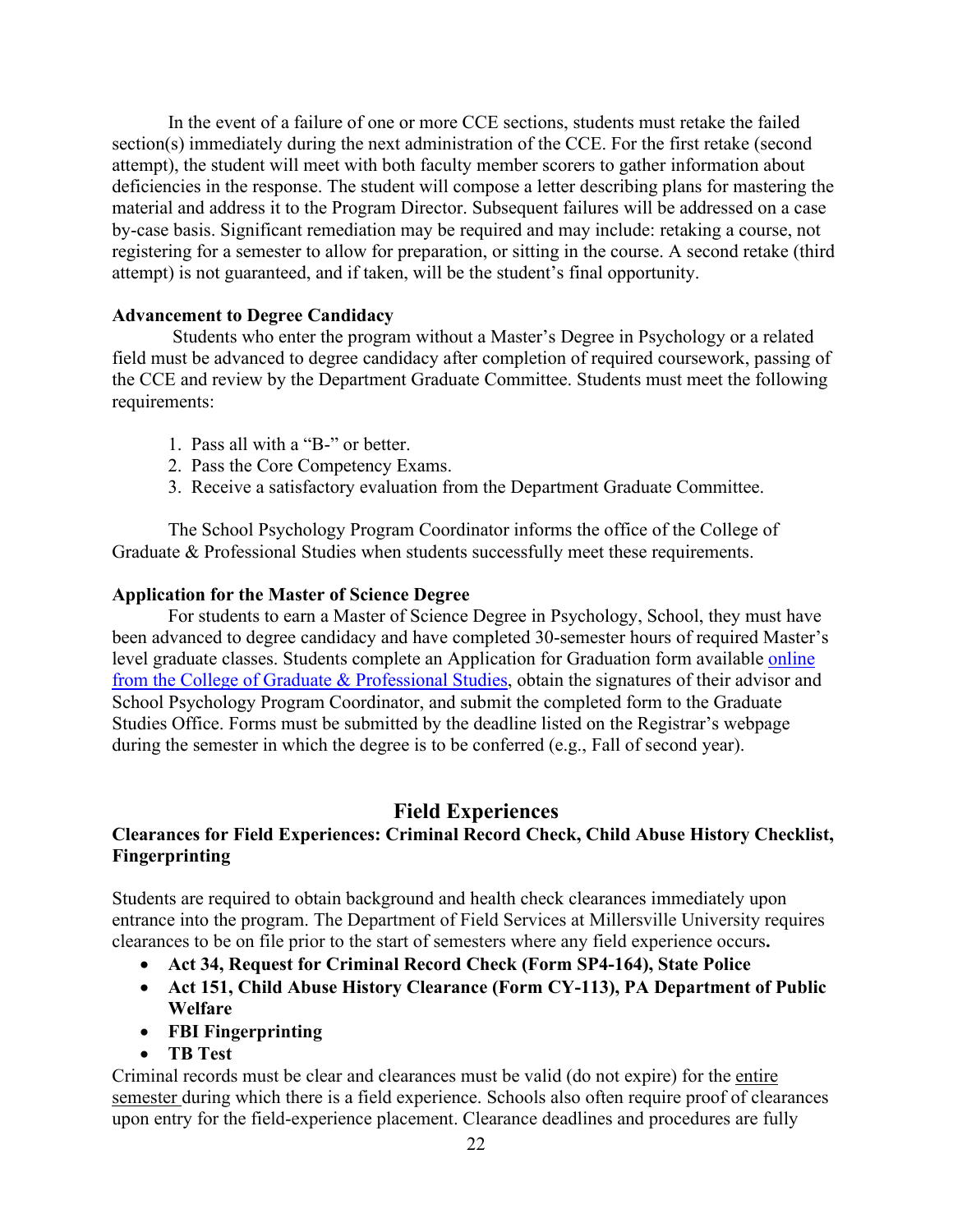outlined on The Department of Field Services website, linked below. Please review all the Clearances FAQs and scroll down to the *"Post-Baccalaureate & Master's Students – What Clearances Do I Need?"* section (expand the plus sign to read the full information):

<https://www.millersville.edu/fieldservices/clearances.php>

#### **Practicum**

In anticipation of the year-long internship, students must complete a 120-hour practicum in the schools. Typically, students enroll in PSYC 685, *Practicum in School Psychology*, during the Spring semester that immediately precedes the internship year. See "Practicum Overview" on page 28.

### **Internship**

Students are required to complete a 1200 (minimum) hour internship in a school setting as the capstone experience. Typically, students complete this experience serving as a full-time intern for the entire school district year. Many but not all the internships are paid, with stipends typically ranging from \$5,000 to \$15,000. See "Internship Overview" on page 30.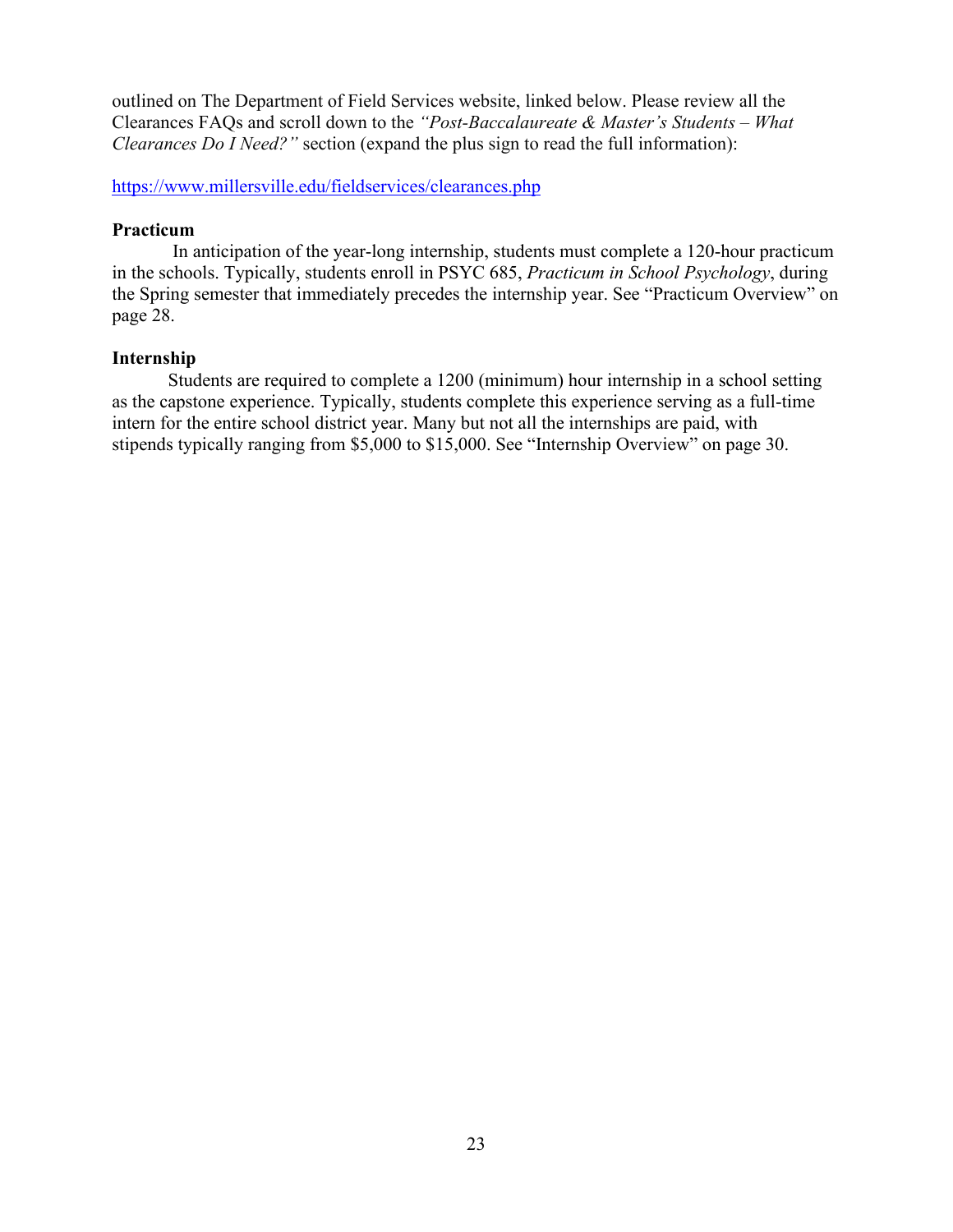## **The School Psychology Student Portfolio**

The School Psychology Certification Program consists of a comprehensive sequence of experiences and courses designed to develop the knowledge base, student competencies and professional dispositions needed to become an effective school psychologist. The candidate completes a *School Psychology Student Portfolio* that involves the collection of materials, reflections, and evaluations to document the acquisition of these competencies and dispositions as well as serve as an aid in advisement and feedback to the student. Students engage in this process beginning with entrance into the program until they are ready to enter their final field experience, internship. The Portfolio with associated forms is available on the School Psychology website under [Portfolio.](https://www.millersville.edu/psychology/files/portfolio_09-22-2021.pdf)

## **Understanding the Portfolio**

The Portfolio serves several purposes: (1) helping students understand how student activities are linked to the NASP domains and competencies, (2) assisting student advisement, (3) monitoring student acquisition of skills and competencies and (4) illustrating professional growth and accomplishments to prospective employers.

#### **Getting the Big Picture**

It is the hope of the Program Faculty that as students emerge through the Program they develop "big pictures" that will guide their behaviors and activities as school psychologists. Through repeated exposure in various formats to the concepts found in the *Student Learning Outcomes*, *Competencies*, *Conceptual Framework* and *Professional Dispositions*, it is believed that the student will integrate experiences and form a professional identity as a school psychologist. The Portfolio requires students to match their specific work samples and reflections of activities to the student learning outcomes and competencies, assisting them in the integration of these guiding principles.

#### **Assisting in Student Advisement**

Careful record keeping and ongoing review of plans allows the student to make sound educational decisions concerning their progress through the program. The Portfolio contains sections key to advisement.

#### **Monitoring Skill Acquisition**

**Types Examples**

The Program Faculty believes that careful monitoring of the development of student competencies and dispositions and acquisition of knowledge of the objectives and a conceptual framework is beneficial to student personal and professional growth. Towards the goal of monitoring skill development, students will include examples of evaluations:

| Grades/Ratings             | Grades for courses; graded work samples;<br>Graded case studies; Portfolio evaluation.         |  |
|----------------------------|------------------------------------------------------------------------------------------------|--|
| Reflection and application | Pre-practicum entries; completion of<br>Objectives and Student<br><b>Competencies Matrices</b> |  |
|                            |                                                                                                |  |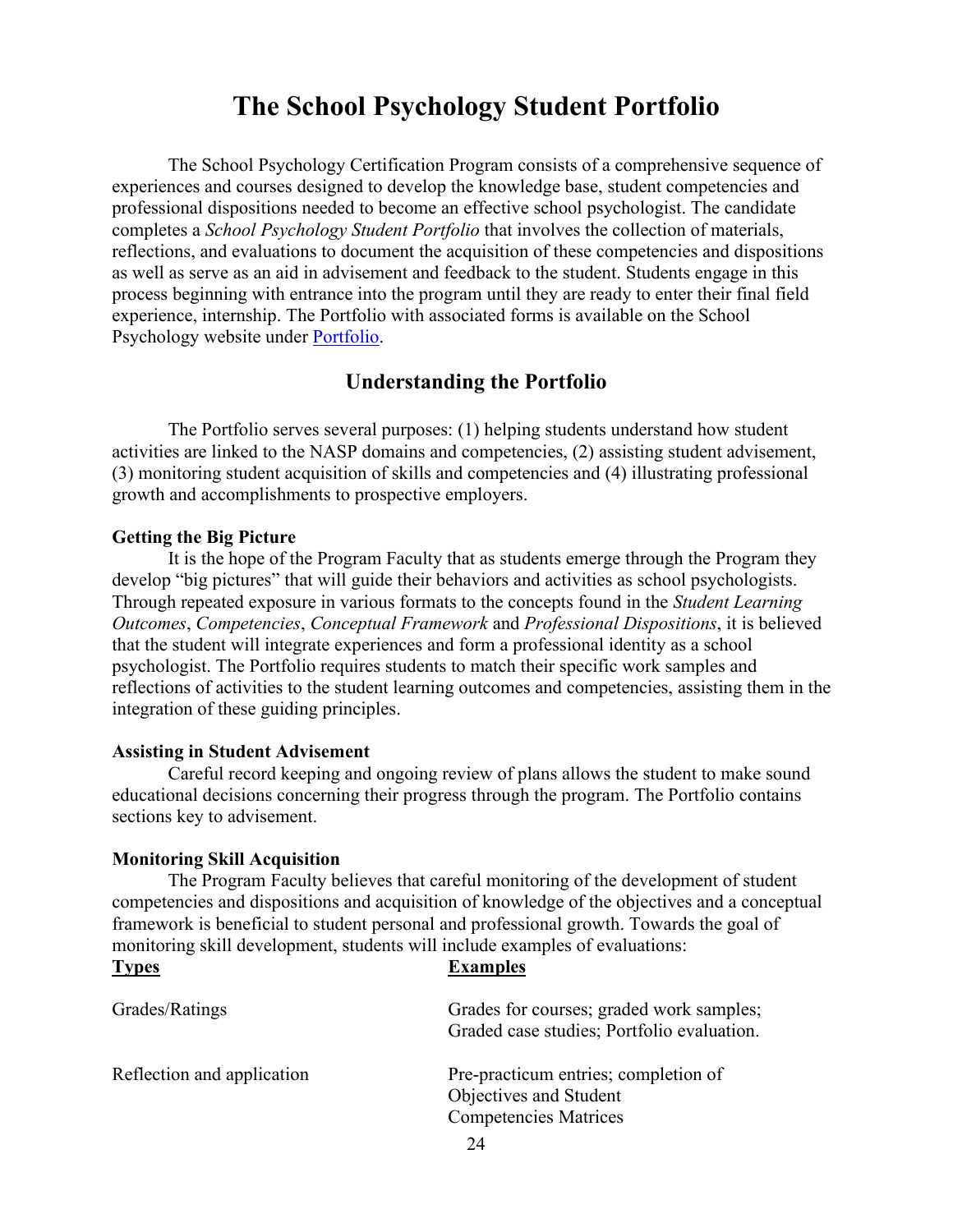#### **Components**

The following areas are addressed by the Portfolio:

Advisement. The Portfolio includes materials to assist the student and the advisor in planning the program, course sequences and registrations. Current information forms must be maintained (addresses, phone numbers, e-mails addresses, grades, program modifications, placements, etc.).

Work Samples. Selected graded work samples from specified courses must be included in the *Portfolio*.

Pre-Practicum Activities. Several activities, known as the Pre-Practicum are designed to familiarize the student with the culture of schools and communities, the roles that school personnel assume, and the context in which school psychologists function. The Pre-practicum must be completed prior to enrolling in Practicum (Psychology 685). Students write a short description of the experiences and include reflection and critical commentary for each of the specified activities. These Pre-Practicum entries are reviewed by the student's advisor during the 5<sup>th</sup> week of each semester when Portfolios are submitted.

#### **Portfolio Review**

Students submit the portfolio to the online portfolio via the university's learning management system by the  $5<sup>th</sup>$  Tuesday of the Fall and the Spring semesters each semester of enrollment in the Program until the internship year (Psychology 686: Internship in School Psychology). Students attend the school psychology program-wide meeting on the  $6<sup>th</sup>$  Tuesday of the Fall and the Spring semesters portfolio feedback should be provided online and students meet with the School Psychology Faculty and Internship students to discuss any cross-cohort updates and themes from the portfolio reviews.

## **Required Portfolio Documents**

The following documents will need to be uploaded to the School Psychology Program learning management system (e.g. D2L).

- **Evaluation Forms**
	- o Student Portfolio Evaluation
	- o Professional Dispositions Checklist
- **Matrices**
	- o Self-Evaluation: Competencies
- **Pre-Practicum Activities**
	- o Board Meeting
	- o Shadowing a School Psychologist
	- o Observing a Special Classroom
	- o Full Day Workshop
	- o Diversity Lecture
- **Advising Forms**
	- o Advisor Record
	- o Student Program Plan Flow Chart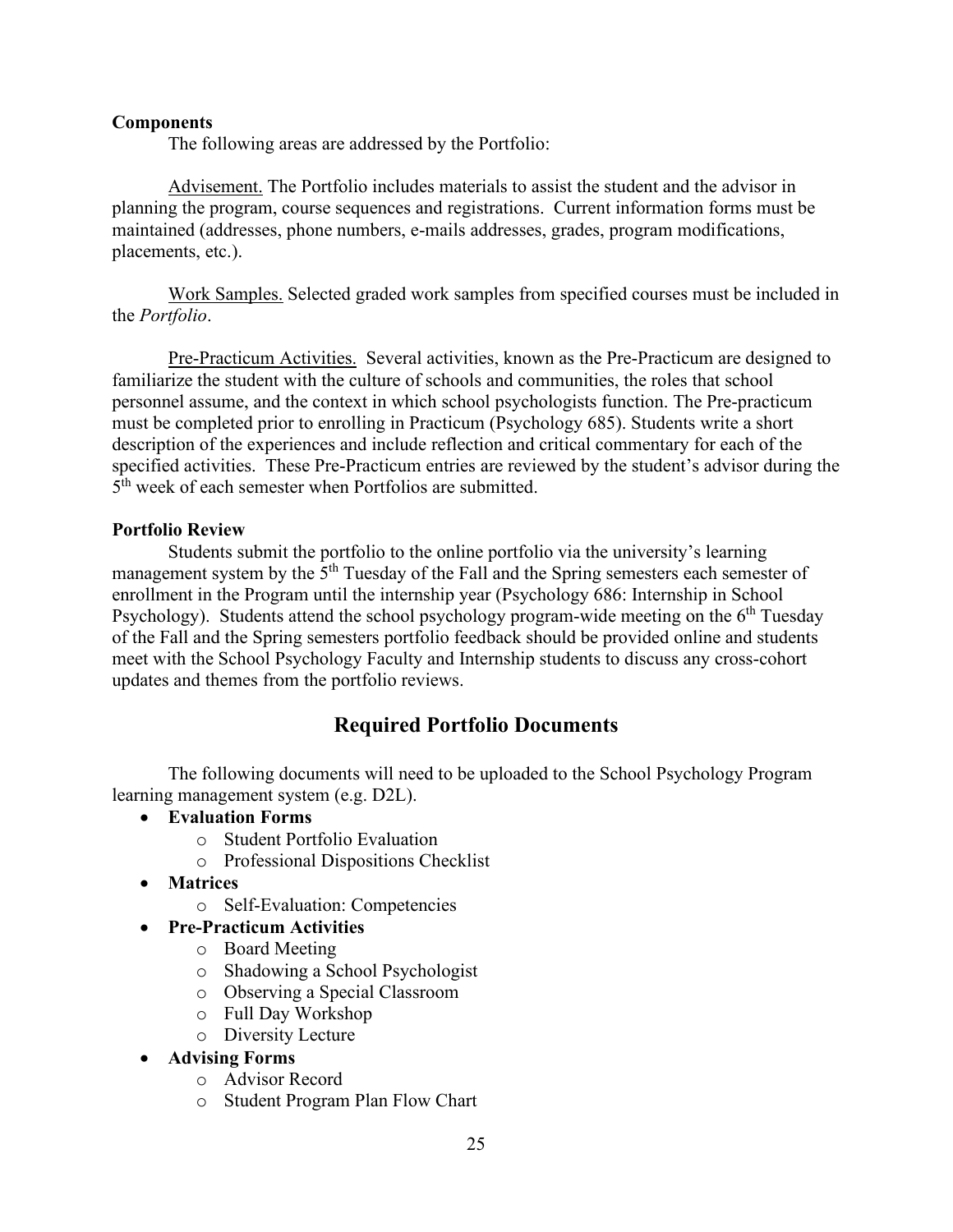- o Respecialization Documentation (if applicable, e.g. students entering program with an approved M.S.)
- o Graduation Applications
	- M.S. (submit the semester completing M.S. course sequence)
	- Ed.S. (submit the semester completing Ed.S. course sequence)
- **Work Samples**
	- o PSYC 600 Role & Function Paper/Presentation
	- o PSYC 540 Case Paper/Presentation
	- o PSYC 646 Consultation Case Paper/Presentation
	- o PSYC 671 Case Report
	- o PSYC 672 Case Report
	- o PSYC 675 Case Report
	- o PSYC 674 Case Report
	- o PSYC 634- Class paper/project
	- o PSYC 685 Case Study
	- o PSYC 686 Tiered Projects

## **Maintaining the Portfolio**

Once the student has access to the online Portfolio, they may begin to complete and submit the documents. The following section provides specific information to guide students about the inclusion of appropriate information and completion of the necessary matrices.

#### **Collecting Forms and Documents**

Students access Portfolio forms and documents in PSYC 600, *Seminar in School Psychology.* These forms and documents are also found on the School Psychology website and in the online Portfolio learning management system. Other documents to be submitted are generated as part of course work (work samples) or are associated with pre-practicum (logs and commentaries). Work samples placed in the Portfolio should be the originals with evaluator comments or evaluator's comments/final grade can be added in the description section when submitting an electronic copy of a work sample, if it was not hand graded.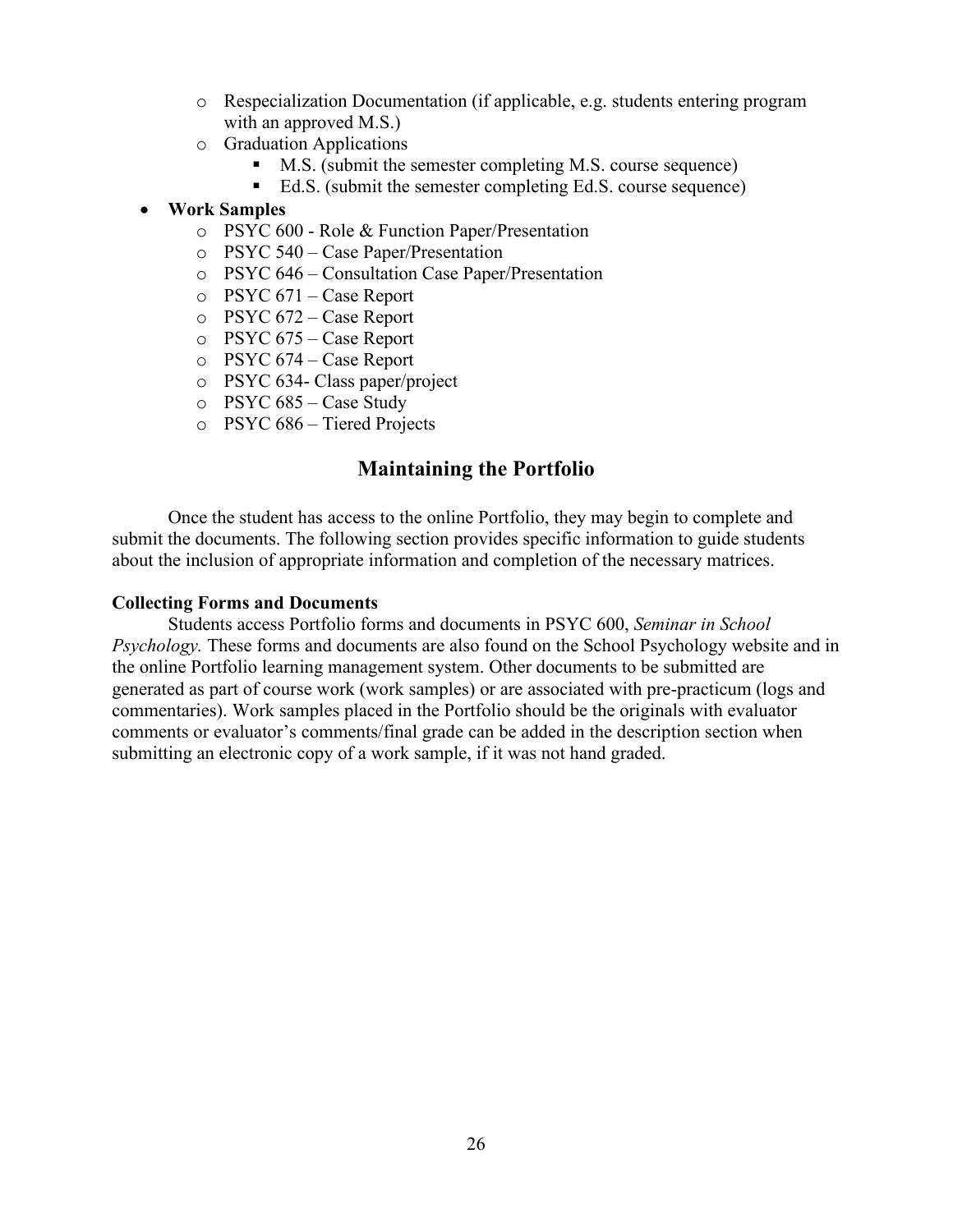## **Pre-Practicum Overview**

Beginning with their first semester in the Program, students are expected to engage in out-of-classroom activities that are intended to broaden their knowledge of educational systems, community resources and additional information relevant for work in the schools. Students do not register for a specific course to begin these activities but use the relevant documents contained in the portfolio to guide them in successful completion and documentation of guidelines. Information and forms are available under [Portfolio](https://www.millersville.edu/psychology/files/portfolio_09-22-2021.pdf) on the School Psychology website.

The Pre-Practicum is comprised of five activities including shadowing of school psychologists in different settings and attending professional conferences and lectures. In a concise but thorough manner, students document each activity in a type-written commentary that includes the date, event or person visited, and observations. The statement should indicate not only what the student observes, but also include a critical analysis, i.e., opinions and reflections about what was observed. Students should relate their reflections as well as the perspectives of individuals interviewed about the role of the school psychologist. These activities are especially geared towards the development of Program competencies "nine" (understanding how systems work which the students learn) and "14" (practicing ethically as school psychologists).

Students place the typed-written commentaries in the appropriate section of their Portfolio along with the *Pre-Practicum Activities Checklist* which is updated after each activity. When students turn in their Portfolios each semester, their advisor will review the commentaries and initial the checklist. These commentaries will serve as one of the bases for evaluating the Portfolio.

**Important!**

**Pre-Practicum activities must be submitted and approved by the advisor prior to the first day of class in PSYC 685,** *Practicum in School Psychology.*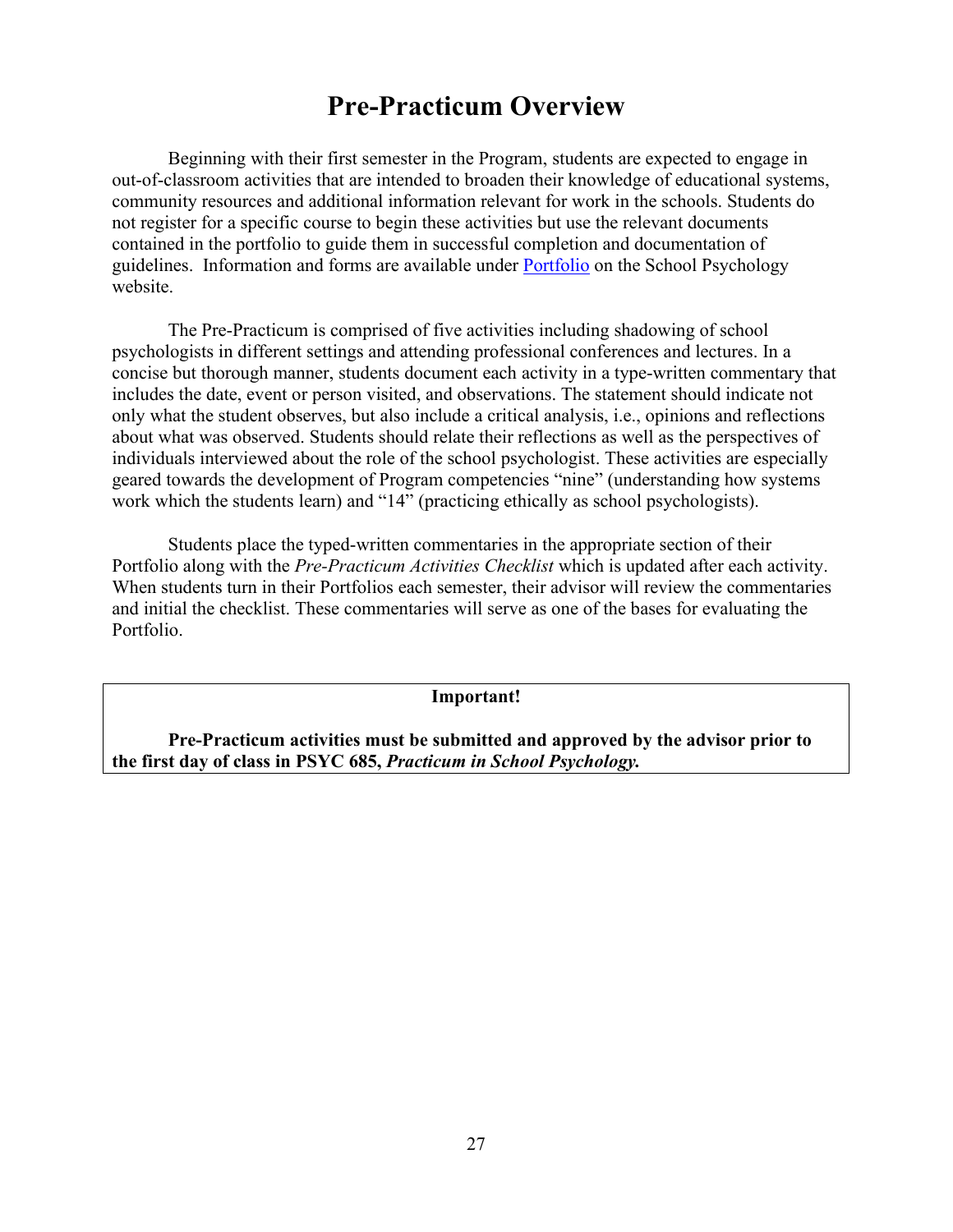## **Practicum Overview**

The Practicum is a 120-hour, 3-semester hour field experience in the schools where students begin to engage in the activities of school psychologist under the supervision of both university and field supervisors just prior to beginning the internship. Information and forms are available on the School Psychology website.

Students need to apply for Practicum by the  $3<sup>rd</sup>$  week of the Fall semester prior to Practicum to alert the faculty of their intention to engage in this activity (*Application for Practicum Field Experience)*. For a Practicum application to be considered complete, students must have submitted all clearances to the Field Services office. The Field Services Office will assign Practicum placements to all students. Following a satisfactory review (all pre-practicum activities completed, no course incompletes, and no dispositional issues), students may register for PSYC 685, *Practicum in School Psychology*.

Once a practicum setting is determined, the student presents the Field Supervisor with the *Agreement for Practicum*. These forms are signed by both the student and the field supervisor and handed in during the first university supervision class. Guidelines for Practicum supervisors and the Practicum Agreement are sent by the School of Education Field Services Coordinator to the districts upon their agreement to take a practicum student.

The syllabus for PSYC 685, *Practicum in School Psychology* will provide a detailed account of the objectives and requirements of this experience. Students are required to perform a case study to be reviewed by the University Supervisor. The documents *Case Study Guidelines* and *Case Study Grading Rubric* support the completion of this activity.

Students are also expected to submit an online portfolio for PSYC 685, via the course learning management system, which contains a quantitative account of their practicum activities as well as a collection of sample of student work, and resources obtained in Practicum. Following the guidelines set out in the syllabus students record the number of hours they spend in the various Practicum activities using the *Activity Log for Practicum.*

Several evaluation measures provide feedback about the Practicum performance. The University Supervisor provides specific feedback to the student about the case study (*Case Study Grading Rubric)* and the quality of the Practicum Resource Binder, (*Evaluation Criteria for Practicum Resource Binder*). The Field Supervisor evaluates the student on dispositions and competencies twice during the practicum (*Evaluation of Practicum Student by Field Supervisor).*  Students complete a self-assessment of their acquisition of skills and knowledge base to have met the Program's Objectives and Student Competencies (*Self-Evaluation by Practicum Student)*. These assessments are used to help students determine a plan for internship which specifically targets the competencies and objectives that need further development (*Internship Student Plan)*. The completed plan is signed by the student, University Supervisor, and eventual internship Field Supervisor.

Prior to Practicum, students must have completed PSYC 540, 631, 646, 671 and have completed or be concurrently enrolled in PSYC 672 and 675. Students are asked to complete a Practicum Application which is due the 3<sup>rd</sup> week of the semester prior to going on practicum.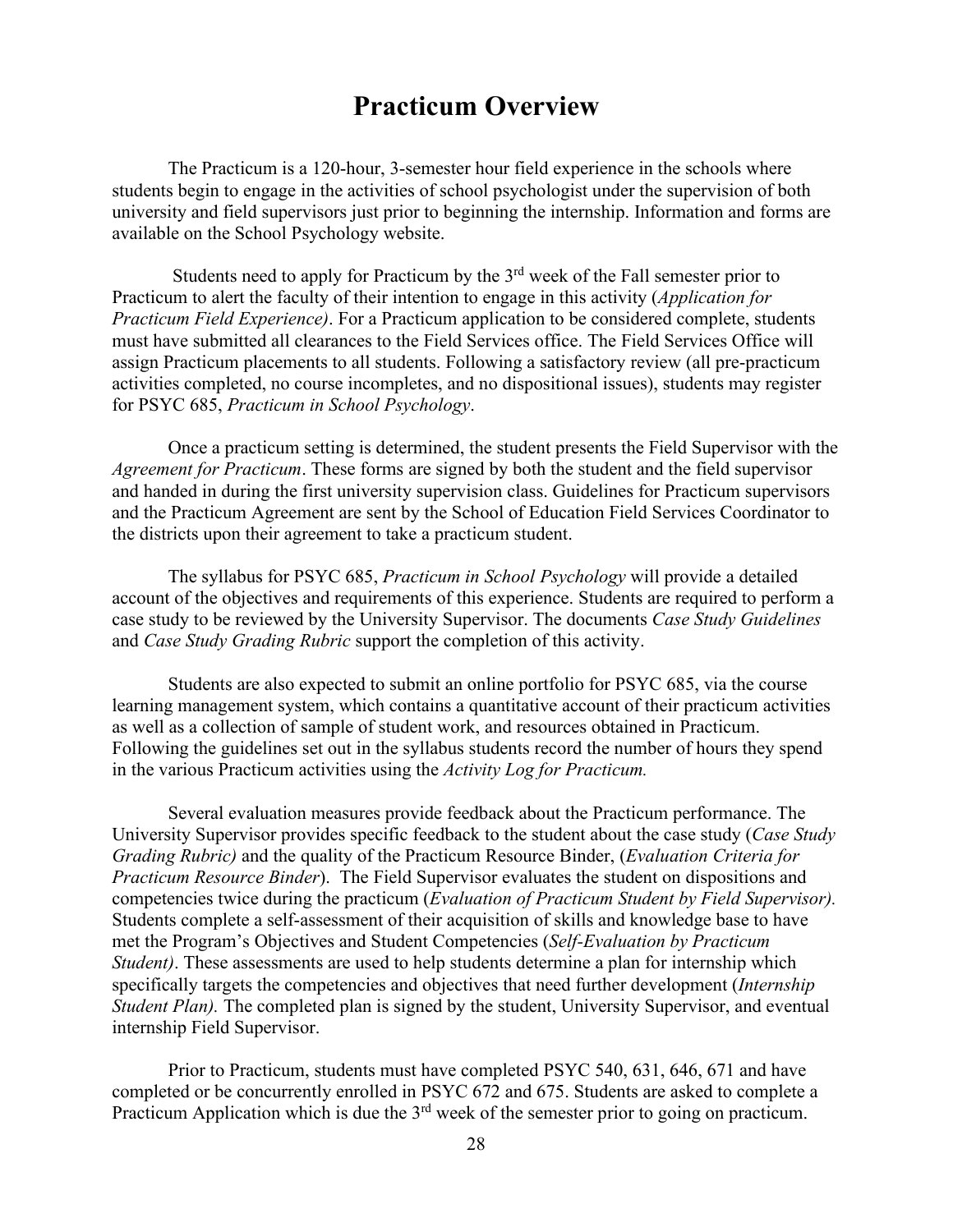Practicum placements are arranged by the Field Services Office in the College of Education and Human Services. **Students are not to seek their own placements.** Students will be informed of their placements by the Field Services Office. Students are required to attend a practicum class bi-monthly at the University during the semester in which they are enrolled in PSYC 685. Further information is found in the PSYC 685 syllabus and related documents. In order to ensure that students have the requisite skills and dispositions to engage in the practicum field experience, the School Psychology faculty and Graduate Committee meet monthly in order to review student progress and readiness for practicum experience. Students deemed not recommended for practicum may be required to engage in a remediation program to ready them for the practicum experience.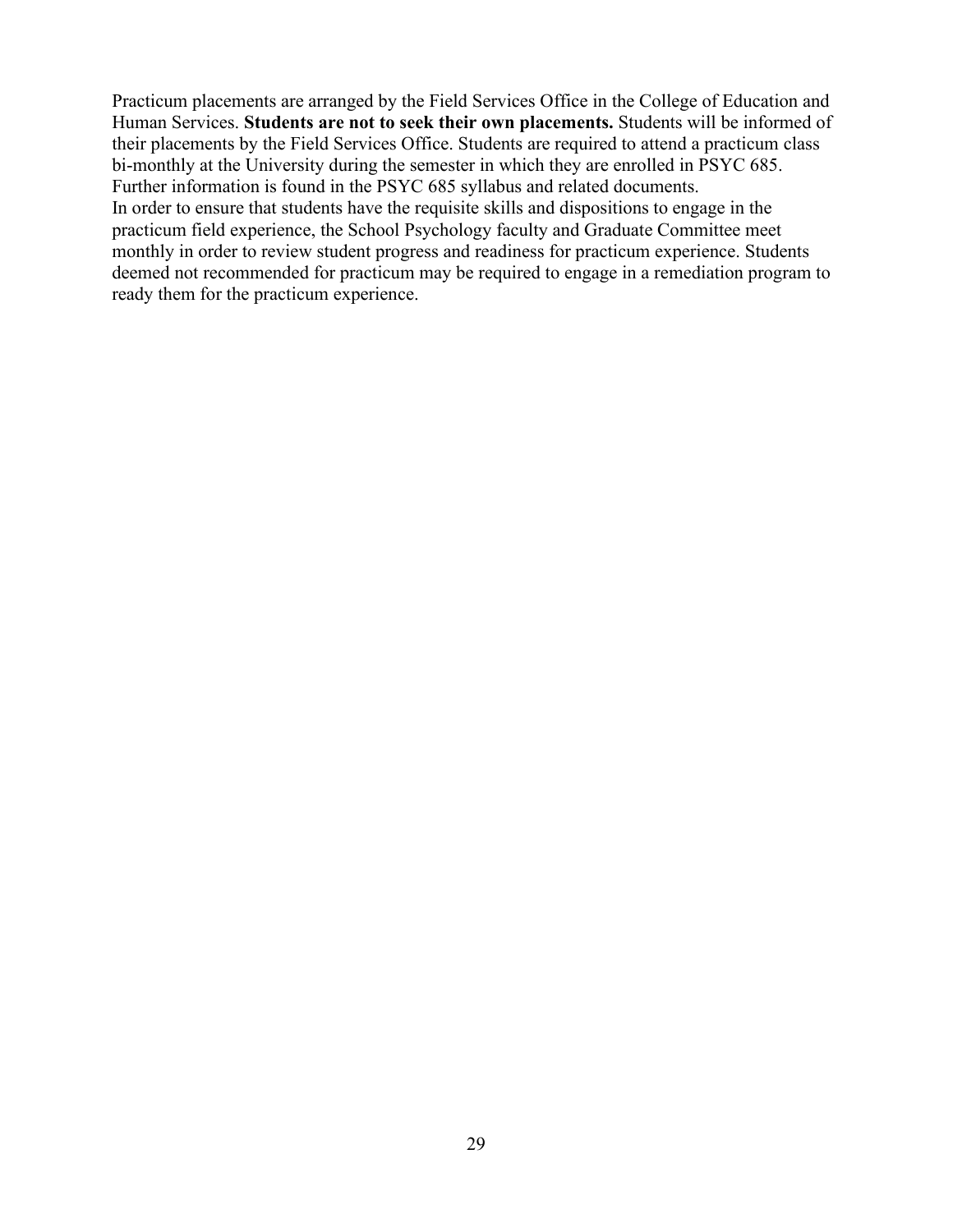## **Internship Overview**

The Internship is a 1200 (minimum) hour, nine-semester-hour field experience that is completed on a full-time basis over one year or on a half-time basis over two consecutive years. A minimum of 600 hours of the internship must be completed in a school setting. The internship is the culminating experience for students in the Program. This section reviews the procedures for securing an internship, lists the forms and documents needed to complete the Internship experience, and describes other activities that students complete while in their internship year. Information and forms are available on the School Psychology website.

Working anywhere from a semester to a full year ahead with the University Supervisor for Field Experiences, students arrange an internship placement. Placement sites are posted in the School Psychology Program learning management system and on the School Psychology website. Internships in addition to these will require approval from the department. Students should be aware that the certification application process and certification requirements may vary with out-of-state internships. Following a satisfactory review by Program faculty, students are permitted to register for PSYC 686, *Internship Seminar in School Psychology*. Students are required to have professional liability insurance throughout their internship placement.

#### **Internship Registration and Financial Aid**

Internship credits are variable (e.g. 1-9 credits), meaning students can select up to ninecredits per semester. We require a total of nine-credits for the entire internship (e.g. Fall and Spring) and advise students to enroll in six-credits in the fall and three-credits in the spring (e.g. Fa6, Sp3). For students who wish to receive financial aid, they must be registered full-time, which is six-credits for graduate school. This means that the fall would be covered, but not the spring. The Office of Financial Aid advises to enroll in six-credits in the fall, but request the maximum amount of the loan for the fall (e.g., the full nine-credits), save the loan refund to use for the three-credits in the spring semester.

In rare exceptions, instead of serving a year-long, full-time internship, students who are working part-time may opt to serve a half-time internship over the course of two consecutive years (600-hours per year), in which case they should register for two to three credits per semester, for a total of nine-credits across two years (e.g., Fa2, Sp2, Fa2, Sp3).

Once the internship placement is determined, the student presents the Field Supervisor with the *Agreement for Internship (Part I: General Conditions, and Part II: Activities Checklist.).* These forms are signed by both the student and the Field Supervisor and handed in during the first university supervision class. Field Supervisors are provided with *Guidelines for Internship Field Supervisors.*

The syllabus for the Internship, *Psychology 686: Internship Seminar in School Psychology,* will provide a detailed account of the objectives and requirements of this experience. Students are required to attend a bi-monthly meeting at Millersville University with their fellow interns and University Supervisor. Students meet with the Field Supervisor for a minimum of two hours weekly (*School Psychology Internship Agreement*). Students complete multi-tiered intervention projects, including a case study to be reviewed by the University Supervisor, using available guidelines and rubrics for Tier I, Tier 2 and Tier 3 intervention projects.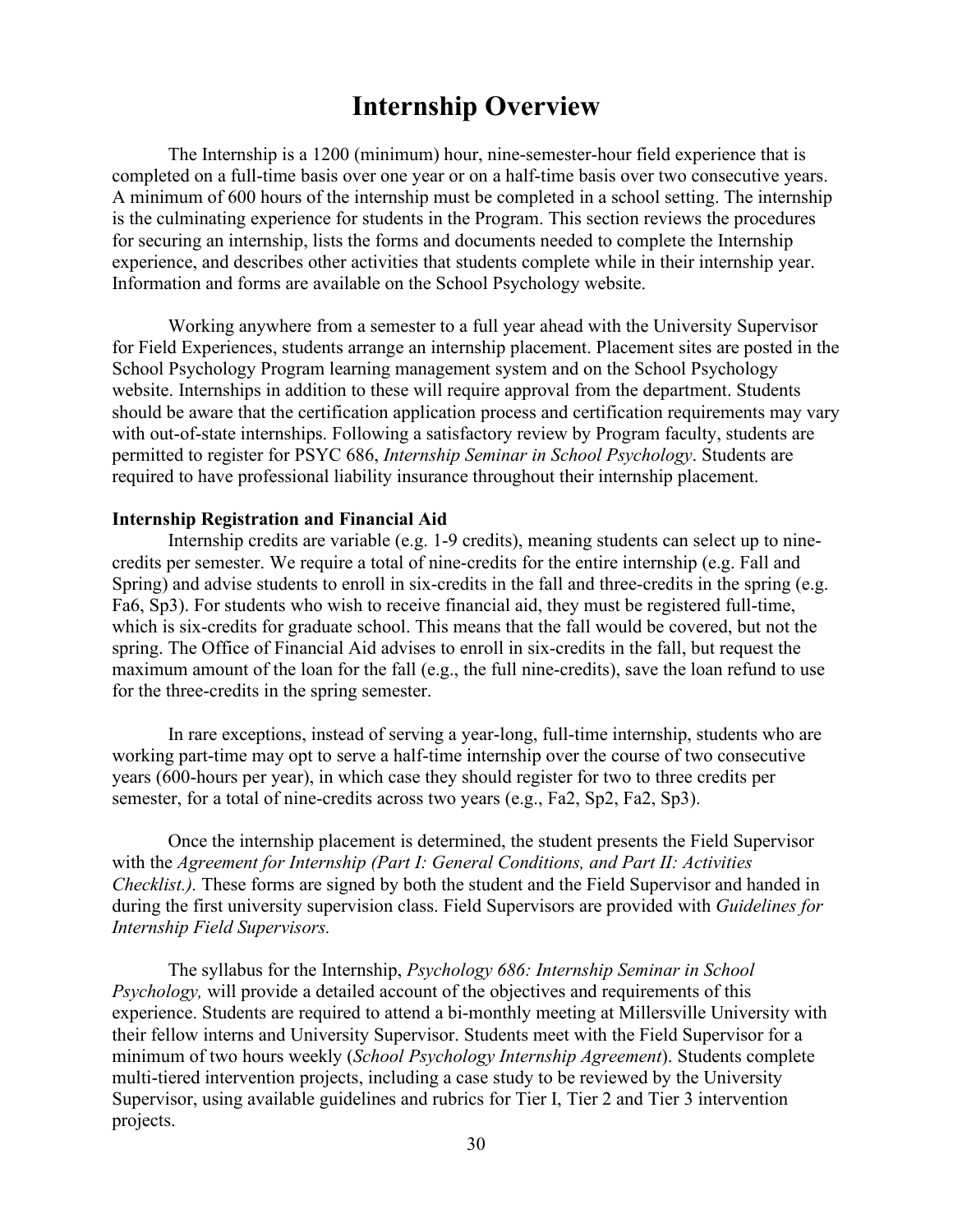Students are also expected to keep an online portfolio, using the course learning management system, which contains a quantitative account of their field experience activities. Students record the number of hours they spend in the various Internship activities using the Excel Internship Log. Contained within the online portfolio are also samples of student products, internship plans, and field and university evaluations.

Several evaluation measures provide feedback about the Internship experience. The University Supervisor provides specific feedback to the student about the course projects (Tier I, II, III Grading rubrics) and the quality of the Internship Log (*Evaluation Criteria for Internship Journal*). The Field Supervisor evaluates the student on dispositions and competencies twice during the internship (*School Psychology Internship Evaluation*)*.* Students also complete an evaluation of the field supervision experience which is turned into the University Supervisor (*Student Evaluation of Supervisor)*.

In addition to activities directly related to their internship, students must have completed other activities during their internship year in order to be recommended for certification to the Pennsylvania Department of Education (PDE). These include:

- 1. Taking the School Psychology Praxis Exam (required by PDE and the National Association of School Psychologist for NCSP, national certification).
- 2. Completing the online Certification application available through PDE website in the TIMs (Teacher Information Management System) <http://www.pa-tims.com/>
- 3. Scheduling Exit Assessment Interview with the University Supervisor.
- 4. Completing the Exit Survey.

As most students begin their internship in late August (corresponding to the school district calendar), their pursuit of an internship placement begins no later than the beginning of the preceding Spring semester. Students should first consider the approved recommended internship sites as found in the Approved Directory of Internships posted online and check the School Psychology bulletin board for updates. Students wishing to contact an internship site that is either: non-local, unpaid, or not included in the directory online, **MUST** first consult with the school psychology faculty member(s) in charge of internships before entering into contract with that site. Internships that are unpaid and/or not local will only be considered for approval under extenuating circumstances. Extenuating circumstances include situations that are out of one's own control and do not include reasons such as wishing to explore a new geographic area. The internships are competitive and students are interviewed at the field sites during the late-Fall or early Spring semester.

In choosing an internship site, students should keep in mind the requirement of university-based supervision that occurs bi-monthly. Students who choose internship sites that preclude making these meetings due to distance must arrange alternate university supervision. This may require students to register at that university for the Internship course. Transfer of these credits back to Millersville University will require approval from the department and the Graduate Dean. Students may need to register for credits at both universities. Any obstacles that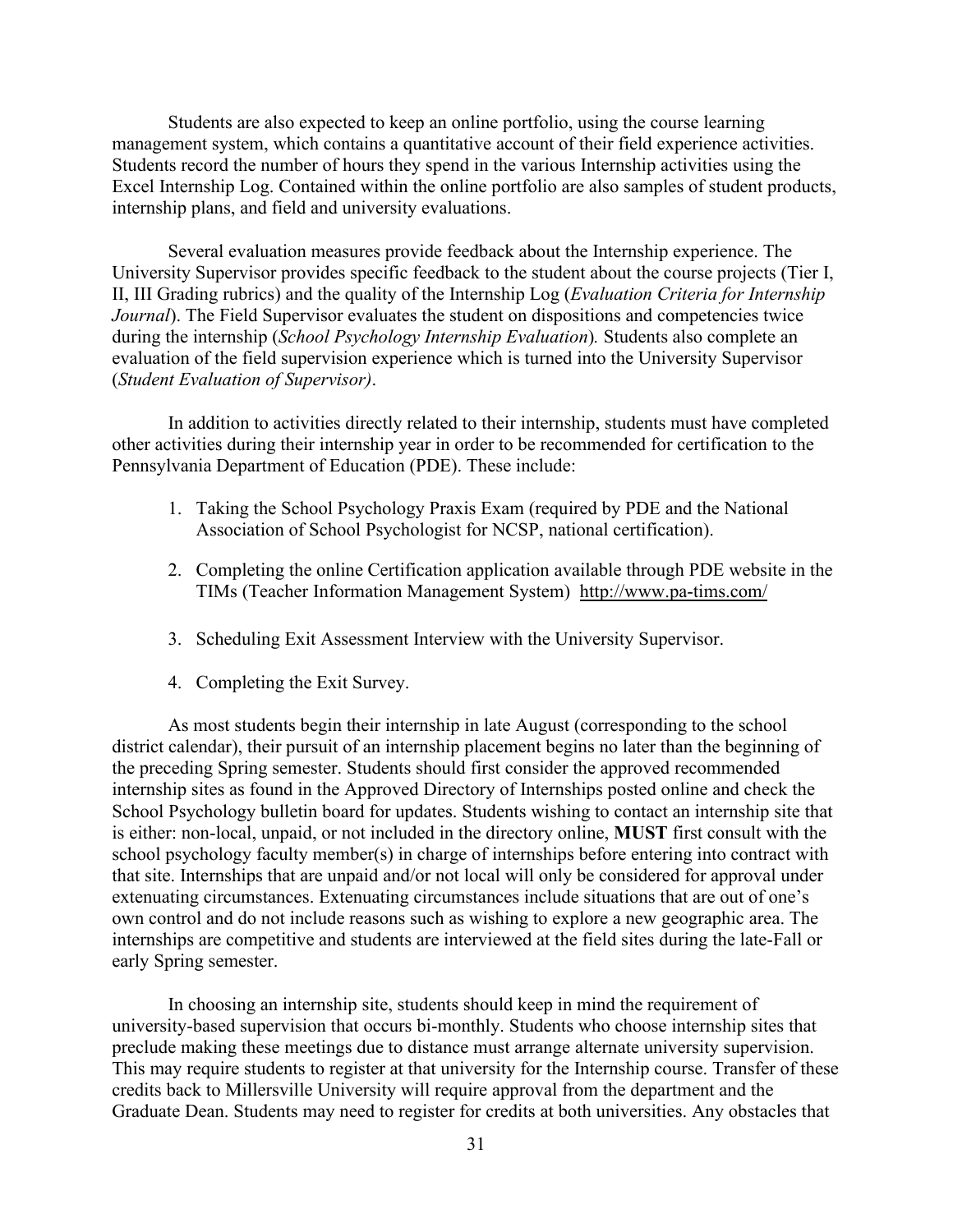are presented regarding completion of these projects will result in immediate termination of the internship, or an extended semester at another school district.

Students register for PSYC 686, Internship in School Psychology, during the Spring semester prior to the full year internship. Nine credits are assigned to PSYC 686 and students register for a portion of that credit amount in the Fall ranging with 6 credits suggested in the Fall with the remainder 3-credits taken in the Spring semester.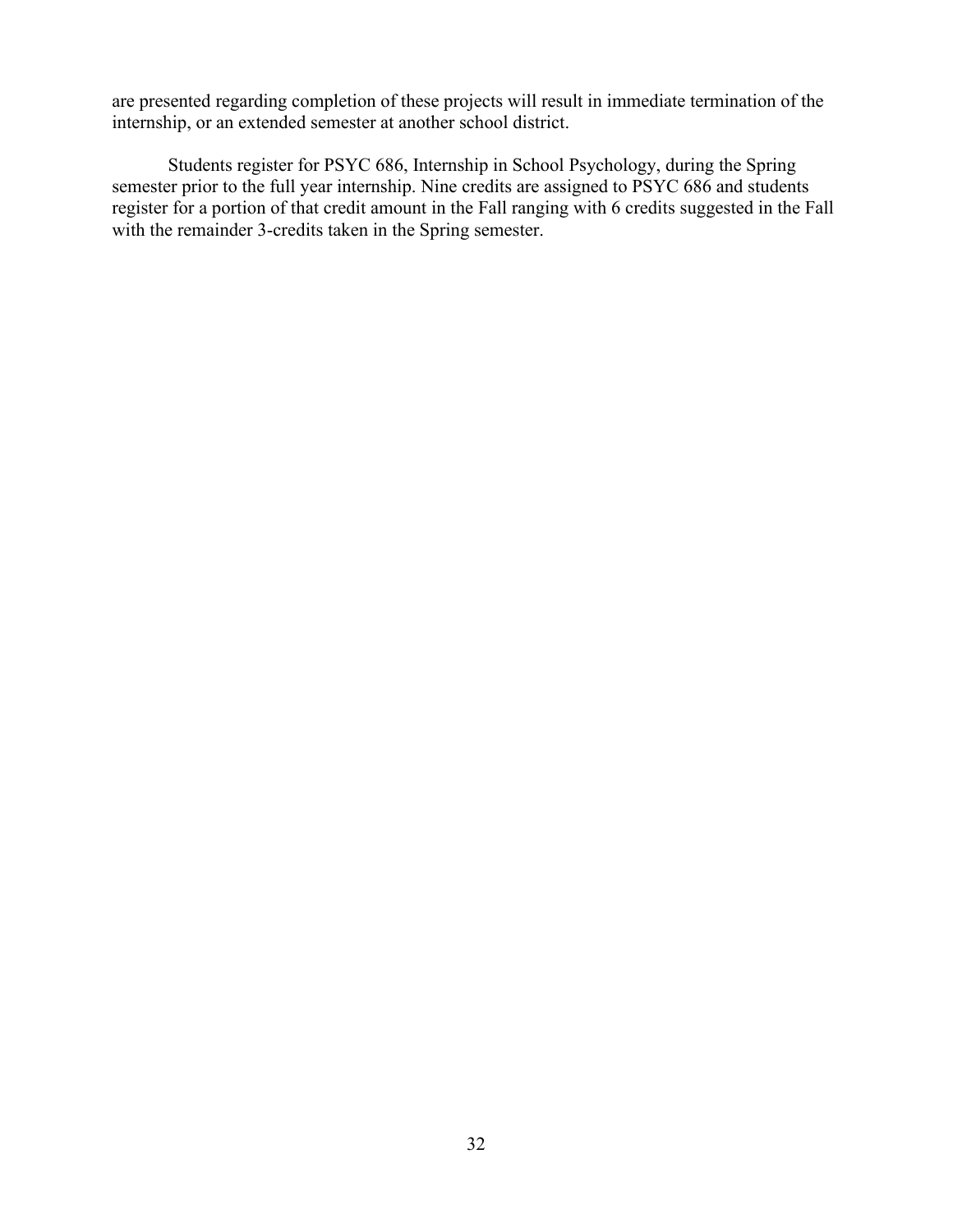## **Student Assessment**

The Millersville University graduate faculty members have an ethical obligation to monitor the skills and competencies of future mental health professionals both on an objective as well as a subjective level. The School Psychology Program has an ethical responsibility to the society at large to protect the public welfare by graduating competent students qualified to assume the roles and functions of entry-level school psychologists. The Program faculty members are committed to developing competent school psychologists who will possess the technical and interpersonal skills to be an asset in their work settings.

Student progress in the Program is carefully monitored with multiple points of assessment including both internal and external reviews. At designated points in the Program, the competence levels of students are reviewed and decisions are made about the readiness of the student to proceed to the next level of training.

The following section reviews specific information about grading policies, Program examinations and reviews and external evaluations. Student and faculty responsibilities are described.

#### **Internal Performance Review**

#### **Course Grades**

The first method of evaluation is the course grade. In content courses, grades are determined by the student's ability to demonstrate to the instructor's satisfaction that the subject has been mastered. In addition, several courses are skill-oriented; grades are based not only on mastery of academic content, but also on the instructor's evaluation of the student's demonstration of appropriate clinical skills and professional dispositions. Satisfactory grades fall within the range of A to B-; specific details for requirements to earn the grades are outlined in each course syllabus. Students are required to maintain a GPA of 3.0. The reader is referred to the [Graduate Studies Catalog](https://www.millersville.edu/catalogs/) for university policies concerning grades.

To identify students who may be experiencing academic difficulties, the Department of Psychology Graduate Committee convenes monthly to discuss student concerns. The committee is composed of Program faculty and other department faculty members who teach students in the psychology graduate programs. For students identified as experiencing academic difficulties, a plan is developed, and the student's advisor and other faculty members as appropriate are assigned to work with the student.

Grades of C. If a student receives a grade of "C+" or below, that student is automatically placed on departmental probation, and the student's overall performance is reviewed by the graduate faculty. A student receiving a grade of "C" should first have a conference with the instructor who gave the grade. The purpose of this conference is to reach an understanding of the reasons behind the "C" grade. Additionally, the student is required to write a letter to the School Psychology Program Coordinator indicating (a) the student's perception of the problems (s) that led to his/her poor grade, and (b) what he/she intends to do to correct those problems and prevent recurrence. A remediation plan will then be developed by the Graduate Committee. If the grade of C+ or below is received in one of the Core Courses (PSYC 530, 600, 612) or skills courses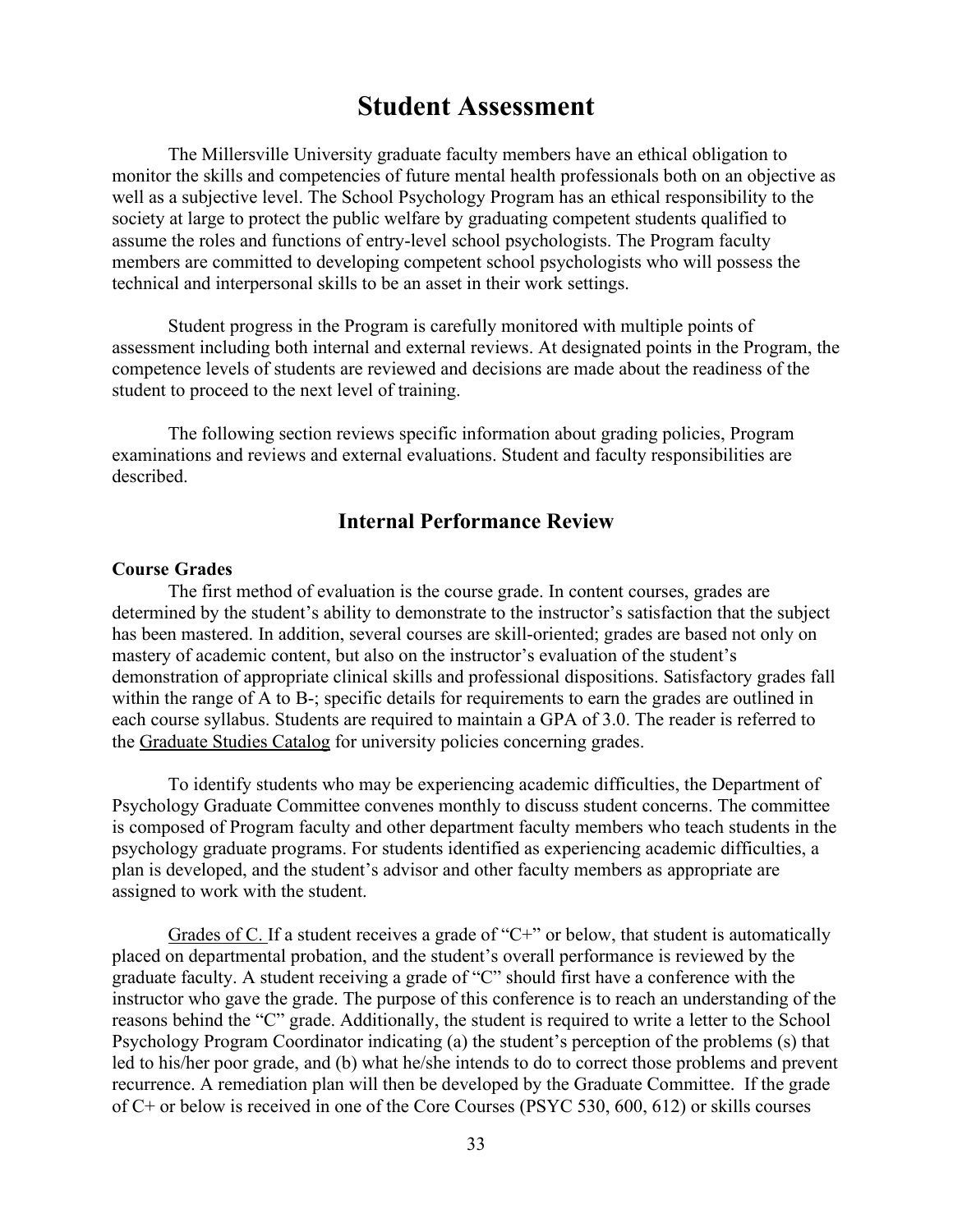(PSYC 540, 634, 646, 671, 672, and 675) the course must be retaken with an earned grade of "B- " or better. If the student receives a second "C," the student is subject to dismissal from the Department following review by the Graduate Committee. (Please refer to *Ethical Guidelines* for more information.)

Grades of Incomplete. A grade of "incomplete" will only be given to provide the student with the opportunity to complete unfinished work. Students will be informed in advance, if possible, about the pending grade of "incomplete." A mutually acceptable written agreement between the instructor and the student receiving the grade must be created to specify the deadline to complete the requirements, content of the requirements and default grade if requirements are not met by deadline.

Grades of "F." A grade of "F" will be given to any student found guilty of plagiarism or other academic dishonesty. Students who receive an "F" in any course in the Program may be dismissed from the Department. Additionally, an incomplete (I) grade when not completed within the prescribed time also reverts to a grade of "F." Students who earn an "F" in any course must contact their advisor immediately to determine future action.

#### **Core Competency Exam**

Students sit for the Core Competency Exam (CCE) in all three Core Courses, PSYC 530, 612, and 600. Each student must take the relevant CCE at the end of the semester following the successful completion of each appropriate core course. See "Core Competency Exam" on page 21.

#### **Professional Dispositions Review**

In addition to technical skills, students need to demonstrate the necessary professional dispositions, i.e., attitudes and behaviors, to perform satisfactorily in the Program and ultimately as school psychologists. The following dispositions correspond to those identified in the National Certification of School Psychologist process and include those found in the College of Education and Human Services Conceptual Framework: good communication skills, effective interpersonal relationships, ethical responsibility, respect for human diversity, flexibility, initiative and dependability, and personal stability. Throughout the Program, students demonstrate these dispositions through specific course activities as well as interactions with fellow students, faculty, and the community in which the student engages in professional activities. Individual faculty members provide formal and informal feedback to students within the context of a course or other interactions. The monthly Graduate Committee Meeting provides a forum for faculty to report concerns about specific students whose dispositions are not commensurate with the expectations of the Program. Students' dispositions are evaluated at different points in their program in several courses: PSYC 600, PSYC 685 and PSYC 686. When a student's professional dispositions are inadequate, faculty members (often including the advisor) meet with the student to discuss the deficiency. Based on this discussion the student submits a letter to the School Psychology Graduate Coordinator. A remediation plan is then developed by the graduate faculty and the student's advisor and/or other faculty members as appropriate are assigned to work with the student.

The Professional Education Unit (PEU) of the university has a [disposition accounting](http://www.millersville.edu/academics/educ/education/files/Dispositions.pdf)  [system](http://www.millersville.edu/academics/educ/education/files/Dispositions.pdf) for all students enrolled in teacher or advanced professional programs. All students are given a default rating of "3" signifying "proficient" in terms of dispositions. Guidelines describe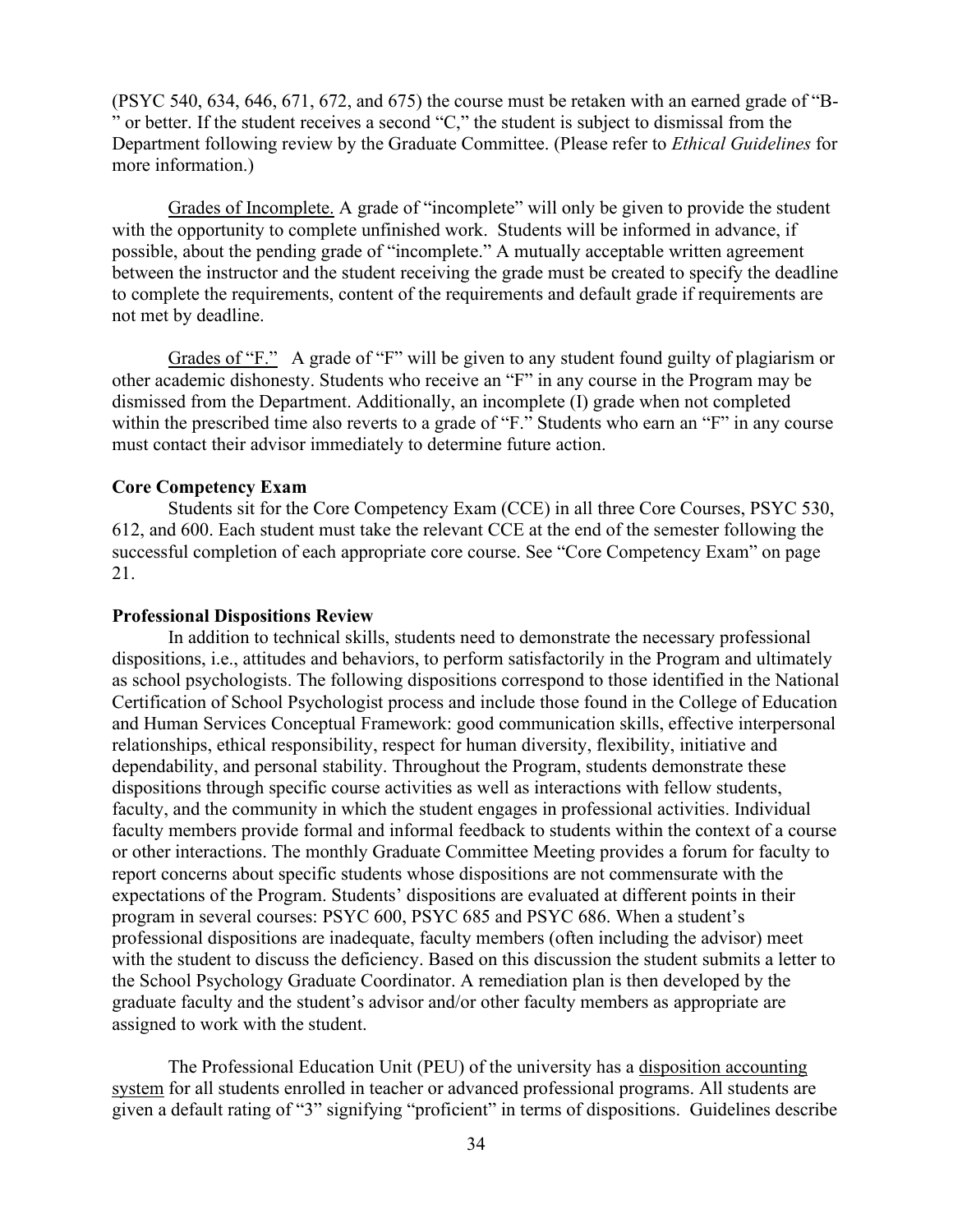the criteria and procedures for a program to alter the rating for a particular student to "1" Does not meet proficiency, "2" Partially meets proficiency, or "4" "Exemplary."

#### **Advancement to Degree Candidacy**

Students who have all the requirements for advancement to degree candidacy are identified each semester and their names are forwarded to the College of Graduate & Professional Studies. (See Section *Advancing through the Program* for further information about requirements for advancing to degree candidacy.)

#### **Portfolio Review**

Students submit their portfolio documents via the online School Psychology Graduate Program learning management system to their advisor by the 5<sup>th</sup> Tuesday of each semester. Advisors will provide written feedback on each submission via the learning management system. Portfolio items rated as not acceptable must be revised and resubmitted.

#### **Advancement to Practicum Review**

By the 3rd week of the semester preceding the student's anticipated practicum, the student is required to submit an *Application for Practicum Field Experience* (available on School Psychology website). Program faculty members review each application and determine the readiness of the student to advance to Practicum, based on course grades, professional dispositions and skills. On the basis of the review, students will be designated as Approved, or Not Approved. Student contact is initiated as needed.

#### **Advancement to Internship Review**

A similar review is conducted before students may proceed to internship. Program faculty members will review students going on internship and determine the readiness of the student to advance to Internship, based on course grades, professional dispositions and skills. Students are contacted by faculty as needed for feedback.

#### **Exit Assessment**

A direct assessment process, the *Exit Assessment*, was developed to provide a snapshot of the student's culminating Program experience, i.e., the internship. It is intended to demonstrate the student's ability to integrate the Program objectives (formally known as program themes) when performing a comprehensive student assessment. The purpose of this assessment is twofold. Students are given feedback about areas that still need to be developed and if necessary remediation of deficiencies may need to occur for the student before he or she can be recommended for certification. A second function is to provide feedback to the Program about how the interns perform as a group in understanding and applying the objectives (themes).

In the *Exit Assessment* the student orally presents to the Program faculty a Case Study Intervention Report he or she has completed while on internship. Students present a Power Point presentation that includes a review of relevant information about the referred student, referral questions, and results of the intervention. The students are then asked to describe how their Case Study addressed the Program objectives (themes). Briefly, students describe how they use data to make decisions about the referred student, develop appropriate referral questions, collect information across sources and methods, recognize relevant multicultural issues, link all forms of assessment to effective interventions, and use a consultation model as part of the intervention process. The assessment also requires that students demonstrate how their work and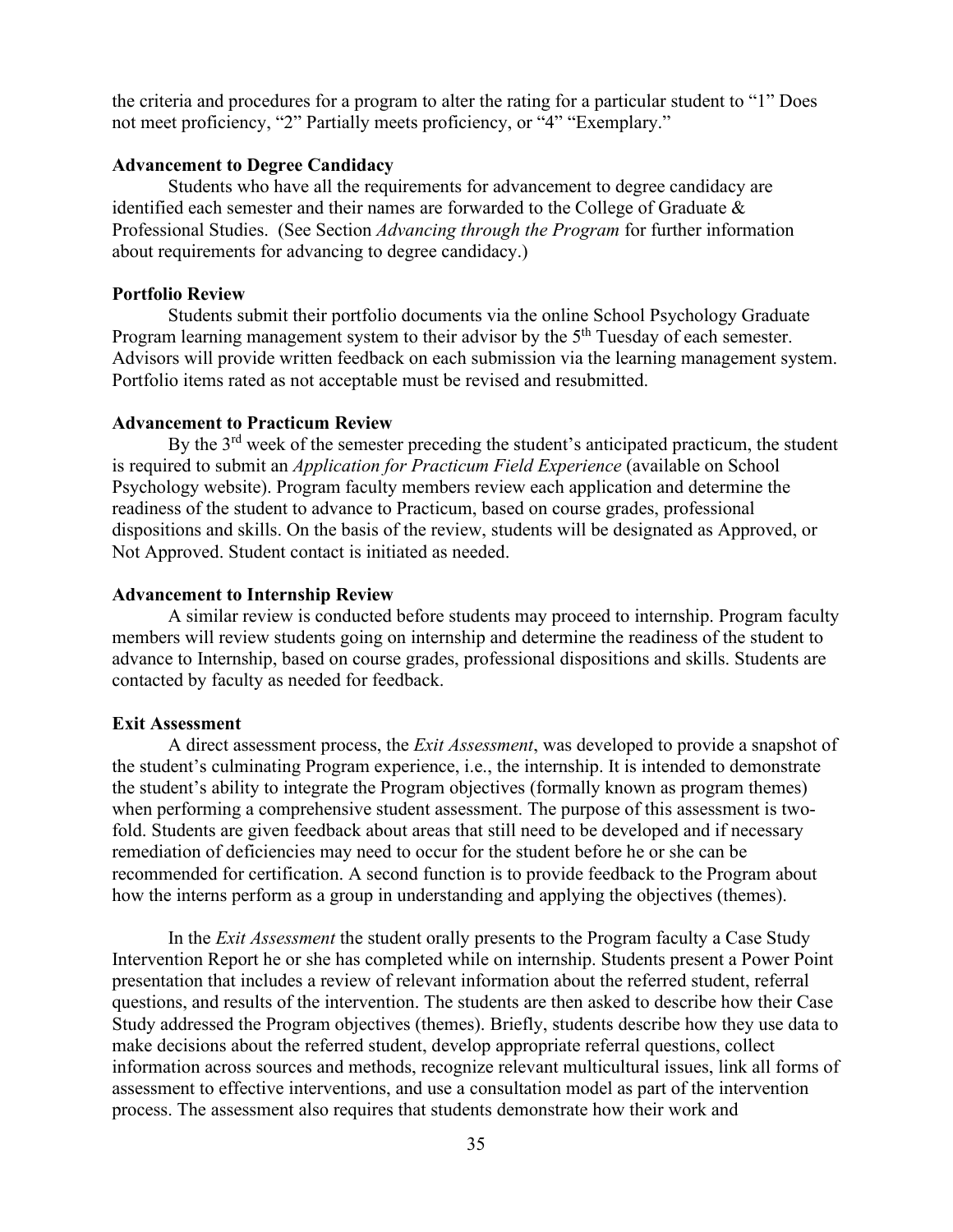interventions benefit children and schools. Students are rated on each objective on the following scale: 3-Superior, 2-Adequate, and 1-Poor and are provided feedback about their performance. This assessment occurs during the second semester of internship.

## **External Performance Review**

#### **Field Supervisor Evaluations**

In addition to evaluations by the university field supervisor, practicum and internship students are evaluated by field supervisors. These supervisors provide regular feedback to the student according to the conditions of the practicum and internship agreements as well as completing rating forms to provide both the student and the Program faculty information concerning student performance. (See *Practicum* and *Internship* sections about specific forms and procedures).

#### **Required Examinations**

Students who seek an education certification are required to take the Praxis exam. Students are required to check the PDE website for updates and changes. [www.education.state.pa.us](http://www.education.state.pa.us/)

#### **School Psychologist Praxis Exam**

Students typically take the *School Psychologist Praxis Exam* during their internship year. This multiple choice exam yields a total score as well as a breakdown of raw scores for each of the following areas: Professional Practice; Direct and Indirect Service; Systems-Level Service; Foundations. The student receives information concerning his or her score relative to the average total score range and the average ranges for each of the areas. Students are required to forward results of performance on the praxis exams to the Program Director.

A passing score on the specialty exam is required by the Commonwealth and also for students seeking to qualify for the designation as a Nationally Certified School Psychologist (NCSP). The cut-off scores differ. In Pennsylvania, the minimum score established by the Pennsylvania Department of Education ranges from 146 to 150, depending on the student's GPA. Students should visit the PDE website before exam to determine individual minimum passing scores. The cut-off score set for the NCSP is 147.

Students may go to the ETS website [www.ETS.org](http://www.ets.org/) to obtain registration information and practice materials. Practice materials are also available at this site. Students are to indicate that results of their Praxis exams be reported to Millersville University.

### **Program Evaluation**

To monitor the ability of the Program to develop the skills and professional dispositions of our students, formal and informal data collection methods are in place. When doing whole Program evaluation, assessments that provide specific information about student performance are aggregated to see how well our students do as a group and to provide input for program improvement.

Sources of data for aggregation begin with course grades. Additional indicators include the Praxis exams, both subject and area, as they provide a relative comparison to national norms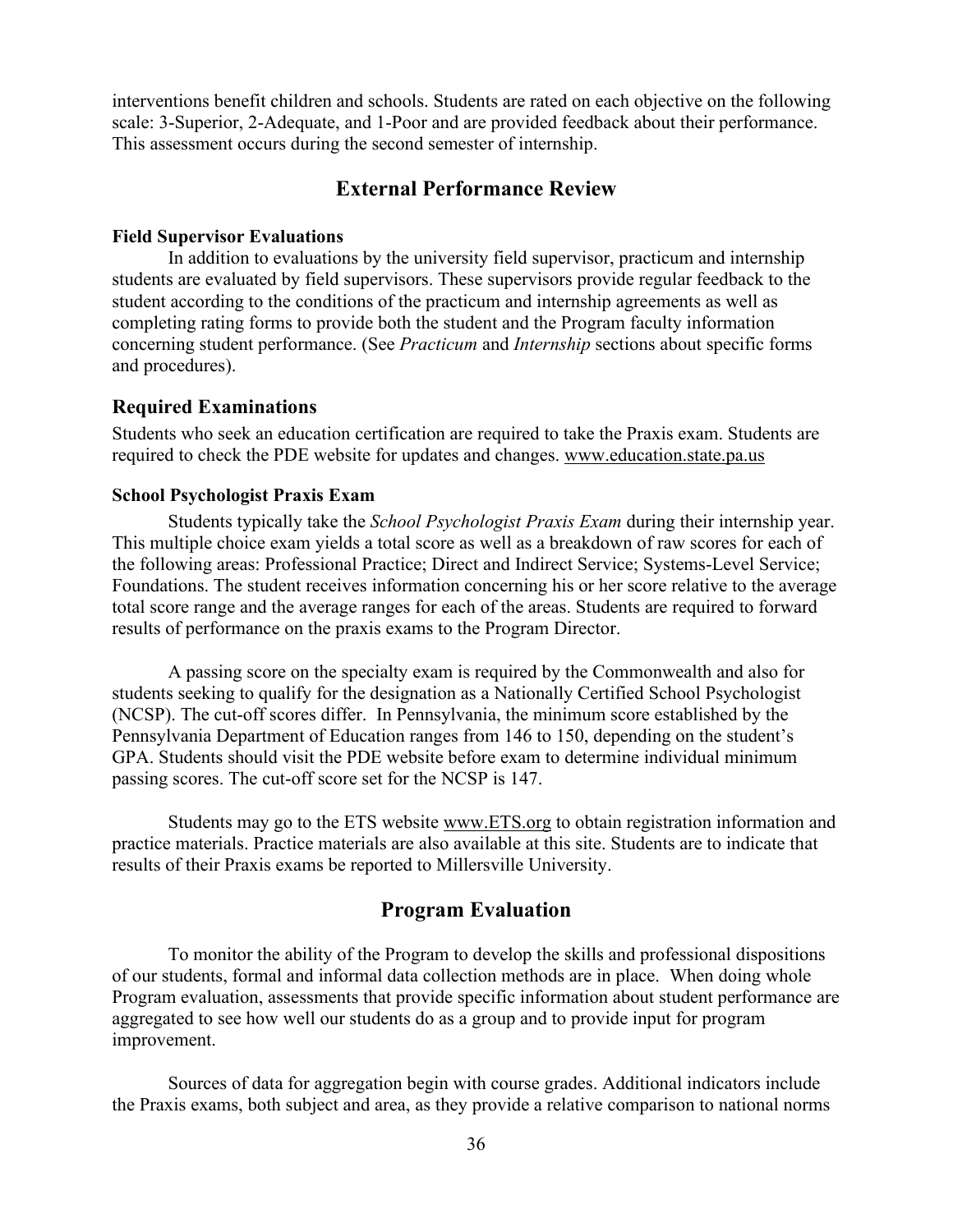for students in certification programs. Summative evaluations of Program effectiveness are provided by the *Exit Assessment* where students present an internship case study and describe how the program objectives were related. Not only are students given individual feedback, but this information is aggregated across students to yield a group score for each program objective. In Program faculty meetings, the implications of these ratings are discussed and program changes are made, as appropriate. The *Program Survey* is another summative Program evaluation where students rate the program on how well they feel prepared in terms of Student Learning Outcomes and Program Competencies.

Assessments of internship and practicum placement performance and satisfaction also provide information that drives program modifications to benefit students. Students rate their supervisors in their ability to provide opportunities to develop skills and provide necessary supervision. The field and university supervisor ratings for internship and practicum provide additional information about the Program's ability to prepare entry level school psychologists.

The Pennsylvania Department of Education conducts a periodic review of all education programs leading to certification. The Program successfully completed the *Major Review* most recently in 2016. was last completed in 2016. The School Psychologist Certification Program is fully approved by the National Association of School Psychologists and has enjoyed this status since 1990.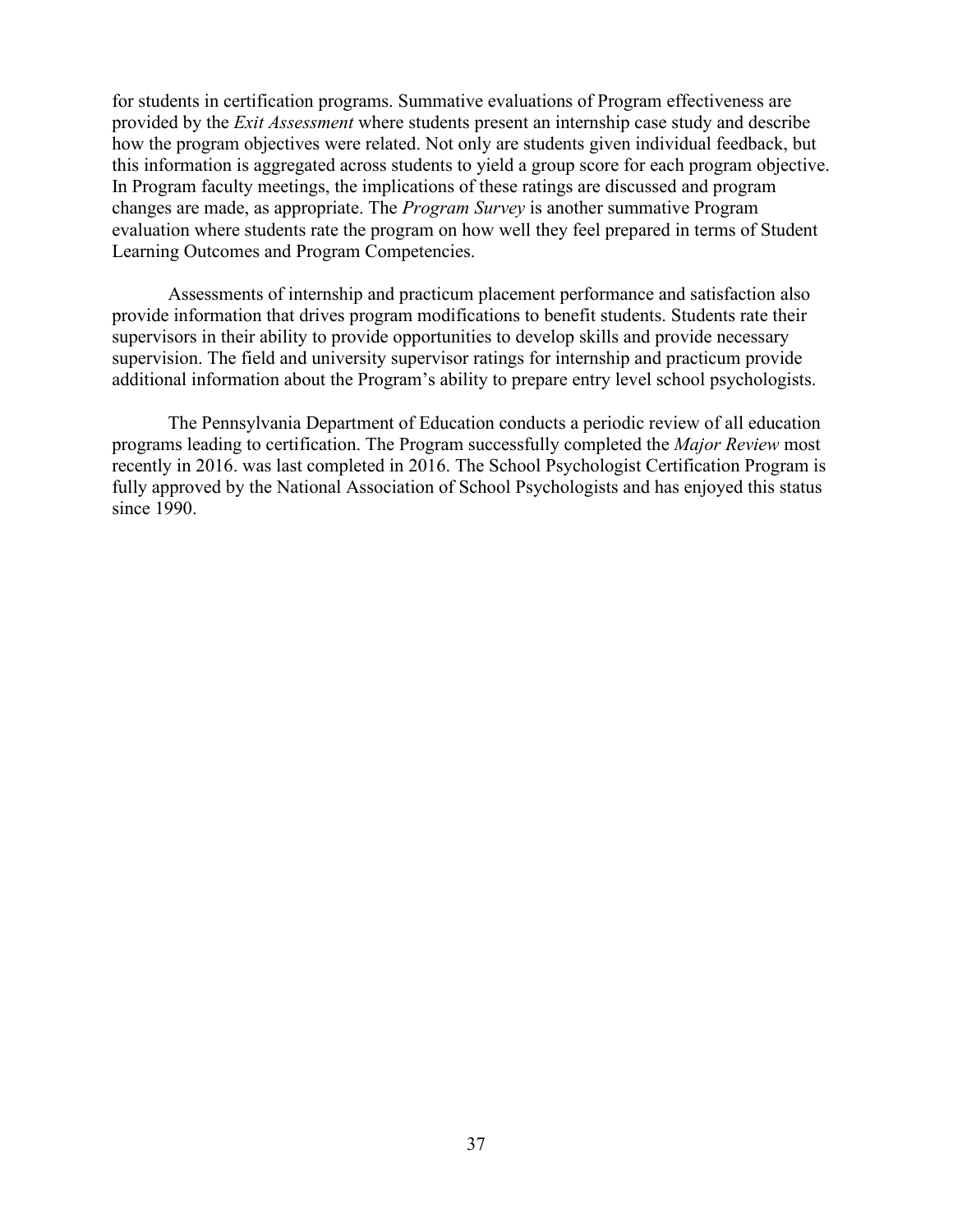# **Application for Certification in School Psychology**

The goal of the Program is to have students earn the recommendation to the Pennsylvania Department of Education (PDE) certification as *Educational Specialist I School Psychologist*. The Program provides coursework and planned experiences that meet or exceed the Commonwealth's requirements as specified by the Pennsylvania Department of Education (PDE). Once the student has completed all the requirements, the Program recommends the student to PDE through the Certification Office at Millersville University. Once PDE receives the recommendation from the Certification Office, they award the certificate, usually within one month of receiving the recommendation. The certificate granted is valid for three years at which time the school psychologist applies for a permanent certificate through the local education agency in which he or she is employed. To keep the permanent certification active, the school psychologist must earn 180 Act 48 credits every five years.

For the Program to recommend a student for the school psychology certificate, the following conditions must be met:

- 1. All coursework must be completed, and grades awarded (including successful completion of the internship intervention projects).
- **2.** Apply for graduation. For students to earn an Educational Specialist Degree in School Psychology, they must have completed the 30-semester hours of required Master's level graduate classes (or the equivalent via the *Respecialization Form*) and the 34 additional credits required of the Educational Specialist Degree. Students complete an Application for Graduation form available online from the College of Graduate  $\&$ [Professional Studies,](https://www.millersville.edu/commencement/files/application-for-graduation.pdf) obtain the signatures of their advisor and School Psychology Program Coordinator, and submit the completed form to the Graduate Studies Office. Forms must be submitted by the deadline listed on the Registrar's webpage during the semester in which the degree is to be conferred (e.g., Spring of internship year).
- 3. Apply for educator certification through the Teacher Information Management System (TIMS).<http://www.pa-tims.com/>
- 4. The following completed forms and test results must be submitted to the Program University Supervisor:
	- a. Results from School Psychology Praxis exams
	- b. Internship logs showing documentation of 1200 hours
	- *c. Program Survey*
	- d. Two (2) supervisor evaluations
	- e. Complete Tier Projects
- 5. *Exit Assessment* where the student selects and presents a case to the Program faculty that demonstrates how acquisition of student learning outcomes were evidenced in the case study.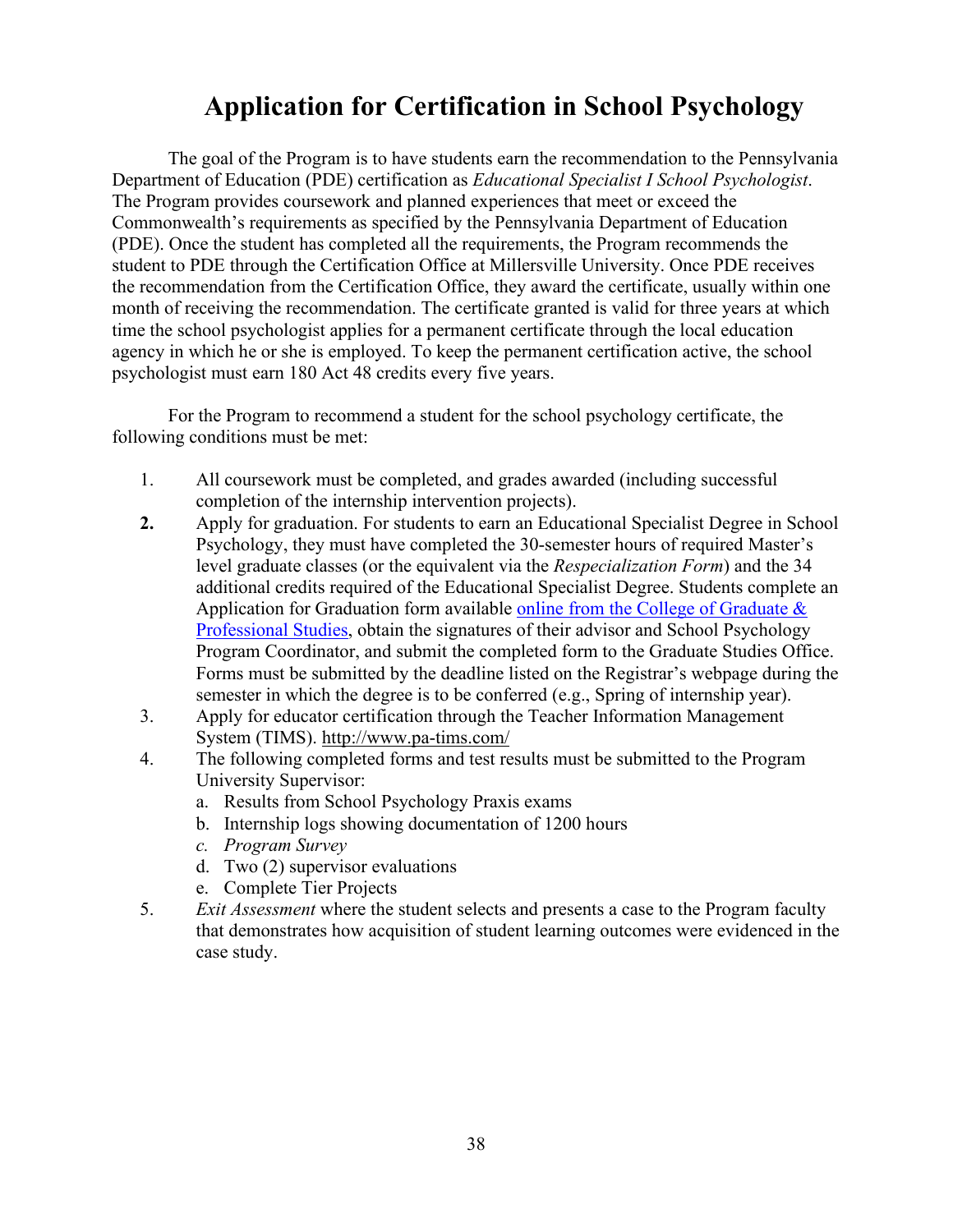## **Ethical Guidelines**

## **Certification in School Psychology Program**

The Department of Psychology endorses and agrees to abide by the American Psychological Association (APA) and American Counseling Association (ACA) codes of ethics. In addition, the Certification Program in School Psychology abides by the National Association of School Psychologists' *Principles of Professional Ethics*.

Students are expected to demonstrate ethical behavior in all facets of their work as students in the graduate programs including coursework and work with clients. Students are expected to refer to the relevant codes of ethics when appropriate to guide behavior and to consult with faculty member when unsure of the appropriate course of action in any given situation. Students who are found to engage in unethical behaviors will be subject to a review by the department Graduate Committee with sanctions ranging from engaging in a remediation plan to dismissal from the program.

### **Sanctions**

As discussed in the beginning of *Student Assessment*, the faculty has an "ethical responsibility for the society at large to protect the public welfare by graduating competent students qualified to do work of psychological nature." If through the student assessment process it is determined that the student demonstrates behaviors that are incompetent or lacking dispositions that are not in the best interest of the public it is our responsibility to intervene with the student through use of sanctions. The following lists the events that could result in sanctions and their possible outcomes (for more information on any sanctions, please see the Graduate Catalog):

1. Grade of "C+" or below. A grade of "C" (includes C+) indicates below satisfactory levels of skill acquisition and such levels need to be addressed through a remediation plan. Two or more C's may result in dismissal from the Program. (Please refer to *Student Assessment: Internal Performance Review* for more information about required student action when earning a "C" in any course).

2**.** Failure to develop appropriate dispositions. The work of a school psychologist requires consistent application of appropriate interpersonal skills when dealing with fellow educators, children, their families, and member of the community. In addition, students are expected to demonstrate appropriate work habits. Occasionally students fail to demonstrate the appropriate professional dispositions and this will be directly addressed with the student by his instructor, advisor, and/or graduate program coordinator and a remediation plan may be developed. In the event that the student does not develop the appropriate dispositions, he or she may be dismissed from the program. (Please refer to *Student Assessment: Internal Performance Review* for more information on dispositions).

3. Failure of Core Competency Exam (CCE).Students who fail any portion of the Core Competency Exam are required to follow a remediation plan and to take the failed portions before advancing to skills and therapy courses as well as enrolling in more than 27 credits in the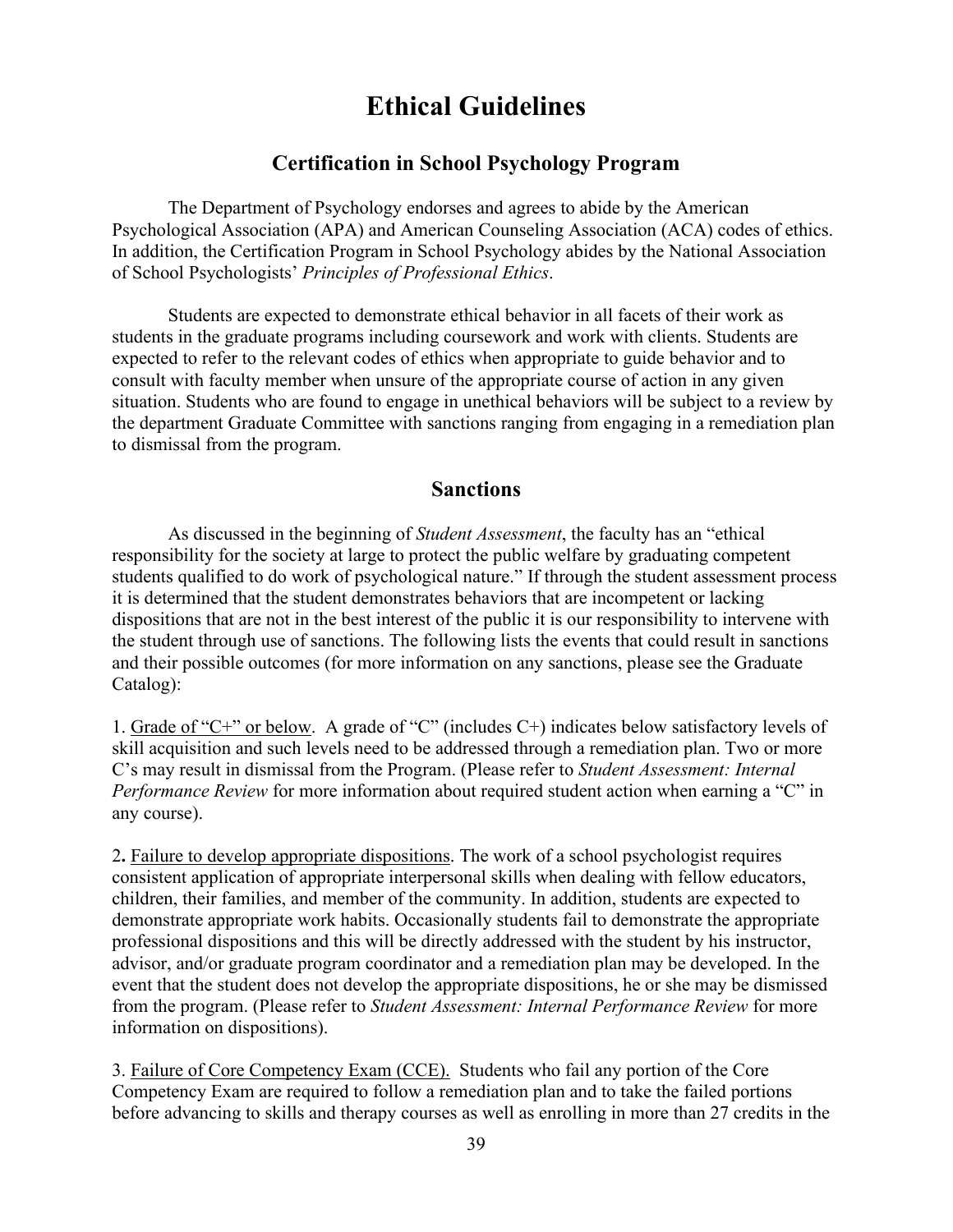program. (Students are referred to page 21 for more information about the CCE and course restrictions when failed).

4. Academic Honesty. The Program abides by the Millersville University Code of Conduct Acts that violate academic honestly include plagiarism, cheating, fabrication, and academic misconduct. More information on the Academic Honesty Policy can be found in *the Graduate Catalog.*

## **Remediation Plan**

It is the belief of the Program faculty that many students who encounter difficulties in attaining skills or dispositions have the potential to be competent school psychologists given additional guidance and a plan that allows them to develop the necessary competencies. The object of the remediation plan is to identify activities that will help students remediate deficiencies and demonstrate the necessary behaviors important to the profession of school psychology. The remediation plan involves input from the student but is ultimately guided by decisions made by Program faculty and other members of the department's Graduate Committee. Elements of a remediation plan may include but are not limited to retaking or auditing courses, receiving tutoring, writing assistance, and/or counseling.

Students who encounter academic difficulties as signaled by grades of "C+" or below, failure of the CCE, or weak demonstration of dispositions are required to complete a remediation plan. In each case, the student is required to write a letter to a designated program faculty member (see *Internal Performance Review* for contents of letter). The following are actions required of students when in situations requiring a remediation plan:

#### **Grade of C+ or below.**

- 1. Conference with instructor.
- 2. Write letter to the School Psychology Program Coordinator.
- 3. Dis-enroll from restricted classes.
- *4.* Retake course at next opportunity.

#### **Failure to develop dispositions.**

- 1. Meet with faculty members and advisor to discuss disposition concerns.
- 2. Submit letter to the School Psychology Program Coordinator.
- 3. Follow remediation plan developed by Graduate Committee.
- 4. Schedule appointment (s) with Program Faculty to discuss progress towards development of dispositions.

#### **Failure of Core Competency Exam.**

- 1. Meet with each reviewer or CCE exam to determine performance deficiencies and complete a remediation plan.
- 2. Follow remediation plan developed by Graduate Committee.
- 3. Retake the failed portions of the CCE the next time the test is given.

It is the expectation of the Program Faculty that students will view the remediation plan as an opportunity to improve their performance to an acceptable level. Failure to follow the remediation plan and to develop the necessary skills and dispositions will result in dismissal from the Program.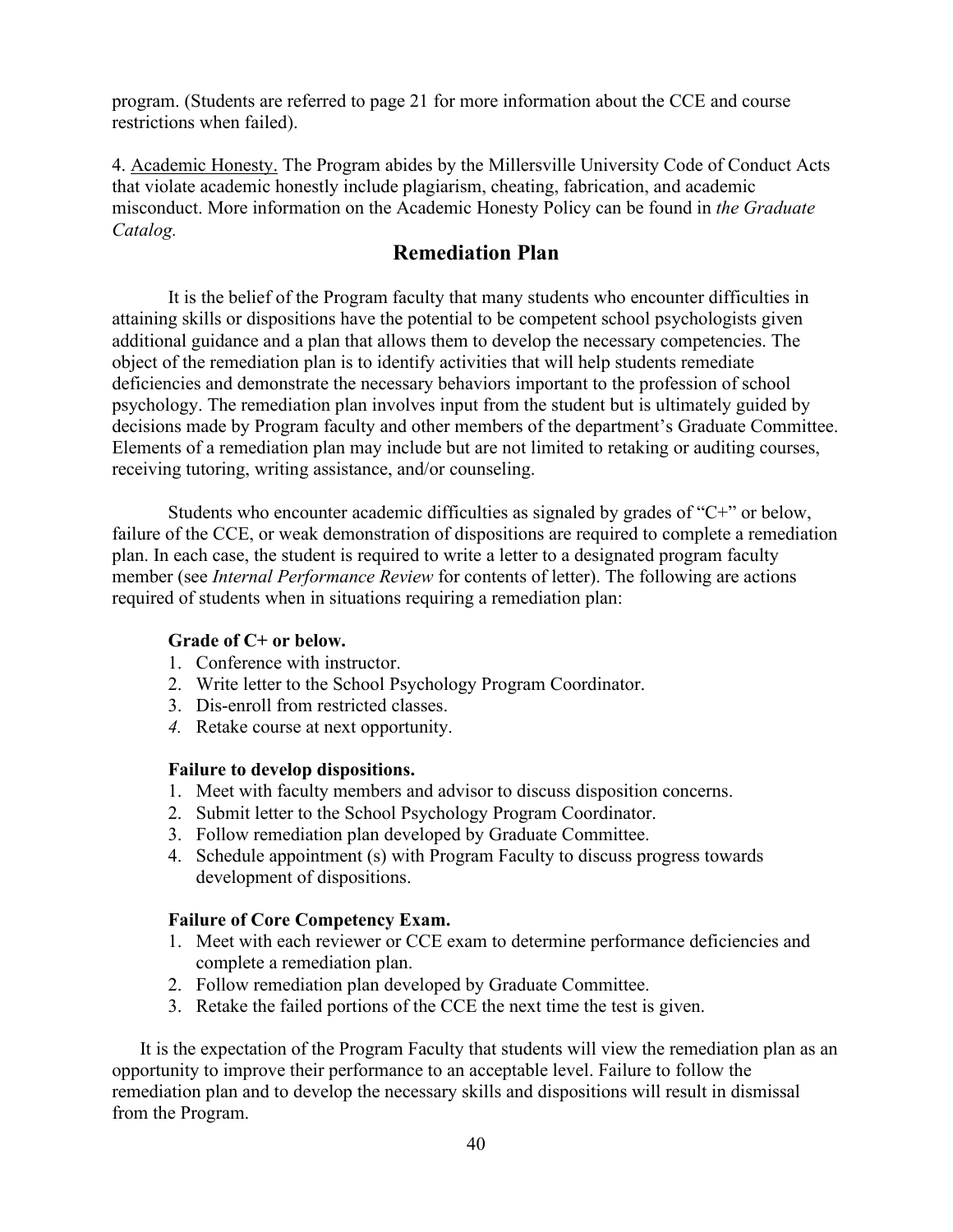## **Grievance Procedures**

Procedures have been developed that allow students to grieve a grade or sanction. Students who wish to challenge a course grade should first meet with the instructor. If the student wishes to proceed, he or she should meet with the Program Director. The next step is meeting with the Department Chair if necessary. Students who feel at this point that their concerns have not been satisfactorily addressed are referred to the *[Graduate Catalog](https://www.millersville.edu/admissions/graduate/current-student-resources/graduate-student-catalog.php)* for further information.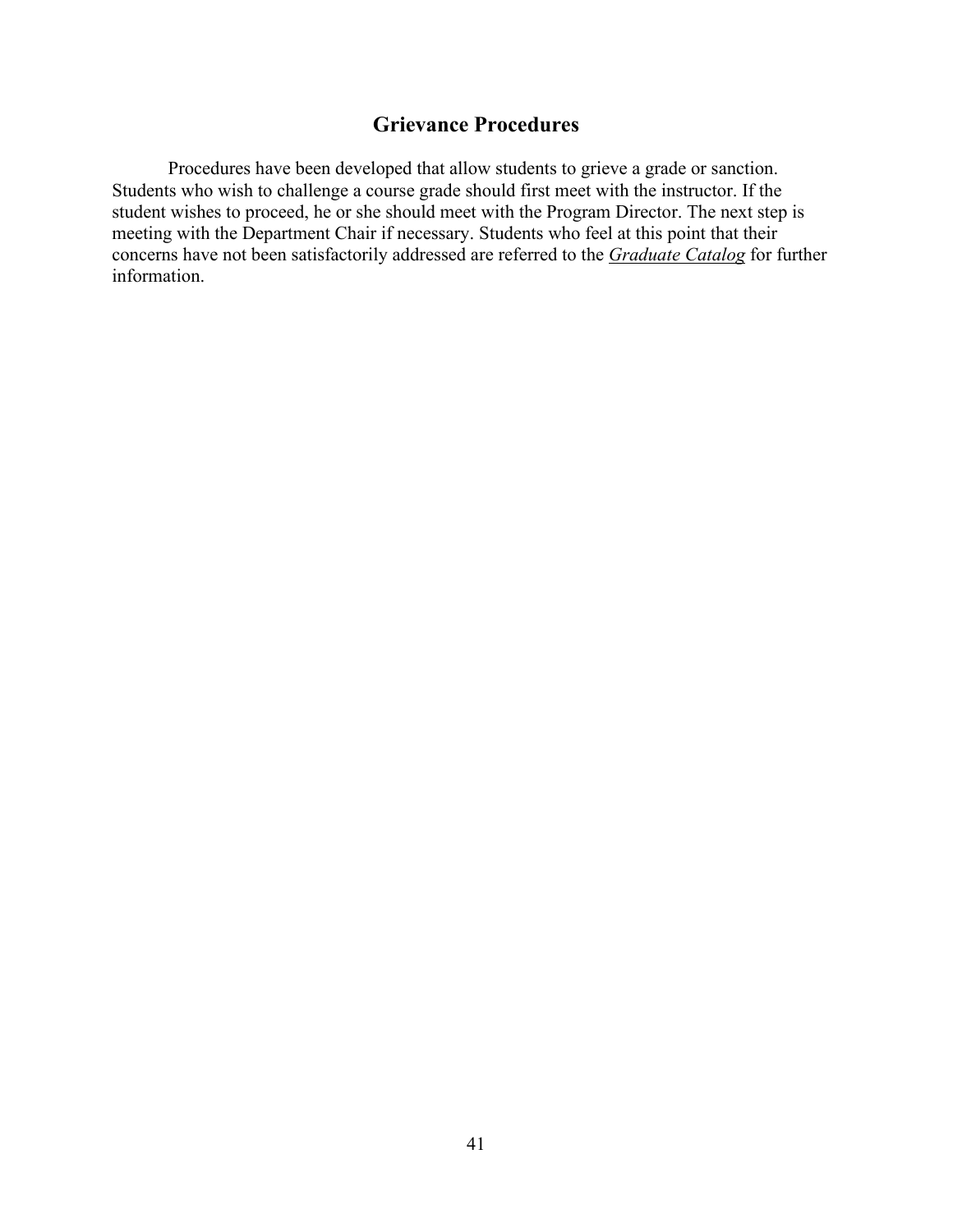# **Contact Information**

## **Department of Psychology**

(Area Code 717)

| Dr. Lauren Kaiser, Program Coordinator<br>& Psychology Assistant Department Chair<br>Lauren.Kaiser@millersville.edu                                                                                                                                                                                                                                                                                                                                                                                                                               | 871-7274                                                                                                             |
|---------------------------------------------------------------------------------------------------------------------------------------------------------------------------------------------------------------------------------------------------------------------------------------------------------------------------------------------------------------------------------------------------------------------------------------------------------------------------------------------------------------------------------------------------|----------------------------------------------------------------------------------------------------------------------|
| Dr. Richard Hall, Adjunct Program Faculty<br>Richard.Hall@millersville.edu                                                                                                                                                                                                                                                                                                                                                                                                                                                                        | 871-7282                                                                                                             |
| Dr. Drew Hunter, Adjunct Program Faculty<br>Drew.Hunter@millersville.edu                                                                                                                                                                                                                                                                                                                                                                                                                                                                          | 871-7266                                                                                                             |
| Dr. Charles Barrett, Adjunction Program Faculty<br>Charles.Barrett@millersville.edu                                                                                                                                                                                                                                                                                                                                                                                                                                                               | 871-7266                                                                                                             |
| Dr. Debra Vredenburg, Department of Psychology Chair<br>Debra. Vredenburg@millersville.edu                                                                                                                                                                                                                                                                                                                                                                                                                                                        | 871-7279                                                                                                             |
| Dr. Karena Rush, Clinical Psychology Program Coordinator<br>Karena.Rush@millersville.edu                                                                                                                                                                                                                                                                                                                                                                                                                                                          | 871-7273                                                                                                             |
| Dr. Jason Baker, School Counseling Program Coordinator<br>Jason.Baker@millersville.edu                                                                                                                                                                                                                                                                                                                                                                                                                                                            | 871-7267                                                                                                             |
| Keisha Patterson Office Manager<br>Keisha.Patterson@millersville.edu                                                                                                                                                                                                                                                                                                                                                                                                                                                                              | 871-7266                                                                                                             |
| Dr. Kelly Banna, Kelly.Banna@millersville.edu<br>Dr. Joseph Behun, Joe.Behun@millersville.edu<br>Dr. Andrew Bland, Andrew.Bland@millersville.edu<br>Dr. Shaun Cook, Shaun.Cook@millersville.edu<br>Dr. Shawn Gallagher, Shawn.Gallagher@millersville.edu<br>Dr. Nadine Garner, Nadine.Garner@millersville.edu<br>Dr. Rachel MacIntyre, Rachel.MacIntyre@millersville.edu<br>Dr. Hannah Osborn, Hannah Osborn@millersville.edu<br>Dr. Nicole Sorhagen, Nicole.Sorhagen@millersville.edu<br>Dr. Elizabeth Thyrum, Elizabeth.Thyrum@millersville.edu | 871-7268<br>871-4832<br>871-4749<br>871-7270<br>871-7271<br>871-7272<br>871-7266<br>871-7266<br>871-4194<br>871-7278 |
|                                                                                                                                                                                                                                                                                                                                                                                                                                                                                                                                                   |                                                                                                                      |

## **University Offices**

| College of Graduate & Professional Studies      | 871-4723 |
|-------------------------------------------------|----------|
| Registrar, 1st Floor, Lyle Hall                 | 871-5005 |
| Office of Student Accounts, 1st Floor, Dilworth | 871-5101 |